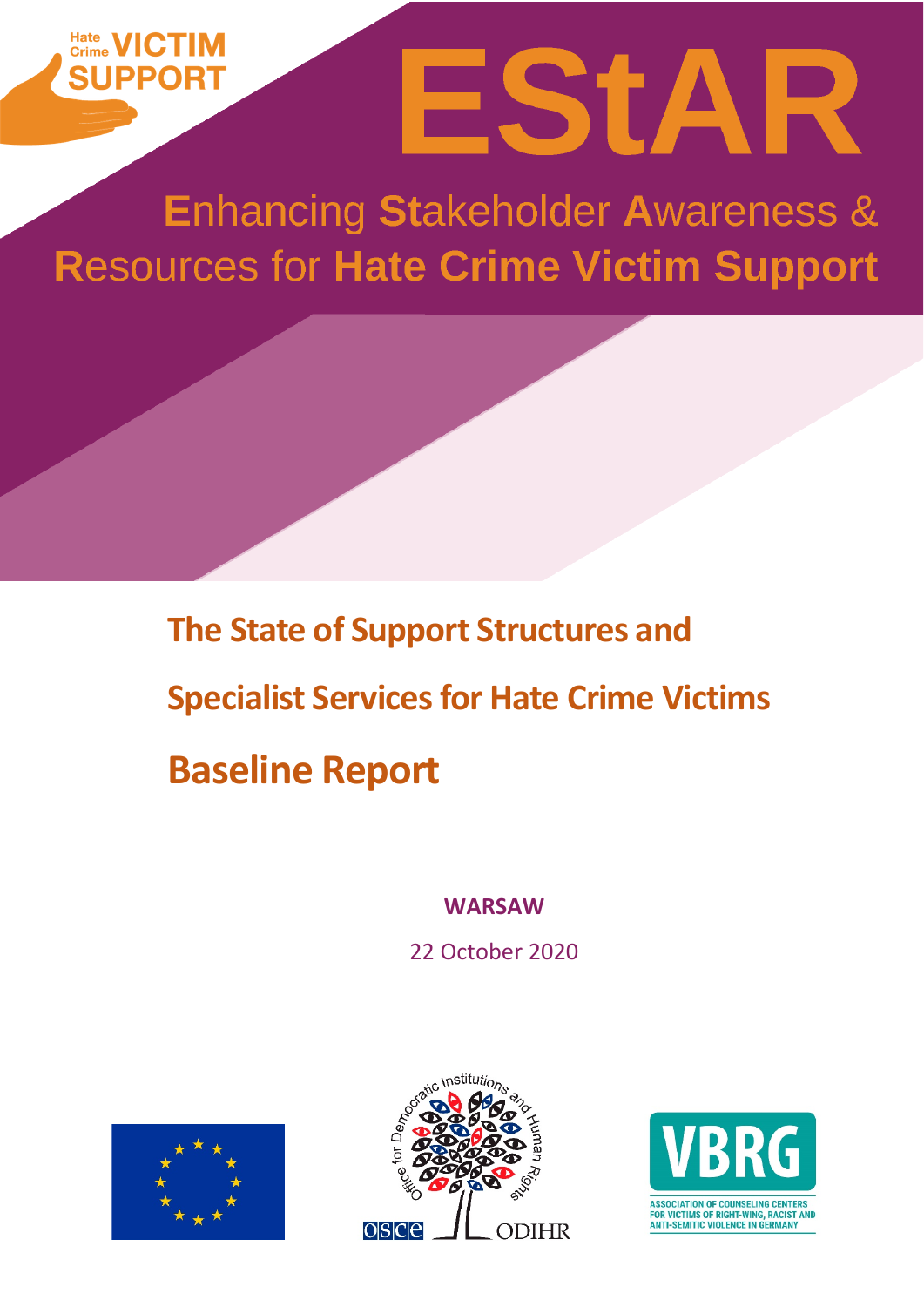**ODIHR Disclaimer:** This publication was published with the support of the OSCE Office for Democratic Institutions and Human Rights (ODIHR). The opinions and information it contains do not necessarily reflect the policy and position of ODIHR.

**EU Disclaimer:** This report was funded by the European Union's Rights, Equality and Citizenship Programme (2014-2020). The content of this report represents the views of the author only and is his/her sole responsibility. The European Commission does not accept any responsibility for use that may be made of the information it contains.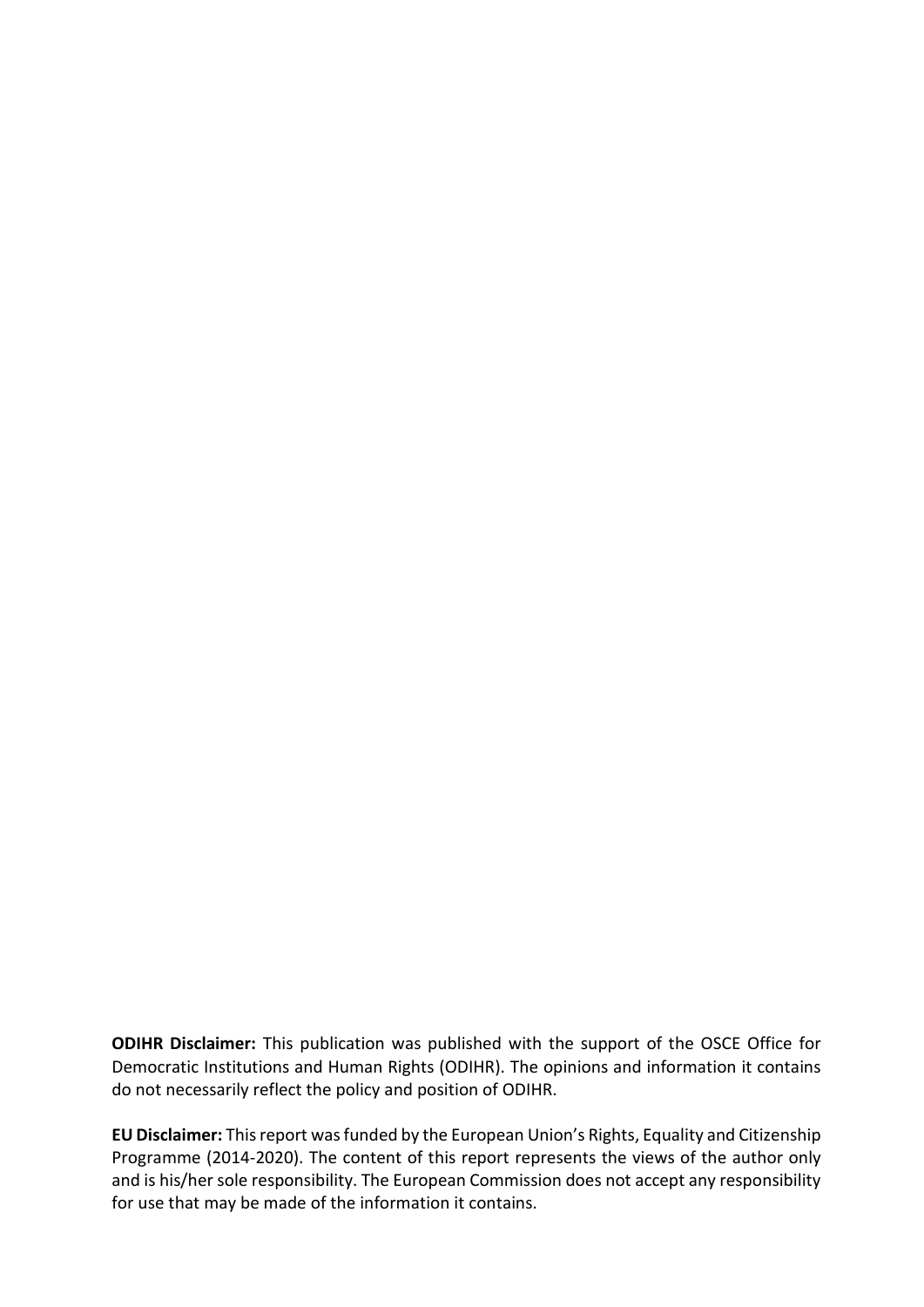# **Table of Contents**

| $\mathbf{I}$ . |                |                                                                                                                  |  |  |
|----------------|----------------|------------------------------------------------------------------------------------------------------------------|--|--|
|                |                |                                                                                                                  |  |  |
| Ш.             |                |                                                                                                                  |  |  |
| III.           |                | Hate crime victim support structures: System organization and integration of specialist support providers  - 6 - |  |  |
|                |                |                                                                                                                  |  |  |
|                |                |                                                                                                                  |  |  |
|                | 1.             |                                                                                                                  |  |  |
|                | 2.             |                                                                                                                  |  |  |
|                | 3.             |                                                                                                                  |  |  |
|                | 4.             |                                                                                                                  |  |  |
|                |                |                                                                                                                  |  |  |
|                | 1.             |                                                                                                                  |  |  |
|                | 2.             | Approaches to specialist service providers, their capacity and collaboration with the state - 10 -               |  |  |
|                | 3.             | Approaches for improving the co-ordination and integration of specialist service providers into criminal justice |  |  |
|                |                |                                                                                                                  |  |  |
| IV.            |                |                                                                                                                  |  |  |
|                |                |                                                                                                                  |  |  |
|                |                |                                                                                                                  |  |  |
|                | $\mathbf{1}$ . |                                                                                                                  |  |  |
|                | 2.             |                                                                                                                  |  |  |
|                | 3.             |                                                                                                                  |  |  |
|                | 4.             |                                                                                                                  |  |  |
|                |                |                                                                                                                  |  |  |
|                | 1.             |                                                                                                                  |  |  |
|                | 2.             |                                                                                                                  |  |  |
|                | 3.             |                                                                                                                  |  |  |
|                | 4.             |                                                                                                                  |  |  |
|                | 5.             |                                                                                                                  |  |  |
|                | 6.             |                                                                                                                  |  |  |
| V.             |                |                                                                                                                  |  |  |
|                |                |                                                                                                                  |  |  |
|                |                |                                                                                                                  |  |  |
|                | 1.             |                                                                                                                  |  |  |
|                | 2.             |                                                                                                                  |  |  |
|                | 3.             |                                                                                                                  |  |  |
|                | 4.             |                                                                                                                  |  |  |
|                |                |                                                                                                                  |  |  |
|                | 1.             |                                                                                                                  |  |  |
|                | 2.             |                                                                                                                  |  |  |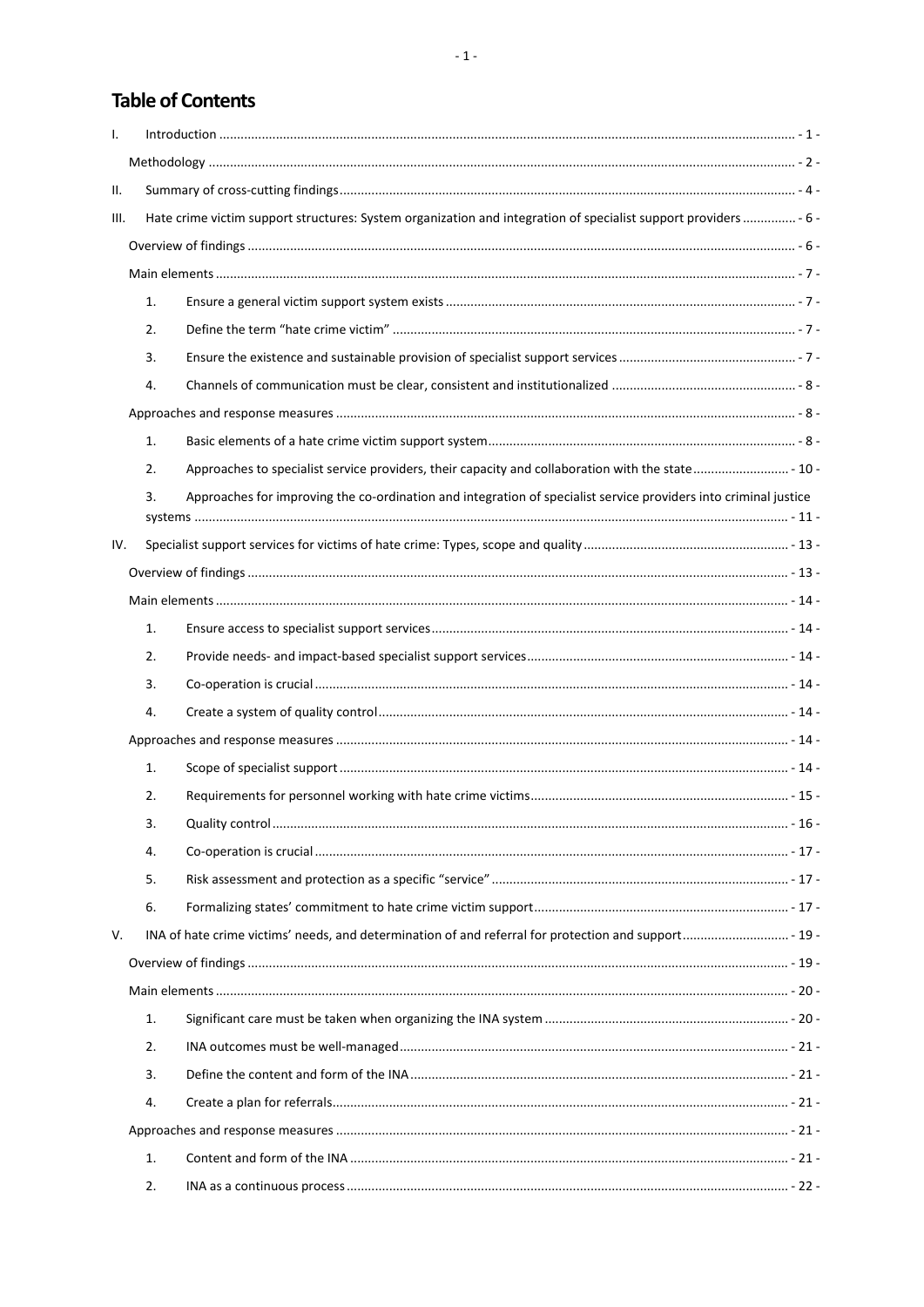|      | 3. |                                                                                              |  |
|------|----|----------------------------------------------------------------------------------------------|--|
|      | 4. |                                                                                              |  |
|      | 5. |                                                                                              |  |
| VI.  |    |                                                                                              |  |
|      |    |                                                                                              |  |
|      | 1. |                                                                                              |  |
|      | 2. |                                                                                              |  |
|      | 3. |                                                                                              |  |
|      | 4. |                                                                                              |  |
|      | 5. |                                                                                              |  |
|      |    |                                                                                              |  |
|      | 1. | Institutionalize political commitment through example, policy documents and guidance  - 26 - |  |
|      | 2. |                                                                                              |  |
|      | 3. |                                                                                              |  |
|      | 4. |                                                                                              |  |
|      | 5. |                                                                                              |  |
|      | 6. |                                                                                              |  |
|      | 7. |                                                                                              |  |
|      |    |                                                                                              |  |
|      | 1. |                                                                                              |  |
|      | 2. |                                                                                              |  |
|      | 3. |                                                                                              |  |
|      | 4. |                                                                                              |  |
|      | 5. |                                                                                              |  |
| VII. |    |                                                                                              |  |
|      |    |                                                                                              |  |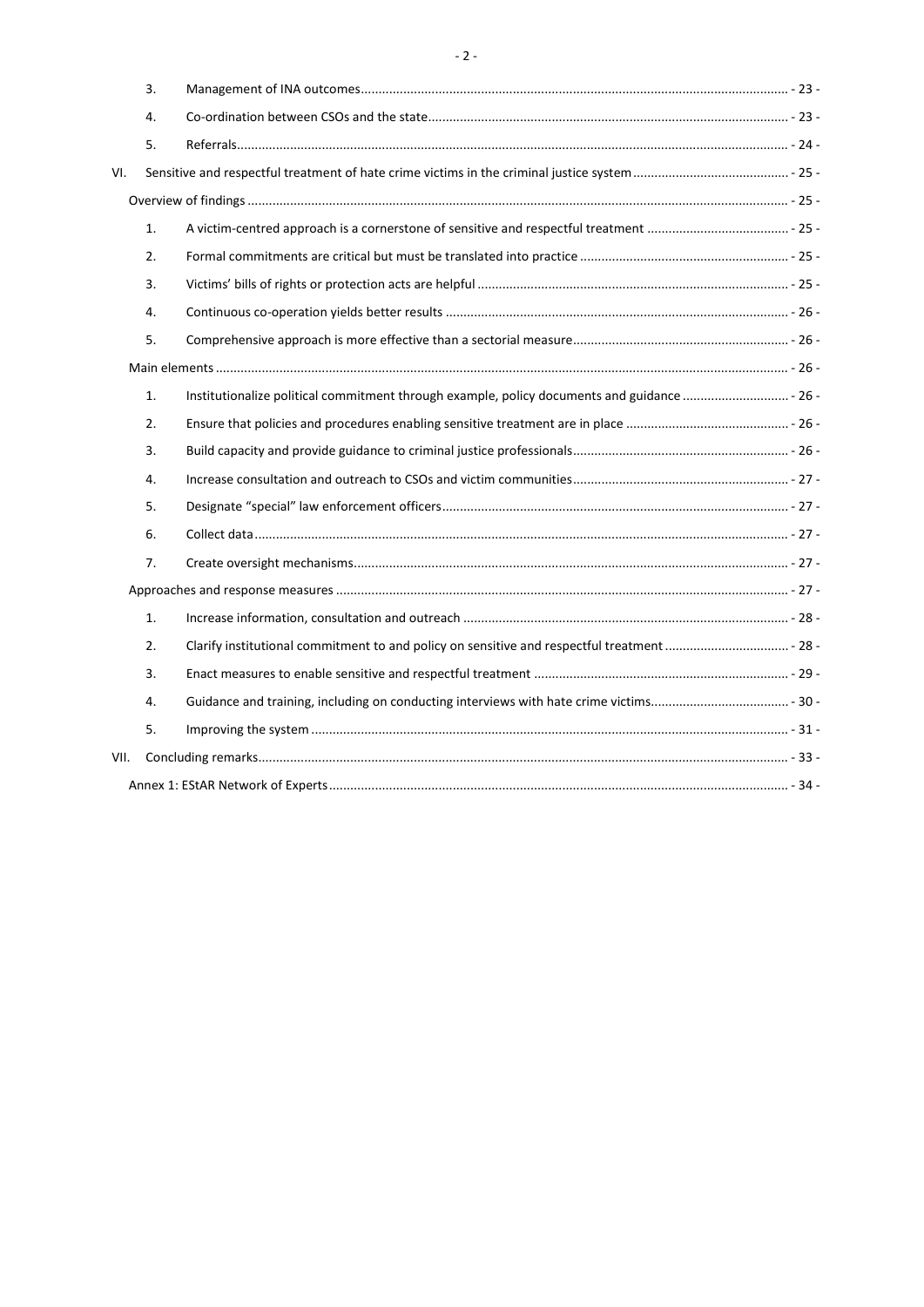# <span id="page-4-0"></span>**I. Introduction**

Participating States of the Organization for Security and Co-operation in Europe (OSCE) have committed to take action against hate crimes, including supporting victims of hate crime. Specifically, they have agreed to:

- take steps to encourage victims to report hate crimes;<sup>[1](#page-4-1)</sup>
- provide hate crime victims with access to counselling and legal assistance, as well as effective access to justice;<sup>[2](#page-4-2)</sup>
- promote capacity-building of law enforcement authorities through training and the development of guidelines on the most effective and appropriate way to respond to biasmotivated crime, to increase a positive interaction between police and victims and to encourage reporting by victims of hate crime, i.e., training for front-line officers, implementation of outreach programmes to improve relations between police and the public and training in providing referrals for victim assistance and protection;<sup>[3](#page-4-3)</sup> and
- facilitate capacity-building of civil society to assist victims of hate crimes.<sup>[4](#page-4-4)</sup>

The OSCE Office for Democratic Institutions and Human Rights (ODIHR) has been mandated to, "strengthen […] its assistance programmes, in order to assist participating States upon their request in implementing their commitments."[5](#page-4-5) Participating States that are also European Union (EU) Member States have also committed to EU standards on countering racism and xenophobia and protecting victims' rights.<sup>[6](#page-4-6)</sup> In line with these commitments, states are responsible for ensuring that victims of hate crime are protected, enjoy full access to justice and can receive the support they need.

To assist participating States in fulfilling these commitments, ODIHR<sup>[7](#page-4-7)</sup> has produced guidance for states, including a practical guide on *Hate Crime Victims in the Criminal Justice System* in 2020 and a recent publication in 2020 on *Understanding the Needs of Hate Crime Victims* within the EStAR project framework in co-operation with VBRG e.V. (see below).<sup>[8](#page-4-8)</sup> ODIHR is continuing this critical work through its project on Enhancing Stakeholder Awareness and Resources for Hate Crime Victim Support (EStAR). The project isimplemented jointly with the Association of Counselling Centers for Victims of Right-wing, Racist and Anti-Semitic Violence in Germany (VBRG), which provides access to counselling and support

<span id="page-4-1"></span><sup>1</sup> OSCE Ministerial Council, Decision 9/09, "Combatting Hate Crimes", Athens, 2 December 2009, *[<https://www.osce.org/cio"/40695>](https://www.osce.org/cio)*.

<span id="page-4-2"></span><sup>2</sup> *Ibid*.

<span id="page-4-3"></span><sup>3</sup> OSCE Ministerial Council, Decision 13/06, "Combating Intolerance and Discrimination and Promoting Mutual Respect and Understanding", Brussels, 5 December 2006, <*<https://www.osce.org/mc/23114>*>. 4 *Ibid.*

<span id="page-4-5"></span><span id="page-4-4"></span><sup>5</sup> *Ibid.*

<span id="page-4-6"></span><sup>6</sup> Council Framework Decision 2008/913/JHA of 28 November 2008 on combating certain forms and expressions of racism and xenophobia by means of criminal law, <*[https://eur-lex.europa.eu/legal](https://eur-lex.europa.eu/legal-content/en/ALL/?uri=CELEX%3A32008F0913)[content/en/ALL/?uri=CELEX%3A32008F0913](https://eur-lex.europa.eu/legal-content/en/ALL/?uri=CELEX%3A32008F0913)*>; the European Union Directive establishing minimum standards on the rights, support and protection of victims of crime – Directive 2012/29/EU, adopted on 25 October 2012, <*<https://eur-lex.europa.eu/legal-content/en/TXT/?uri=CELEX%3A32012L0029>*>.

<span id="page-4-7"></span><sup>7</sup> As the OSCE's human rights institution, ODIHR provides support to the OSCE participating States and civil society to address, among other things, intolerance and foster a climate of peace. To this end, ODIHR has an extensive mandate in the area of hate crime. For more information, see: *ODIHR's Efforts to Counter Hate Crime* (Warsaw: OSCE/ODIHR, 2016), <*<https://www.osce.org/odihr/68668>*>.

<span id="page-4-8"></span><sup>8</sup> *Hate Crime Victims in the Criminal Justice System: A Practical Guide* (Warsaw: OSCE/ODIHR, 2020), <*<https://www.osce.org/files/f/documents/c/5/447028.pdf>*>, which assists governments and policymakers in crafting victim-centred approaches to addressing the needs of hate crime victims; and *Understanding the Needs*  of Hate Crime Victims (Warsaw: OSCE/ODIHR, 2020), [<https://www.osce.org/odihr/463011>](https://www.osce.org/odihr/463011).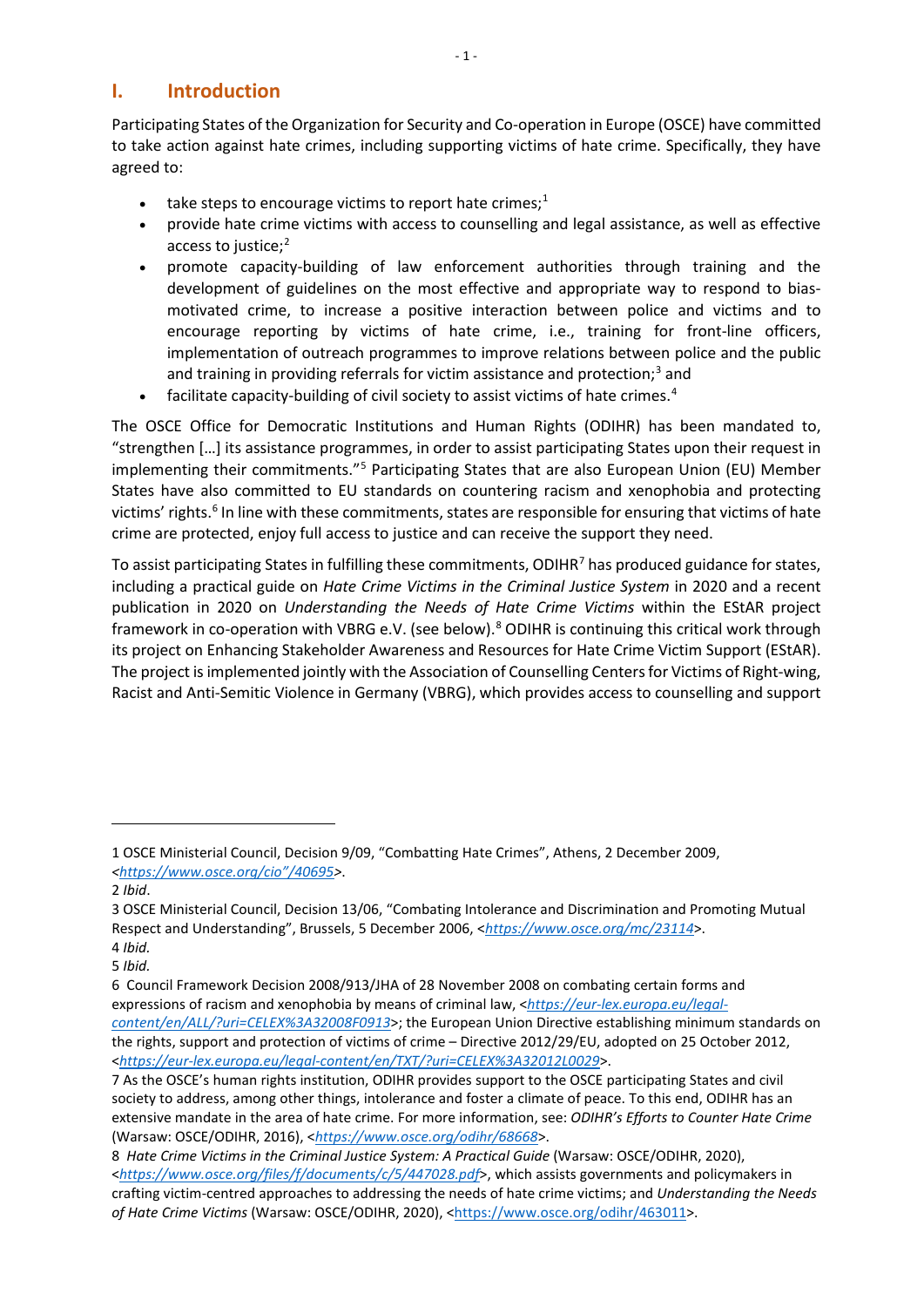to victims through its 14 independent member organizations across 12 of Germany's federal states. In 2016, RAA Saxony and VBRG published *Hate Crime Victim Support in Europe – A Practical Guide*. [9](#page-5-1)

The EStAR project addresses how best to support hate crime victims through the development of practical tools for states and civil society alike.[10](#page-5-2) This *Baseline Report on The State of Support Structures and Specialist Services for Hate Crime Victims* was developed within the framework of the EStAR project, and presents the results of a mapping exercise to identify the hate crime victim support structures and services provided in project states, including selected good practices. The report also identifies gaps in support for hate crime victims in those states, which will be addressed in further project activities. This report builds on prior work, including the abovementioned ODIHR and VBRG publications, as well as other ODIHR research, data and training programmes on hate crime. To ensure a holistic approach to supporting victims of hate crime, this report should be read in tandem with EStAR's publication on *Understanding the Needs of Hate Crime Victims.*

This report and the EStAR project take a victim-centred approach, meaning that victims of hate crime are at the centre of any action, approach or measure undertaken by criminal justice bodies or other entities throughout the life cycle of a hate crime case. This includes individualized treatment that views the victim as an individual with specific needs, and as a partner with agency throughout the process. Additionally, it is based on the idea that hate crime victim protection and support have to be embedded in, and form an integral part of, a comprehensive and co-ordinated approach to responding to hate crimes.

The purpose of this report is to map what is being done in EStAR project states, and identify possible gaps and solutions to addressing selected problems in hate crime victim support. The EStAR project will use the results of this report to create a series of customized tools and training workshops to assist governments and civil society in designing measures and policies to support victims of hate crime. Policymakers and civil society leaders are encouraged to proactively use this report when implementing, refining and shaping their policy and structures for hate crime victim support.

#### <span id="page-5-0"></span>**Methodology**

This report collates and analyses data from a survey that was conducted with the EStAR Network of Experts<sup>[11](#page-5-3)</sup> that asked a comprehensive set of questions about the four main areas of victim support described below. The EStAR project team followed up with additional questions and conducted interviews with respondents to clarify and expand on their responses. The team also conducted independent research into the laws, policies and practices in the project countries.

The report is structured around the four critical areas of victim support that are the focus of the EStAR project. While these areas are essential to a robust hate crime victim support system, they do not cover the field in its entirety. Taken together, the four areas create a solid framework for victim support. Sections I and II introduce and summarize cross-cutting issues. Section III discusses hate crime victim support structures – the system for organizing and integrating specialist support providers – and highlights the importance of a comprehensive method for recognizing, addressing and providing support to hate crime victims. Section IV addresses the types, scope and quality of specialist support services, and discusses what services specialist providers should offer, including good practices in their implementation. Section V outlines purpose and content of the needs assesment and offers guidance on how to best meet the needs of each unique victim of a hate crime and ensure effective referrals.

<span id="page-5-1"></span><sup>9</sup> "Hate Crime Victim Support in Europe – A Practical Guide", Victims of Right-wing, Racist and Anti-Semitic Violence in Germany, 1 April 2016, <*[https://www.verband-brg.de/guidelines-hate-crime-victim-support-in](https://www.verband-brg.de/guidelines-hate-crime-victim-support-in-europe/)[europe/](https://www.verband-brg.de/guidelines-hate-crime-victim-support-in-europe/)*>.

<span id="page-5-2"></span><sup>10</sup> For more information about the project, see: "EStAR: Enhancing Hate Crime Victim Support", OSCE/ODIHR, <*<https://www.osce.org/odihr/hate-crime-victim-support>*>.

<span id="page-5-3"></span><sup>11</sup> The EStAR Network of Experts is the first dedicated network of experts on hate crime victim support, comprising experts from civil society organizations (CSOs) and governments. It was set up in the framework of the EStAR project (see Annex 1).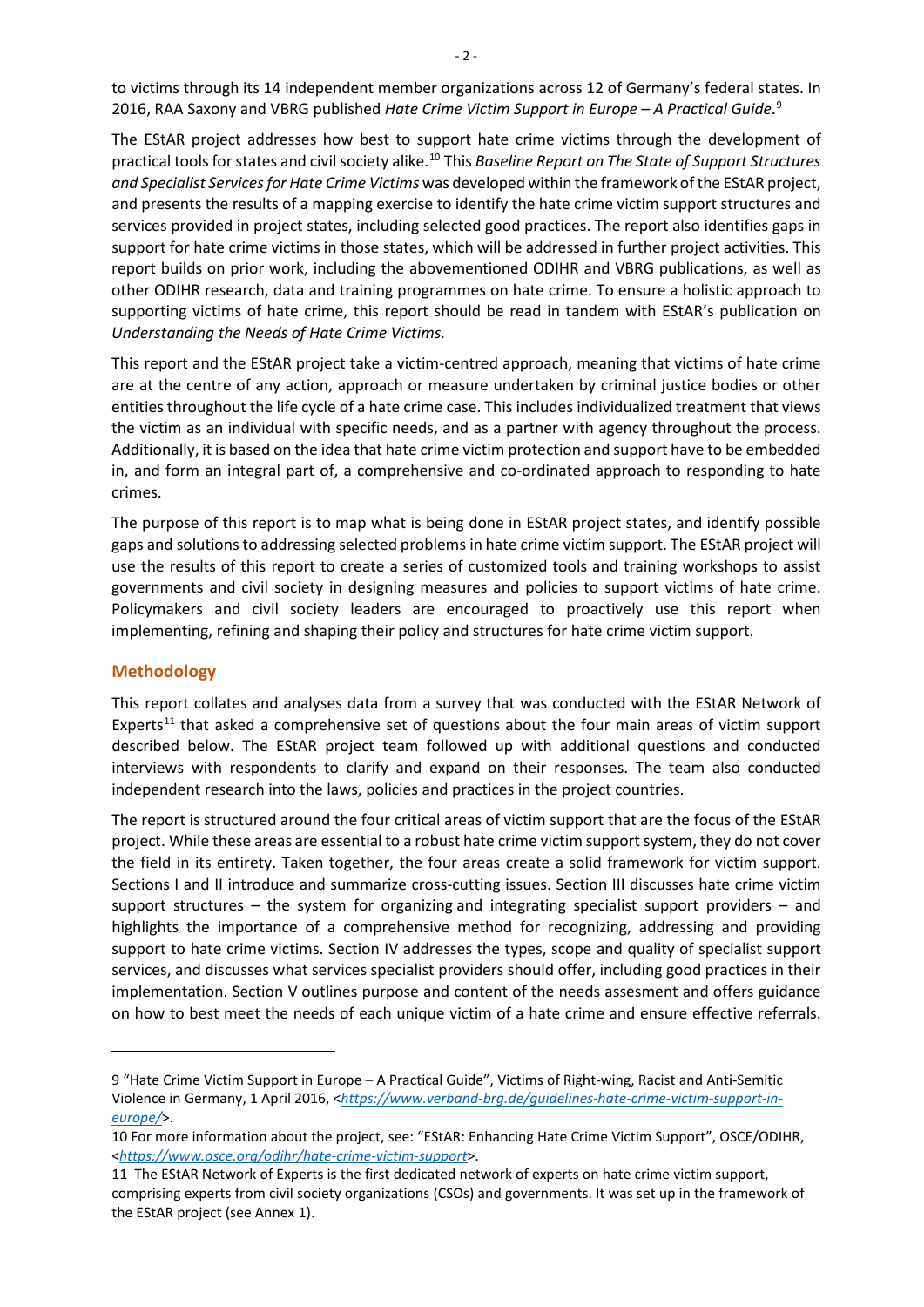Finally, Section VI addresses the sensitive and respectful treatment of hate crime victims in the criminal justice system, and provides an overview and recommendations for governments and law enforcement in the appropriate treatment of hate crime victims.

Each section provides the following: first, an overview of observations based on research across the region; second, an analysis of the key elements that should be addressed; and third, a selection of approaches and measures in place, including examples of good practices from project countries. The selected approaches consist of evidenced-based practices that are proven to provide the best outcome, and are presented alongside deficiencies identified within these practices. Some of the approaches and practices focus on implementing a specific element, while others form more complex composite scenarios. These practices are included in text boxes.

The EStAR project is being implemented in 41 states, all of which are OSCE participating States and member States of the Council of Europe, while the majority are also members of the EU.<sup>[12](#page-6-0)</sup> Some of the non-EU states have signed association treaties and are in the process of adopting the EU acquis, while others are not. This diversity of applicable international legal and regulatory regimes is reflected in the national responses to hate crime victims and, consequently, in this report.

It must be noted that there is significant diversity in the existence and content of hate crime laws and approaches to hate crime more generally. This results in a vast disparity in how different groups are protected, how various types of provisions impact the operation of criminal justice systems – such as in the role and rights of the victim – and in the protection and support available to hate crime victims.

Additionally, one of the challenges outlined in this report are the significant differences that exist among the national legal systems, cultural contexts and traditions of project countries. Some good practices and effective elements might work in one country but can be difficult to implement in another. While all recommended solutions can contribute to an effective hate crime victim support system, not all are equally applicable to all national systems. Considering this, the report puts forward the main elements that can assist state and civil society service providers in selecting approaches appropriate to their system.

The survey was sent to all project country governments and civil society organizations (CSOs) that form the EStAR Expert Network. Data was received for nearly every state; however, the quality of responses varied substantially. Although every effort was made to conduct a rigorous follow-up, obtaining definitive answers to many of the thematic areas was not always possible for a variety of factors, including limited, fragmented or absent knowledge about national hate crime victim support structures among members of the EStAR Expert Network. The experience of assembling the information has confirmed, once more, the necessity to expand and exchange knowledge and expertise on assisting hate crime victims in an adequate, victim-centered approach.

Additionally, while the report provides a selection of good practices in project countries, a thorough listing of each state's good practices is beyond the scope of this report. Significant effort was made to provide examples from all project countries. However, as hate crime victim support systems are more advanced in some states than others, the examples provided are not equally apportioned among project countries. Finally, for ease of reading, the report notes the source of each example (government response or CSO) but does not provide full citations.

<span id="page-6-0"></span><sup>12</sup> Albania, Armenia, Austria, Belgium, Bosnia and Herzegovina, Bulgaria, Croatia, Czech Republic, Denmark, Estonia, Finland, France, Georgia, Germany, Greece, Hungary, Iceland, Ireland, Italy, Latvia, Lithuania, Luxembourg, Malta, Moldova, Montenegro, the Netherlands, North Macedonia, Norway, Poland, Portugal, Republic of Cyprus, Romania, Serbia, Slovakia, Slovenia, Spain, Sweden, Switzerland, Turkey, Ukraine and the United Kingdom.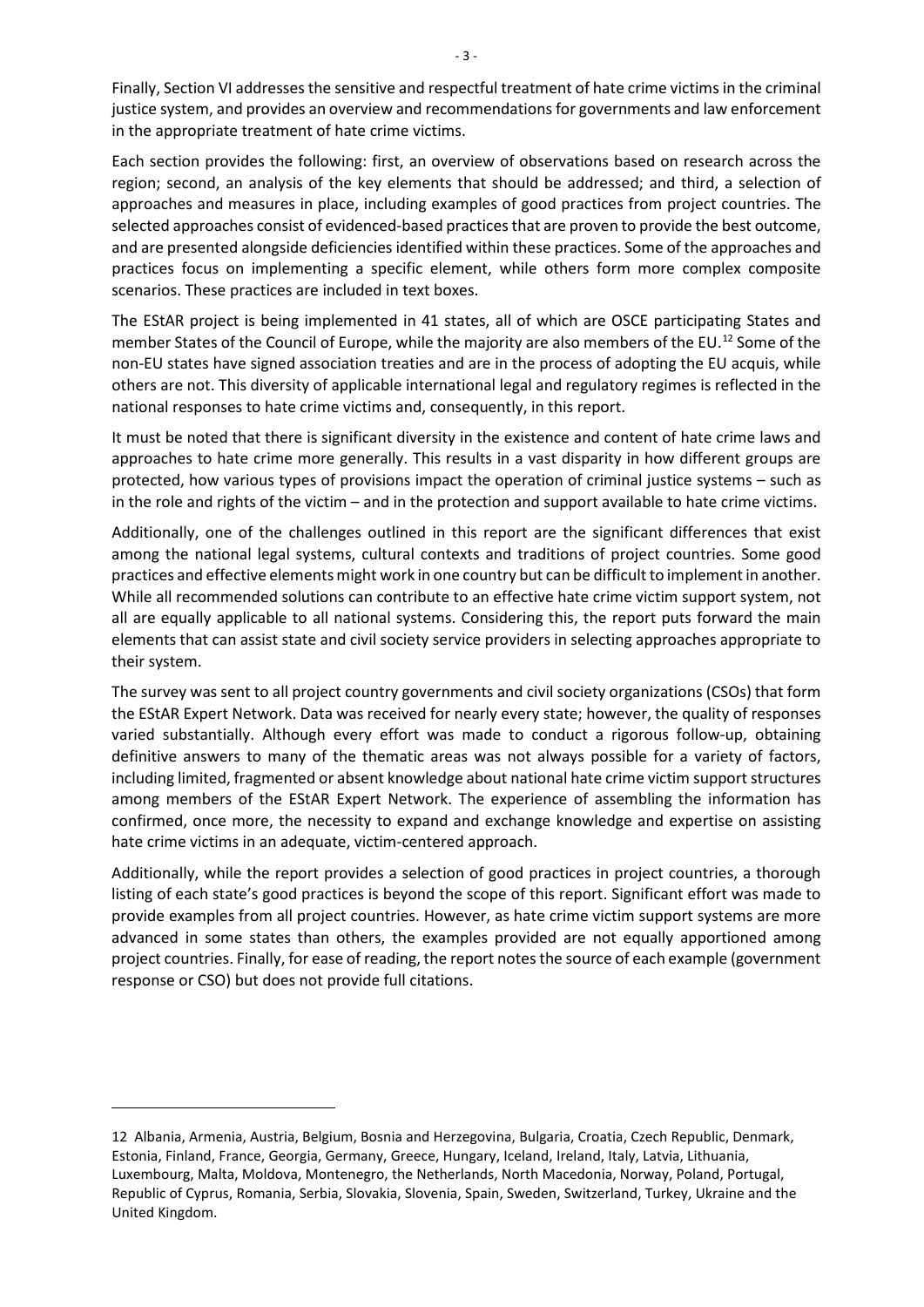# <span id="page-7-0"></span>**II. Summary of cross-cutting findings**

Several cross-cutting issues appeared while analysing the data for this report. First, the differences in legal traditions in the project countries suggest different approaches and support offered to hate crime victims. In the majority of EU states, laws and/or policies specifically address hate crime victims and their protection. This is, in large part, due to the existence of the EU Victims' Rights Directive, which explicitly mentions hate crime victims as a sub-category of "particularly vulnerable victims" and stresses their rights to protection and assistance in accordance with their particular needs.<sup>[13](#page-7-1)</sup> Conversely, the majority of non-EU project states either do not have a policy in place aimed specifically at hate crime victims, or include hate crime victims as broader, but defined, groups of crime victims.

Diversity in legal traditions also implies differences in approaches: while some jurisdictions see the victim as a source of information for investigation purposes only, the EU Victims' Rights Directive (Directive 2012/29/EU) requires EU states to understand and incorporate the victim's perspective and to see the victim first and foremost as someone requiring support and protection. Most project countries have some legislation on victims' rights, but few have robust policies related to victims' treatment, their specific needs during criminal procedures, protection and support. In states where primary legislation exists, it is not always supplemented by bylaws, regulations or instructions that provide the necessary detail to operationalize legislation. In countries where such secondary legislation exists, it is not consistently applied.

Second, comprehensive approaches have been found to be more effective. The mapping showed that states with more advanced policies against hate crime and a comprehensive, rather than sectorial, approach to hate crime are more likely to address the specific needs of hate crime victims and offer them effective support and protection. A comprehensive approach implies measures to strengthen hate crime reporting, recording, investigation, prosecution and victim support. This includes legal and policy frameworks, commonly agreed definitions of "hate crime" and "hate crime victim", capacity building and instructions for law enforcement and other criminal justice system professionals, and inter-agency co-operation. A comprehensive government response also fully engages CSOs as partners in both hate crime prevention and response, including support for victims.

Third, it is important to note that in the absence of well-established state systems, CSOs frequently step in to provide specialized services. The role of CSOs in promoting and providing services to hate crime victims cannot be overstated. In all project countries, CSOs deliver victim support services to diverse populations, often with minimal resources, by working closely with the communities they serve, applying the skills and knowledge they gain through listening to the needs of victims and tailoring their services to meet those needs. However, in spite of this expertise, including the training and other capacity development opportunities they provide to law enforcement and criminal justice agencies, CSOs are often not considered an equal partner by the authorities and excluded from important conversations pertaining to the development or improvement of victim support.

Fourth, co-operation across horizontal hate crime victim support structures is robust but needs to be strengthened throughout vertical structures. CSOs working with hate crime victims from different communities have established a long-standing co-operation, becoming each other's champions and allies. They recognize that through collaboration they are likely to improve their services, identify what

<span id="page-7-1"></span><sup>13</sup> In an effort to harmonize minimum standards of protection for victims across the EU, the Victims' Rights Directive, establishing minimum standards on the rights, support and protection of victims of crime, was adopted in 2012. The Victims' Rights Directive specifically recognizes victims of hate crime as requiring enhanced protection and support. The Victims' Rights Directive was transposed to varying degree in all Member States (Denmark opted out); the magnitude of the impact the Victims' Rights Directive had on Member States largely depends on how developed a country's victim support system was before the transposition of the Directive and the resources allocated for implementing the Directive. See the new EU Victims' Rights Strategy, aimed at supporting the implementation of the Victims' Rights Directive:

<sup>&</sup>lt;https://ec.europa.eu/commission/presscorner/detail/en/qanda\_20\_1169>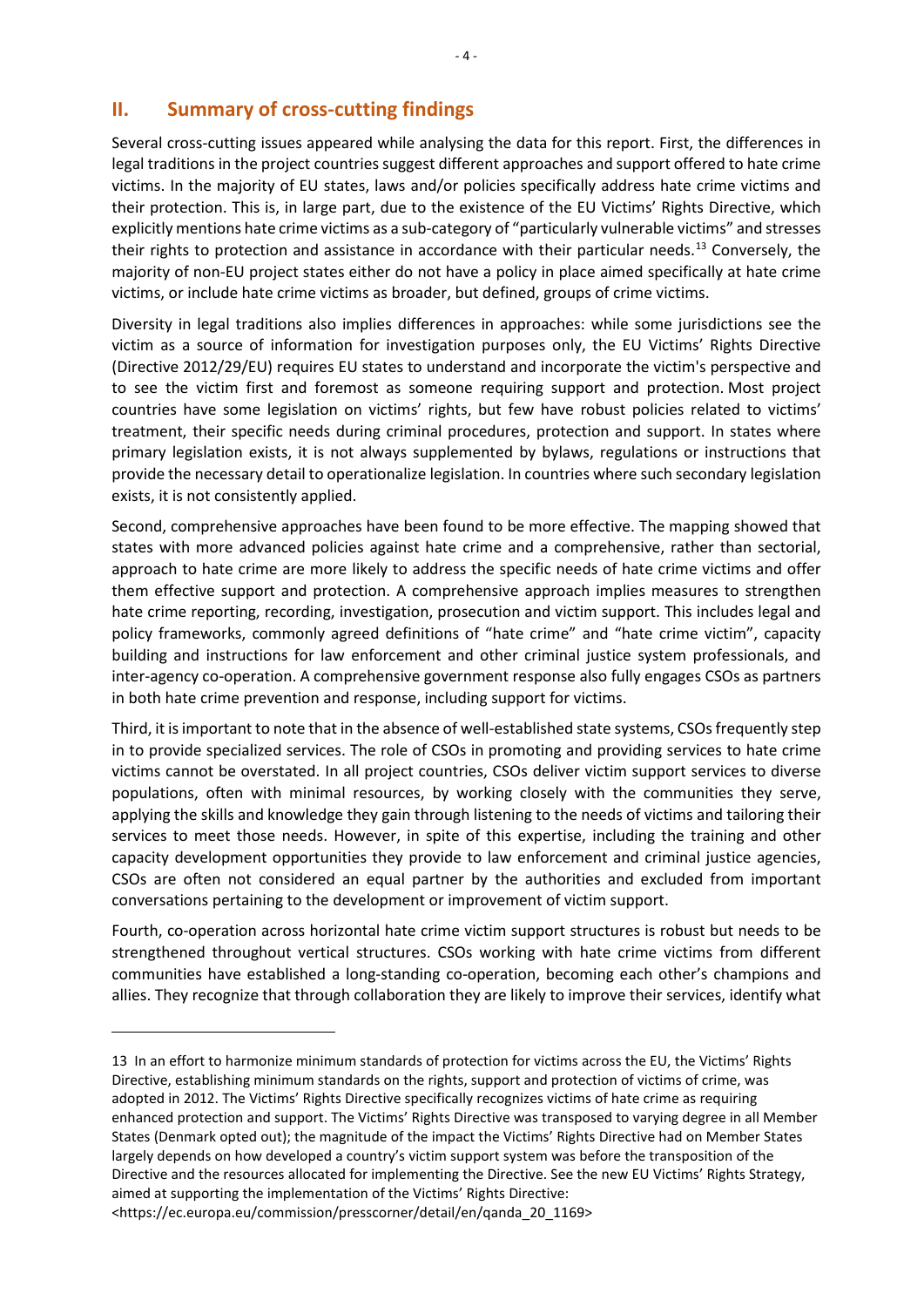is working, what is not working, develop good practice solutions and have a stronger voice when advocating for changes. They exchange relevant information, collaborate with the academic community, complement each other's services, co-develop standards and guidelines and conduct joint trainings – all with the goal of ensuring that their solutions are tailored to the needs of hate crime victims. CSOs are used to collaborating with each other and strive to improve co-operation with state authorities. In some countries, CSOs are included in inter-ministerial and cross-sectoral co-ordination mechanisms; in the majority of project countries, however, this co-operation and co-ordination is neither regular nor comprehensive.

Finally, the composition of victim support systems varies widely among project states. In some, equality bodies and CSOs are given a robust role in co-ordinating and providing support to hate crime victims as part of the government response. In others, governments claim a monopoly on victim support, providing it solely within the criminal justice system. This is frequently symptomatic of a government response that lacks a needs-based approach to victims' rights and undervalues the work of CSOs. In yet other states, no victim support system exists and the support provided by CSOs is ad hoc and not coordinated with other actors either inside or outside the criminal justice system.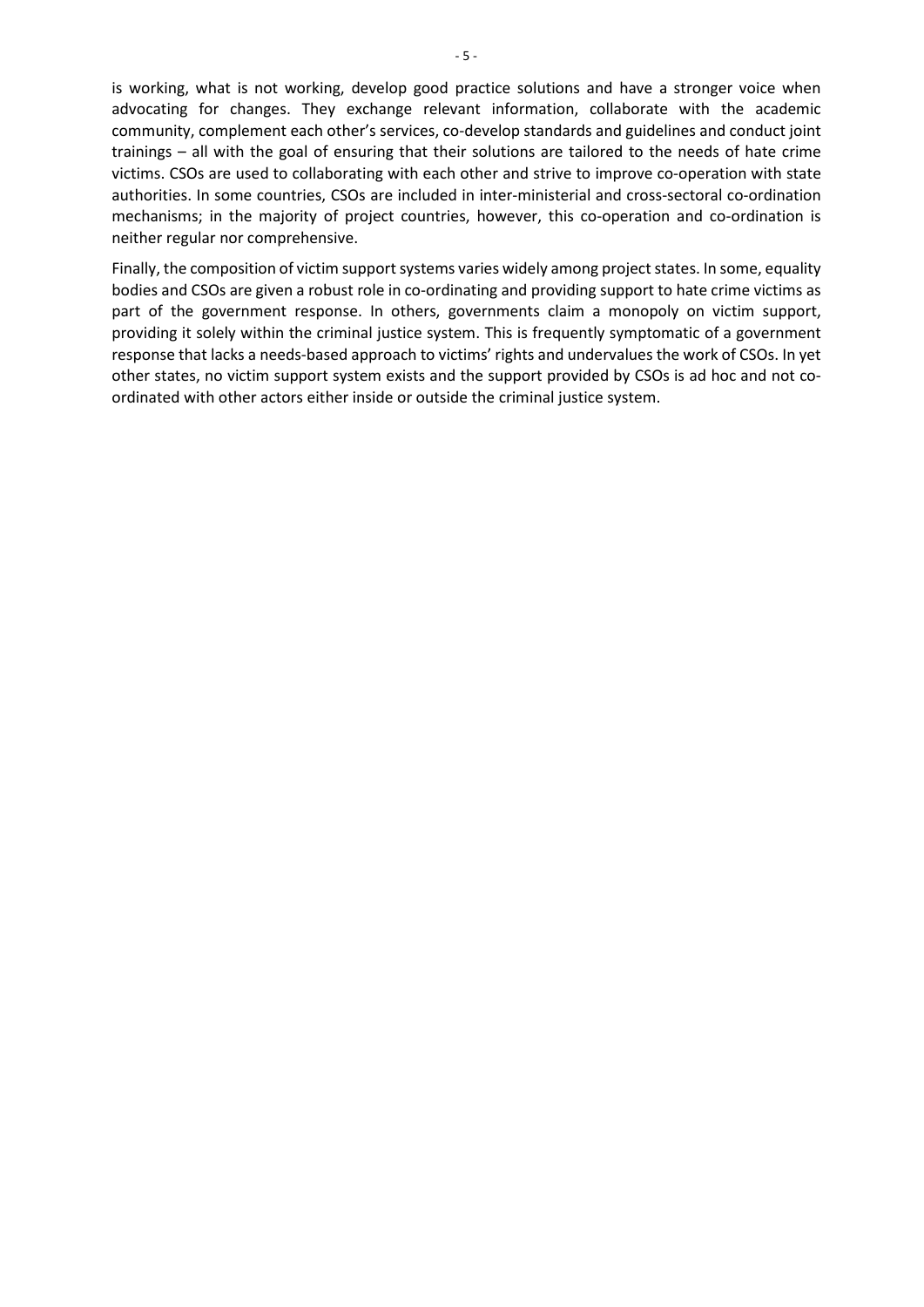# <span id="page-9-0"></span>**III. Hate crime victim support structures: System organization and integration of specialist support providers**

Hate crime victim support structures are critical to ensuring that victims are able to access the comprehensive services they need to fully recover from a hate crime. "Hate crime victim support structures" refers to the institutionalized structures, including the laws, policies, procedures, guidance and services that govern a state's response to a hate crime victim. This section provides an overview of the structures put in place by both the state and non-government service providersin project countries, as well as possible approaches and responsesto effectively organizing those structures and successfully integrating specialist support providers within the structures.

The term "specialist support service providers" refers to state and non-government entities that offer expert services to hate crime victims – such as legal representation, psychosocial and/or counselling services, and medical care – and that understand hate crime victimization and the specific needs and vulnerabilities of victims. These services are critical to understanding that victims of hate crime should be protected, given the opportunity to participate in criminal justice system processes and receive whatever type of support is needed throughout the life cycle of the hate crime case.

# <span id="page-9-1"></span>**Overview of findings**

# *1. Structures and collaboration are needed*

In project states, victim-centred support structures designed specifically for victims of hate crime are generally not in place. Although such a structure is ideal, hate crime victims' needs may also be met through a support system intended for general victims of crime. However, the survey data reveals only a few EU states have a comprehensive general victim support system in place. In most project countries the general victim support offered is mostly limited to the criminal justice process and often depends on the victim's participation status in the legal procedure against the perpetrator.

Collaboration between state and CSO service providers is generally better in countries with a more robust response to hate crime overall. This corresponds to a greater appreciation by authorities of the value of co-operating with civil society, which is often tested in other areas of hate crime prevention and response.

# *2. Defining the issues is key*

In many EU countries, hate crime victims are defined as a specific category of victim or as a sub-group of a particularly vulnerable victims' category (a direct outcome of the transposition of the Victims' Rights Directive). However, although EU states' legislation often makes this distinction, it frequently does not define the term "hate crime victim", and thus is not operationalized in policies, instructions or practices on the ground. As a result, law enforcement and other criminal justice officials are often unaware that hate crime victims require specialist support. The majority of the non-EU project countries, on the other hand, does not have any specific legal regimes in places aimed specifically at hate crime victims, or hate crime victims as part of a broader but defined group of particularly vulnerable victims.

Specialist services for hate crime victims are generally not defined. Specialist services (with or without accreditation) offer specialist services or general victim support services address victim's needs without a specific focus on hate crime victims. Unrealistic accreditation requirements for civil society organizations often preclude them from providing specialist services to hate crime victims. Where accreditation does exist, organizations listed as service providers often do not provide specialist services to hate crime victims. Many do not provide the relevant services, do not provide all of the services, or provide them only to certain groups of hate crime victims.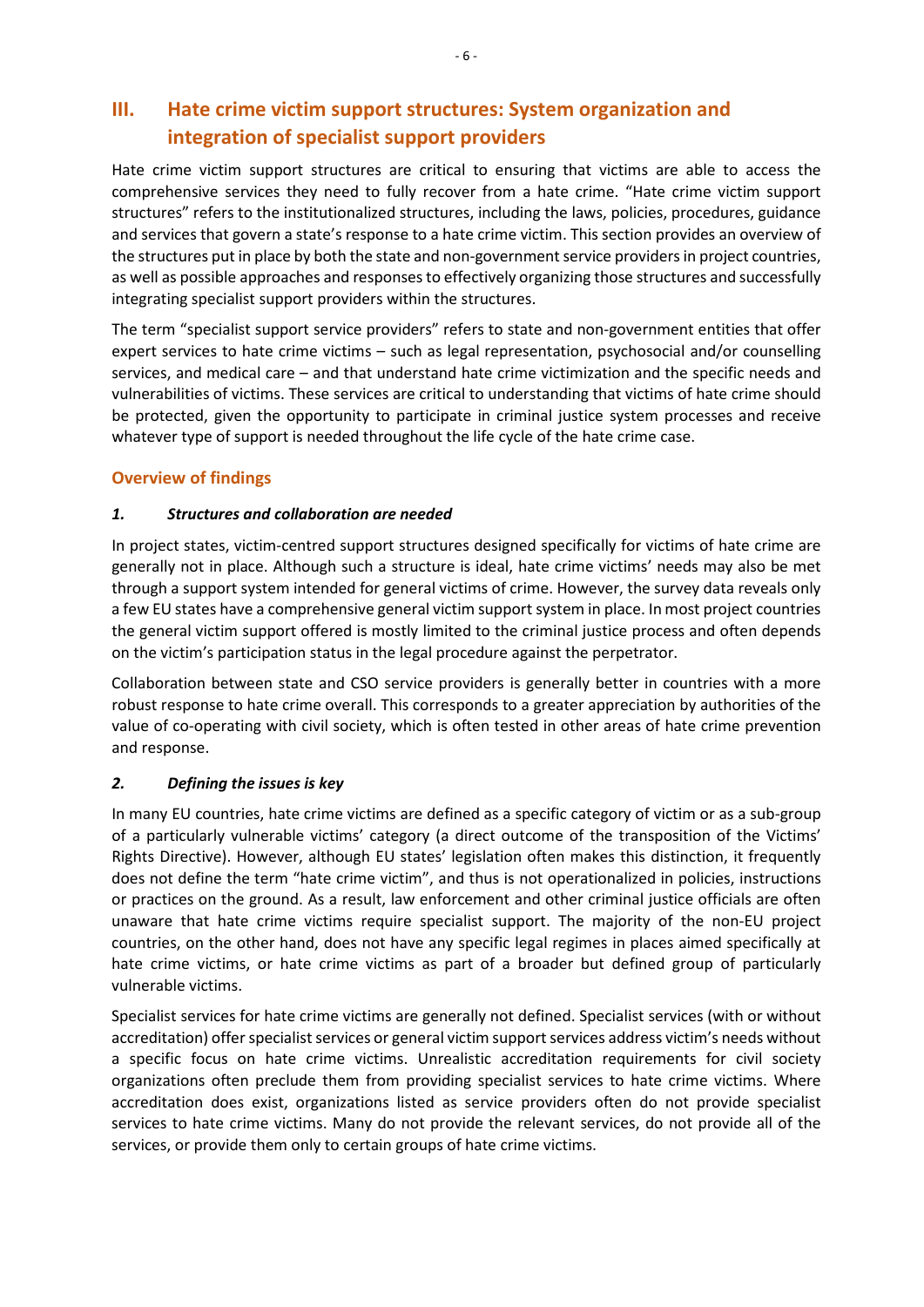#### *3. Communication gaps exist*

The survey data evidences that only a few countries have effective, formal mechanisms for communication between criminal justice bodies, government victim support units and CSO service providers. Where such a mechanism exists, it can take different forms, such as formal lists of approved specialist services, or inter-agency networks that bring together CSOs and law enforcement to coordinate the delivery and improvement of victim care. However, police in many countries rely on informal lists or prior knowledge of specialist support providers when they refer victims.

Generally, once criminal proceedings begin there is very little communication between the criminal justice system and supporting CSOs other than that which is mandated in procedural law. Communication between the criminal justice system and supporting CSOs happens most frequently when the CSO is providing legal representation to the victim.

# *4. Funding is critical*

Adequate funding is critical and tied to the political prioritization of hate crime at all levels of government, from local and regional to national. This can also include international funding mechanisms. The availability, geographic coverage, quality and quantity of specialist support services are largely determined by funding. The state has the responsibility to ensure that state service providers are adequately funded and to offer opportunities to increase non-government service providers access to government funding and partnerships. This institutional funding should be tied to the quality of service based on evaluations from service beneficiaries, the scientific community and experts in the field of hate crime victim support. In states where service providers have to rely on "project-based" funding rather than continuous and institutionalized funding, specialist service providers face unsustainable situations that limit the scope and quality of the services they can deliver.

# *5. Quality control varies*

In most project countries, there are no established mechanisms to control the quality of specialist service providers except for a post-implementation evaluation of project targets. Even these evaluations are largely limited by their focus on activity implementation rather than the quality of services provided. Some providers carry out self-evaluations or collect feedback and satisfaction surveys from their clients, but these reviews are not common.

# <span id="page-10-0"></span>**Main elements**

The following elements are important for the creation of an effective system of support for hate crime victims.

# <span id="page-10-1"></span>*1. Ensure a general victim support system exists*

A general victim support system consists of institutionalized structures, including laws, policies, procedures, guidance and services, that govern a state's response to victims of crime. The existence of a general victim support system will help to ensure that the state's response addresses victims' needs and facilitates their participation in criminal proceedings beyond serving as a witness.

# <span id="page-10-2"></span>*2. Define the term "hate crime victim"*

Hate crime victims should be defined as a specific category of victims or as a sub-group of another category of particularly vulnerable victims, and preferably enshrined in law. This definition should further translate into government policies, procedures and guidance. At the same time, defining "hate crime victim" should not lead to a restrictive understanding of this term, and therefore should be considered in light of a particular legal system.

# <span id="page-10-3"></span>*3. Ensure the existence and sustainable provision of specialist support services*

The sustainable provision of specialist support services is achieved through the existence specialist victim support units operated by the government, and by supporting qualified civil society providers.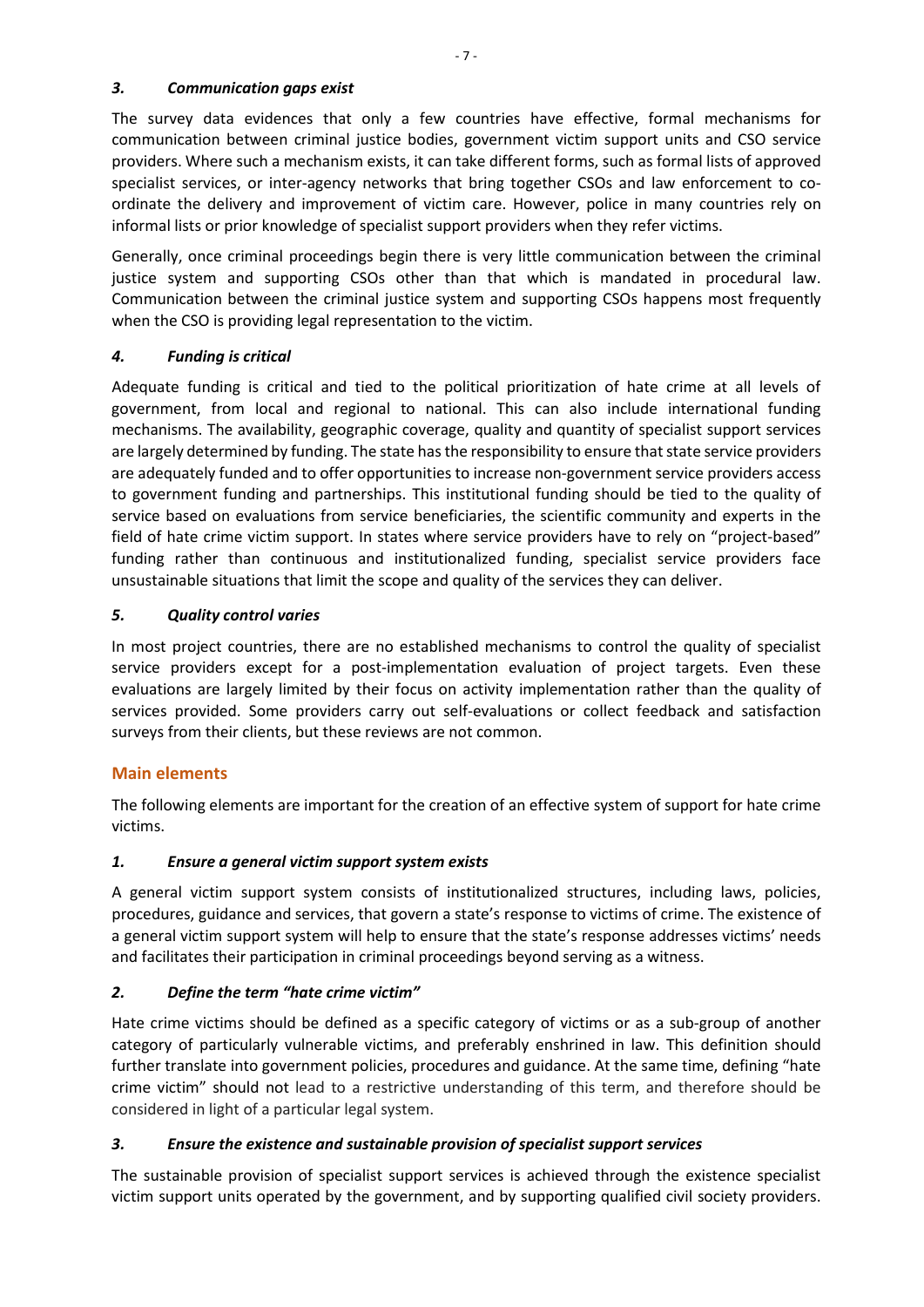Regardless of whether such services are provided by a public or non-public entity, the government must be involved in co-ordinating their availability and provision, ensuring their quality and securing their funding. Information on available services that meet the quality standards requirements, when such exist, must be accessible to all relevant law enforcement so that effective referrals can be made easily. The services must be available to all hate crime victims, wherever they are located.

#### <span id="page-11-0"></span>*4. Channels of communication must be clear, consistent and institutionalized*

States must ensure regular communication and co-operation on each hate crime case among the government entitities involved and the relevant service providers, including CSOs working with hate crime victims. Such communication and co-operation should consider the needs and vulnerabilities of the victims, and should be formalized through written agreements or procedures and designed to prevent overlap of function.

# <span id="page-11-1"></span>**Approaches and response measures**

The following approaches and measures support the creation of a successful support structure for hate crime victims. The approaches below should be read as consecutive but intersecting building blocks of a successful support system for hate crime victims. For example, without first defining who qualifies as a hate crime victim for the purposes of support, governments would be unable to correctly define the victim's needs and to accurately assess the requirements for specialist service providers to appropriately meet those needs. However, when all elements are addressed, a holistic, organic and effective model of hate crime victim support will be constructed.

# <span id="page-11-2"></span>*1. Basic elements of a hate crime victim support system*

At a minimum, a general crime victim support system should include institutionalized structures – such as laws, policies, procedures, guidance and services – that govern a state's response to victims of crime. While written frameworks cannot replace general victim support systems, jurisdictions can take a strategic approach in setting up hate crime victim support structures for the first time and can involve individual commitments within police, prosecution and ministries. These commitments can help initiate a successful systemic change, such as through binding court decisions that improve the position of victims.

**Introduce the term "hate crime victim"**. Hate crime victims should be defined as a specific and particularly vulnerable category of victims or, if included as a sub-group of another category of particularly vulnerable victims, should be explicitly mentioned in the law. The data from the EStAR survey indicates that, where such an explicit mention does not exist, law enforcement and criminal justice professionals might not realize a specific categorization is applicable to hate crime cases. Legal frameworks, irrespective of the legal system, should provide for victims' access to both 1) relevant protection and specialist support, and 2) effective participation in criminal proceedings. This isto enable them, at a minimum, to present the harm they have suffered and to receive compensation. Criteria for accessing each type of victim status should be defined. Access to protection and support should not be connected with the act of reporting a crime to the authorities or with the victim's participation in criminal proceedings, and vice versa.

# **Victims' Rights Law**

In the Czech Republic, In IUSTITIA, reported that a victims' rights law was enacted in 2013, establishing hate crime victims as victims with specific needs. This gives hate crime victims the rights to free legal aid and other assistance (psychological and social counselling), to avoid visual contact with the perpetrator, to be interviewed by a trained professional and to be interviewed by a person of a gender of the victim's choice. Defining the special needs of hate crime victims and enshrining their ability to access these services in the law is an important step in ensuring that hate crime victims are able to access services.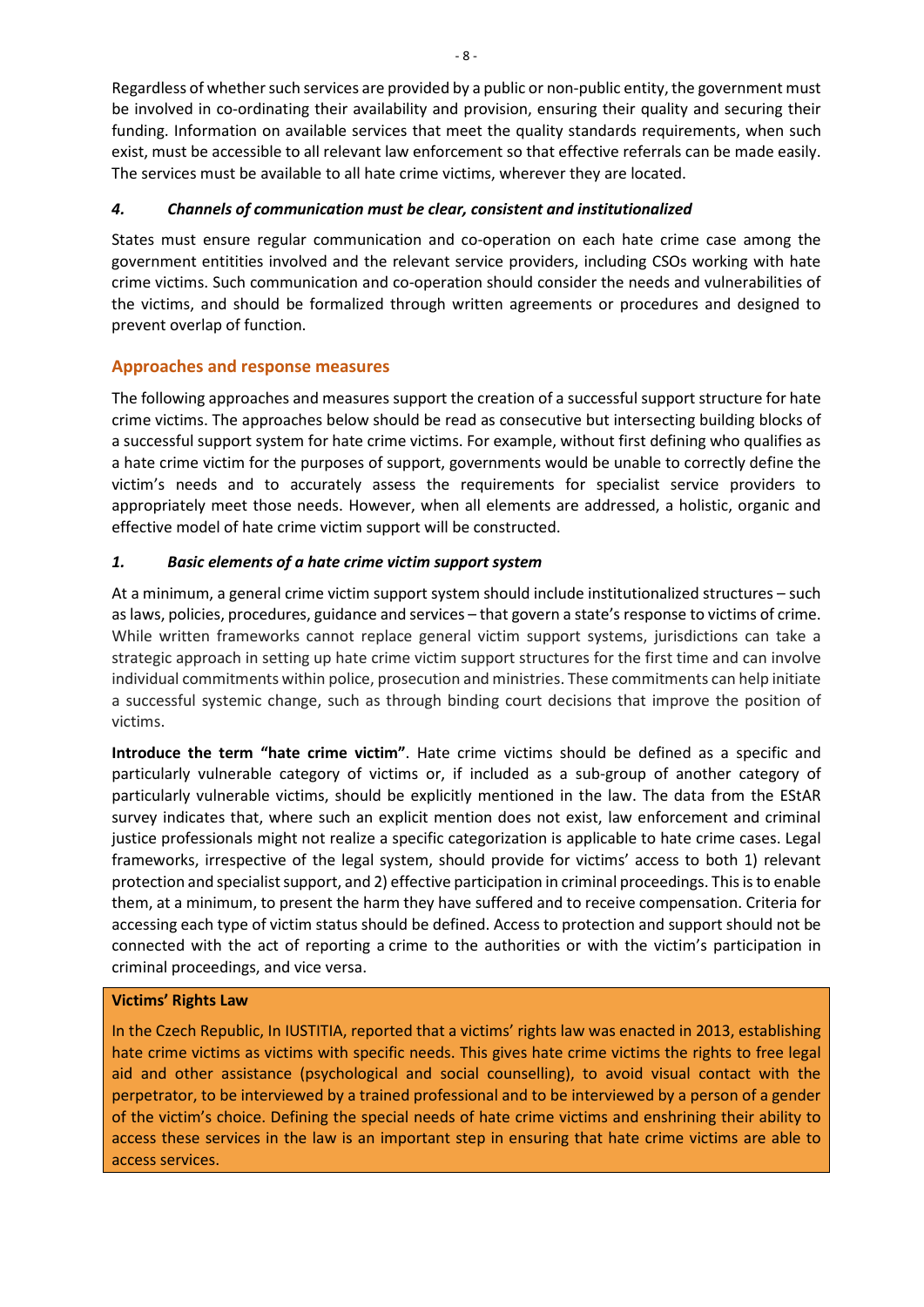**Define hate crime victims' needs in writing**. Governments should describe the protection and support required by hate crime victims on the basis of their needs, which are elaborated on in EStAR's publication, *Understanding the Needs of Hate Crime Victims*. These elements should then be embedded in a policy document, similar to the hate crime prevention strategies of Spain and the United Kingdom.

**Put in place an Individual Needs Assessment (INA)**. Introduce questions about hate crime victimization and needs upon first contact with the victim, and mandate that police use the INA mechanism. Develop instructions and easy-to-use guidance to provide police with information on hate crime victims, and the steps that law enforcement should take in working with these victims.

#### **Operational Guidance for Law Enforcement in the Treatment of Hate Crime Victims**

In the United Kingdom, the College of Policing has a comprehensive training manual for law enforcement on hate crime, the *Hate Crime Operational Guidance*. The Guidance provides "practical advice and instruction" for law enforcement on hate crime investigation, response and treatment of victims, including good practices on, "critical incident management, family liaison, community engagement and independent advice, third-party reporting, and changes in the way hate crime investigations are conducted". The Guidance prescribes service delivery for the victims of hate crime and practical approaches to victim care. As a result, law enforcement officers are not only trained to work effectively with hate crime victims, but are also provided a readily accessible "how-to" manual to use throughout the course of their work.<sup>[14](#page-12-0)</sup>

**Conduct a mapping exercise and list measures** already in the law and procedural codes that will benefit hate crime victims, and enforce their consistent application. Systems should focus on the initial stage in a hate crime case, ensuring that policies promote incident reporting and guaranteeing that a victim's first contact with law enforcement is a positive and empowering experience.

**Draw from experiences with other specific victim groups.** Many countries often have solid support frameworks in place for other specific types of victims, such as victims of domestic violence. These support structures and experiences could be expanded and applied to hate crime victims when undertaking efforts to improve outreach and reporting and build the capacity of service providers to work with victims.

All the aforementioned elements should then be embedded in government policies, procedures and guidance. It is important that hate crime victims are guaranteed access to all the legal rights provided to victims of crime by the respective national legislation. The absence of a specific law should not prevent criminal justice systems from working within existing legal frameworks to develop comprehensive policies.

#### **Action Plan to Combat Hate Crimes**

The Spanish Government has developed an *Action Plan to Combat Hate Crime*. The Action Plan encompasses "four fundamental pillars: training of the Spanish Security Forces, prevention, assistance to victims and response to this type of crimes". The Action Plan not only lays out government actions to address hate crime, but also describes where additional guidance for law enforcement can be found, including the *Action Protocol for Spanish Security Forces for "hate crimes" and actions that infringe on the legal rules on Discrimination.* The Plan Action therefore raises the visibility of the actions of the criminal justice system to address hate crime, and also provides a guide to the available protocols and additional guidance.[15](#page-12-1)

<span id="page-12-1"></span>15 "Action Plan to Combat Hate Crime", Spanish Security Forces, 2019,

<span id="page-12-0"></span><sup>14</sup> "Hate Crime Operational Guidance", 2014, <*[https://www.college.police.uk/What-we](https://www.college.police.uk/What-we-do/Support/Equality/Documents/Hate-Crime-Operational-Guidance.pdf)[do/Support/Equality/Documents/Hate-Crime-Operational-Guidance.pdf](https://www.college.police.uk/What-we-do/Support/Equality/Documents/Hate-Crime-Operational-Guidance.pdf)* >.

<sup>&</sup>lt;*[http://www.interior.gob.es/documents/642012/3479677/Plan+de+accion+ingles/222063a3-5505-4a06-b464](http://www.interior.gob.es/documents/642012/3479677/Plan+de+accion+ingles/222063a3-5505-4a06-b464-a4052c6a9b48) [a4052c6a9b48](http://www.interior.gob.es/documents/642012/3479677/Plan+de+accion+ingles/222063a3-5505-4a06-b464-a4052c6a9b48)*>.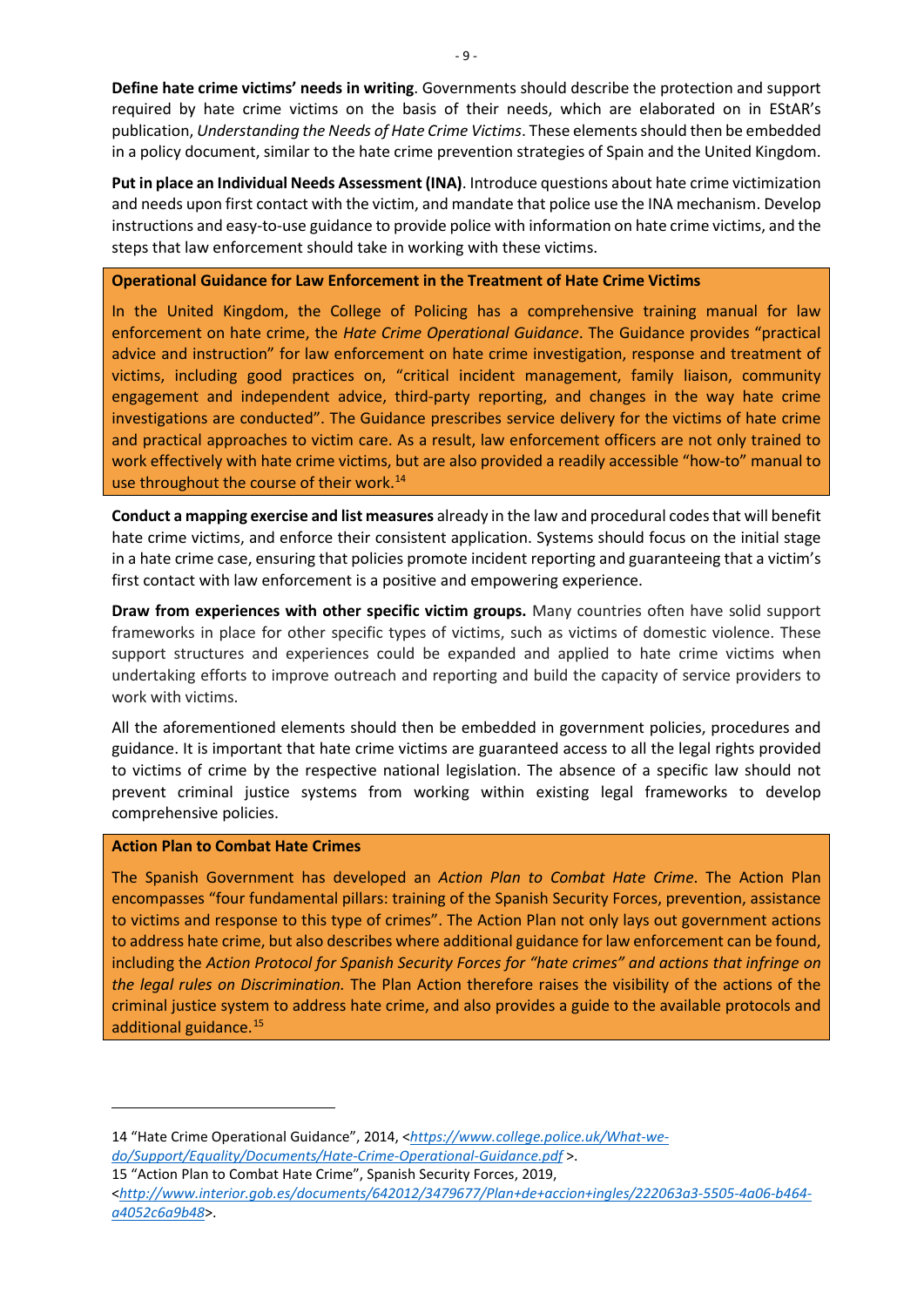#### <span id="page-13-0"></span>*2. Approaches to specialist service providers, their capacity and collaboration with the state*

To protect the integrity of victim services, the government should ensure that the services offered by service providers are of a high quality. To this end, states should consider developing, or facilitating the development of, quality standards for specialist support for hate crime victims. Such standards can be enforced through government accreditation, licensing or another method applied by the state. Criteria and evidence-based standards for providers should be developed on the basis of hate crime victims' needs. An earnest effort should be made to foster co-operation between state, CSO service providers and the scientific community to allow for the development of rigorous quality standards. Further, the application of quality standards should be monitored.

In order to ensure that hate crime victims have access to the services they need, governments should guarantee institutional funding to both state and non-government service providers to enable them to provide high-quality, continuous services to all hate crime victims in need. Funding can be linked to the application of quality standards to ensure the quality of services provided.

Governments and CSOs should also intentionally work together to create methods for collaborating with and integrating the services of specialist service providers. This is critical to ensuring access to specialist support for hate crime victims. CSOs are often the first point of contact for victims, enjoy greater levels of trust than law enforcement and provide specialist services that the government does not offer. Government and CSOs working together will lead to a more victim-centred, comprehensive approach. The EStAR project's research reveals three main systems of government and CSO cooperation: shared responsibility, single entity responsibility and parallel responsibility. If properly implemented, each of these systems has the potential to ensure effective support.

**Government and CSOs share responsibility.** This entails collaboration between the criminal justice system and independent CSOs providing hate crime victim support, making such CSOs an integral part of the national victim support system. In this model, financial support for these organizations should be integrated into the annual state budget in a manner that obligates timely funding. The survey data reveals that this is not the case in many project countries, leaving CSO providers in a perpetually precarious state. It is ultimately the responsibility of the government to ensure the quality of the services provided and guarantee funding. The government should therefore initiate the codevelopment of quality standards along with experts and service providers, invest in developing providers' capacities and provide CSOs with the necessary support to successfully deliver quality services to victims.

#### **Government-Funded Collaboration**

In Croatia, the Government and the CSO reported that the victim support system consists of a combination of state-run Victim and Witness Support (VWS) departments and a network of CSOs providing victim support services funded by the Ministry of Justice. There are seven VWS Departments at the courts throughout the country. They provide counselling, emotional support to victims and witnesses (before, during and after the proceedings), practical information to victims, witnesses and their families, and, depending on the victim's needs, refer victims to specialist support services. Additionally, in 13 municipalities where VWS Departments have not been established, a Support and Cooperation Network for Victims and Witnesses of Crimes consists of CSOs that provide support services to victims. The government funds the work of the CSOs through an open competition. The Network provides emotional and practical support, technical and practical information, and information on victim's rights, psychosocial and legal counselling, as well as a person to accompany them to court, the police station, the State Attorney's Office and/or Centers for Social Care. Out of 18 CSOs in the Network, nine provide legal and psychological support to victims from vulnerable groups.

**Single entity responsibility system.** Under this system, support is directly co-ordinated or led by one entity, such as an equality body or CSO, with other CSOs playing a supporting role and integrating into the system. The advantage of this model is that, by placing the responsibility for support in one place, co-ordination is quite often more effective. However, if the responsible entity does not operate efficiently, this can affect the entire system, leading to a breakdown in support; in a shared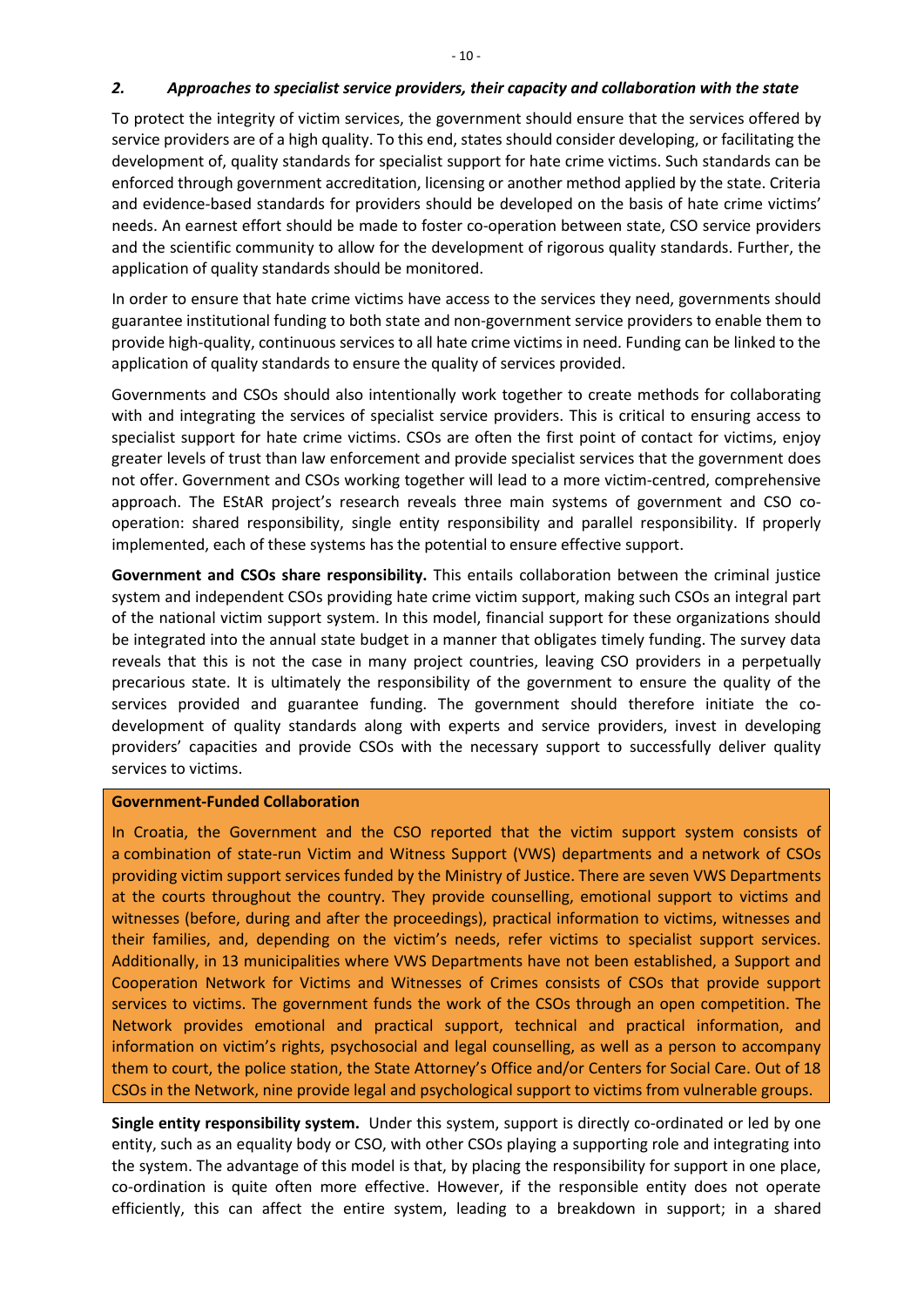responsibility system, many points of contact allow continued functioning if one part of the system is not operating properly. In order for this system to be effective, special partnership agreements covering all aspects of victim care should be institutionalized, such as in legislation or a written Memorandum of Understanding (MoU). This allows for clear, consistent operating procedures and a shared understanding of the *modus operandi* of all involved entities. Governments must also ensure that the co-ordinating entity provides high-quality services and has adequate funding.

#### **Points of Support**

Hate crime victims must be able to access the specialist support they need. Creating points of support so that they can access care is critical. The following examples illustrate how such points of support have been developed and operate in the project countries.

In France, the Government reported that there are specialized CSOs, including SOS Racisme (specializing in hate crime victims) and Ligue Internationale Contre le Racisme et l'Antisémitisme (The International League Against Racism and Anti-Semitism – LICRA), which partner with France Victimes, a general victim support organization. This partnership of specialized CSOs and general victim support providers ensures that hate crime victims can access multidisciplinary support. CSOs that specialize in hate crime victims are subsidized by the government. The co-operation between CSOs and the authorities is institutionalized through conventions specifying the funding and the assigned objectives, which allows the quality of services provided to be assessed. General victim support organizations have a specific accreditation that focuses on professionalization and the quality of service. Police refer victims to victim support organizations, when a victim reports a crime, by providing them with the organizations' contact information. Public prosecutors can also request that victim support organizations assist specific victims.

In Belgium, the Interfederal Centre for Equal Opportunities and against Discrimination and Racism (UNIA) plays an active role in co-ordinating and offering victim support. To do so, it co-operates with police, specialist support service providers and CSOs. UNIA has the ability to act on complaints regarding discrimination related to age, sexual orientation, civil status, birth, religion or belief, political opinions, health conditions, physical or genetic characteristics, social origin, race, financial status and disability. When a victim comes to UNIA, the case is treated independently and confidentially, and UNIA works with the victim to determine the next steps.

**Governments and CSOs work in parallel.** In some project states, the survey data reveals that CSO providers themselves do not want to become part of a more integrated government-run system through accreditation, connected funding or other processes. In this scenario, governments should open a dialogue with relevant CSOs to develop a framework agreement for collaboration that, at a minimum, addresses: (i) aligning methodologies for specialist services, addressing gaps in available services and any overlaps; (ii) ensuring CSOs' independence from the state, while helping them advertise available services to victims and law enforcement; and (iii) seeking ways to provide funding where it is missing, while respecting CSOs' alternative sources of funding.

To facilitate the functioning of any of the above systems, governments should adjust existing laws or victim protection and support strategies by incorporating additional details to reflect these arrangements. This should lead to the development of a victim-centred hate crime victim protection and support strategy.

#### <span id="page-14-0"></span>*3. Approaches for improving the co-ordination and integration of specialist service providers into criminal justice systems*

Survey data and long-standing good practices have shown that focusing on strengthening communication channels is critical for building an effective support system. Governments should focus specifically on how to institutionalize communication both around INAs and referrals, and between the criminal justice system and CSOs providing support to hate crime victims. These channels should also be used to share the outcomes of an INA between entities to avoid repeatedly questioning the victim, and to ensure that protection measures implemented in criminal proceedings are relevant to the victim.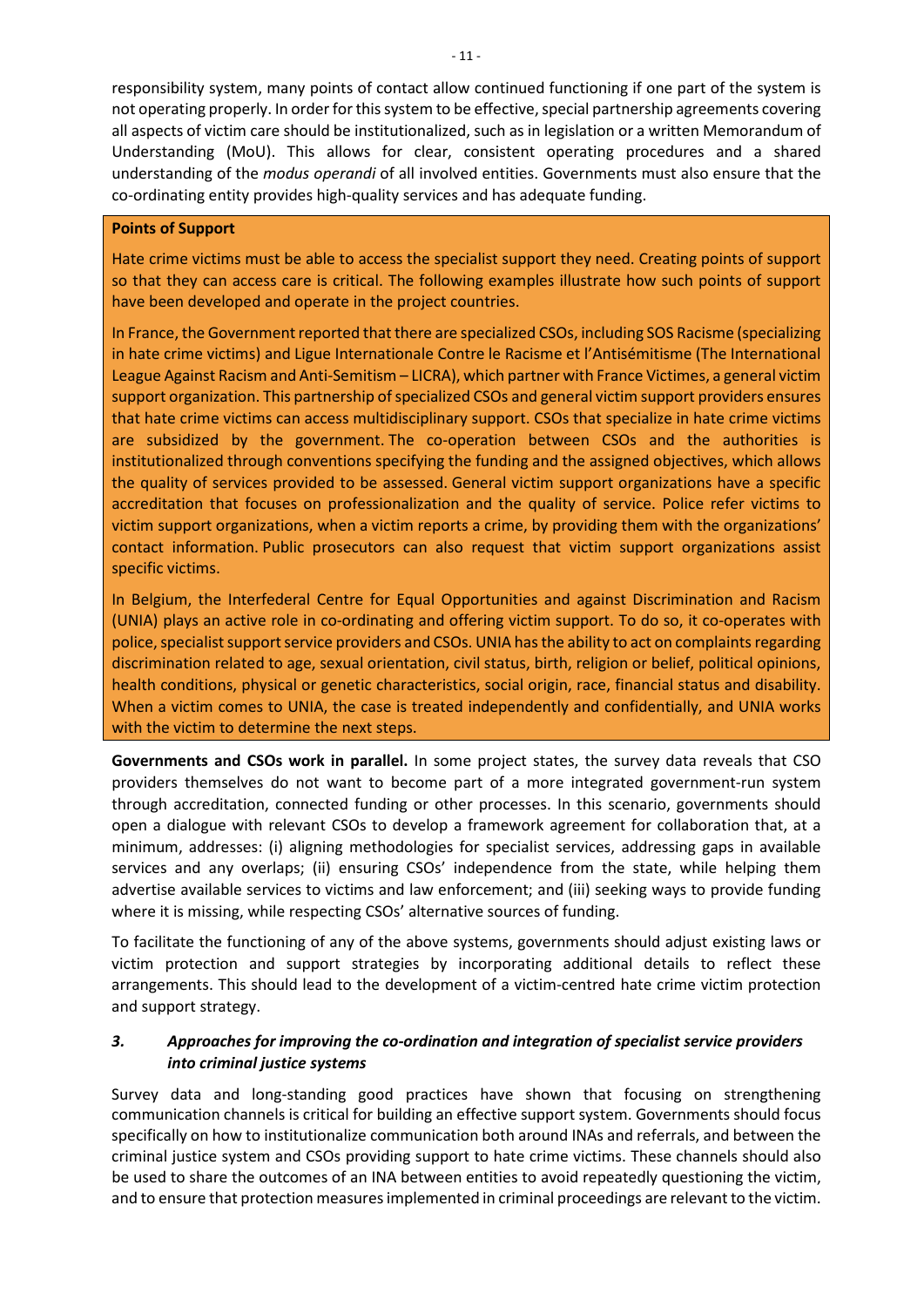Any exchange of information between service providers and criminal justice bodies should be done with the explicit consent of the victim and regard for the victim's need for confidentiality.

Governments should require that criminal justice authorities develop a continuously updated database of CSOs and specialist support providers working with hate crime victims. This will enable law enforcement and other criminal justice system actors to effectively refer victims while considering victims' needs and vulnerabilities. Updates to the database should be performed in line with government measures to ensure quality standards. Further, governments should undertake outreach to map the landscape of CSOs and specialist service providers with the aim of developing new partnerships with organizations outside the criminal justice system. Once identified, governments should institutionalize the collaboration in MoUs or other written policies that clarify the criteria for including a CSO in the database.

#### **Mapping and Outreach**

In the United Kingdom, the National Police Chiefs' Council invests in mapping and developing relationships with CSOs working on hate crime. This includes the Independent Advisory Group (see Section VI), and its relationship with members of the CSO network, The Community Alliance to Combat Hate (CATCH) – a group of CSOs working to address hate crime. They offer specialist advice and assistance to people who have experienced hate incidents because of their race, religion, disability, sexuality or gender identity. Several CSOs in the group also have their own national agreements, including hate crime data sharing with the police.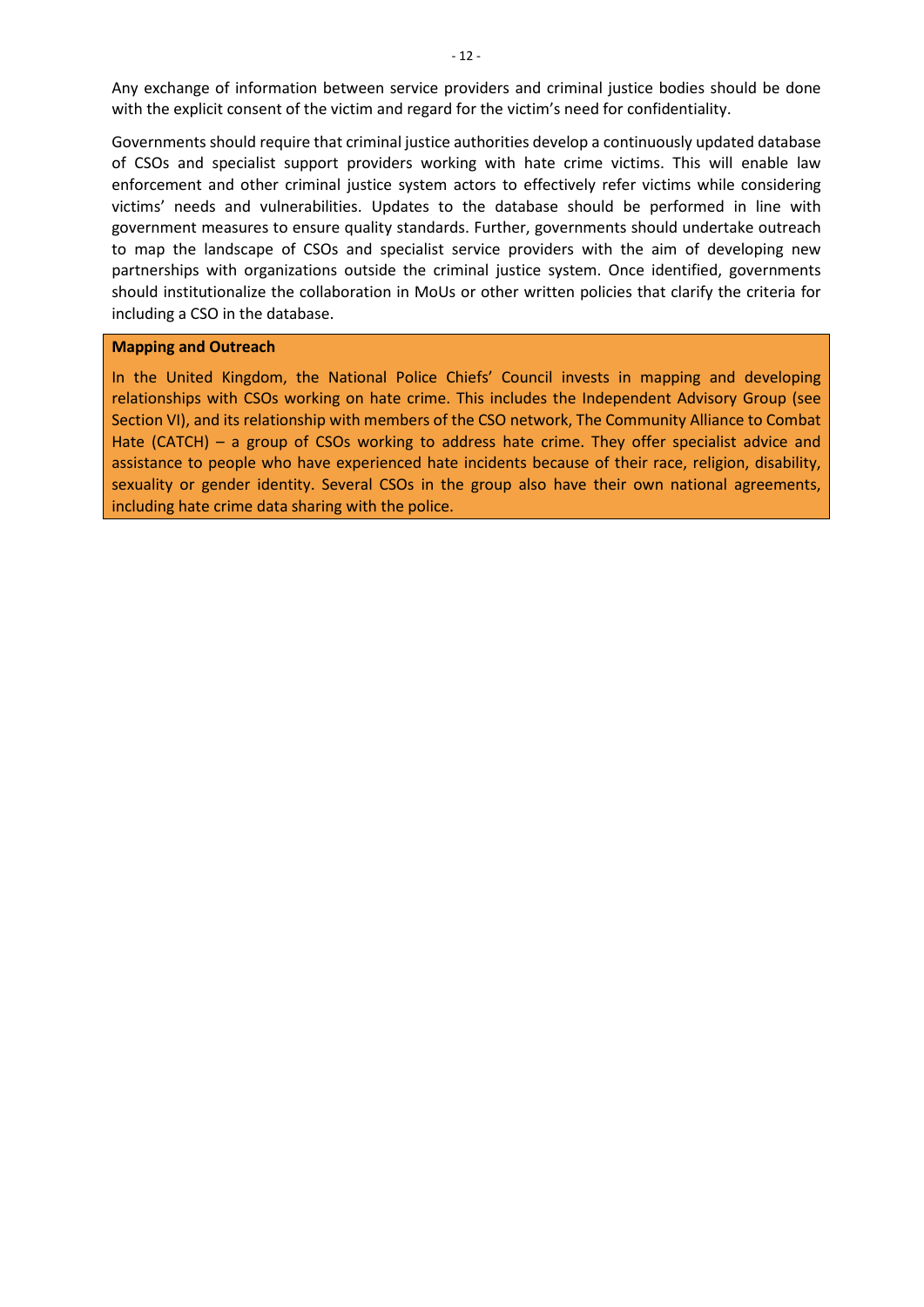# <span id="page-16-0"></span>**IV. Specialist support services for victims of hate crime: Types, scope and quality**

Specialist support services for hate crime victims – including legal advice and representation, psychosocial, emotional and counselling services, and medical care – constitute practical support provided by experts with an understanding of hate crime victimization and victims. These services, and those who provide them, are critical in ensuring a hate crime victim has the necessary range of services needed to overcome the consequences of the crime and regain their agency. While the previous section focuses on the systemic issues of incorporating specialist support service providers within the hate crime victim support structure, this section focuses on the scope and quality of such services. EStAR's publication, *Understanding the Needs of Hate Crime Victims*, elaborates on these needs with respect to specialist service providers and their participation in the criminal justice process. Policymakers are encouraged to read these two publications in tandem when developing a specialist support network for hate crime victims.

# <span id="page-16-1"></span>**Overview of findings**

# *1. Government awareness and action is needed*

The survey data reveals that the core shortcoming of hate crime victim support systems is that they are not based on an understanding of the common needs and vulnerabilities of hate crime victims. The patchwork support provided in project countries leaves many hate crime victims without the necessary support. In many EU Member States, general victim support services are expected to provide support to hate crime victims, but in many cases are not equipped to do so. In many states outside the EU, some CSOs offer specialized services to communities targeted by hate violence and crime; however, many of these CSO providers are not integrated into the state system, do not receive state funding and are not part of government consultations on hate crime action plans or similar initiatives.

# *2. Limited beneficiary and geographical scope*

Compared to other crime types, hate crimes are often under-reported. Despite measures to increase police capacity to detect hate crimes, members of vulnerable groups often do not trust the police to take their complaints seriously and investigate them. They also do not rely on the police to protect them. Therefore, victims of hate crimes regularly turn to the CSOs working with their community for support and protection. This is commonly the case in the Roma and Sinti, Jewish and Muslim communities, as well as among persons with disabilities, refugees and migrants, and those who identify as Lesbian, Gay, Bisexual, Transgender and Intersex (LGBTI) or are among persons of African Descent. These organizations are not integrated into general victim support system, but provide services tailored to their beneficiary communities. Furthermore, many of these service providers are small grassroots organizations that are unregistered and provide services only in communities where they are located. Consequently, victims in rural areas often lack access to specialist service providers. Where no community organization is present, the gap may be filled by organizations providing free legal services to victims of discrimination, and those working on preventing violence against women and domestic violence. In countries without CSOs specializing in hate crime victim support, the state should provide funding for community-based grassroots groups to enable the provision of basic hate crime victim support.

# *3. Funding issues inhibit support*

As noted in previous sections, CSOs that are not officially registered with the government often are not entitled to state funding. Those that do receive state funding often do not receive sufficient, multi-year funding. Most of the funding they receive is project-based, rather than the more sustainable general support funding. As a result, the types of services that CSOs provide depends on the resources they have, and quite often does not include legal representation and/or shelters.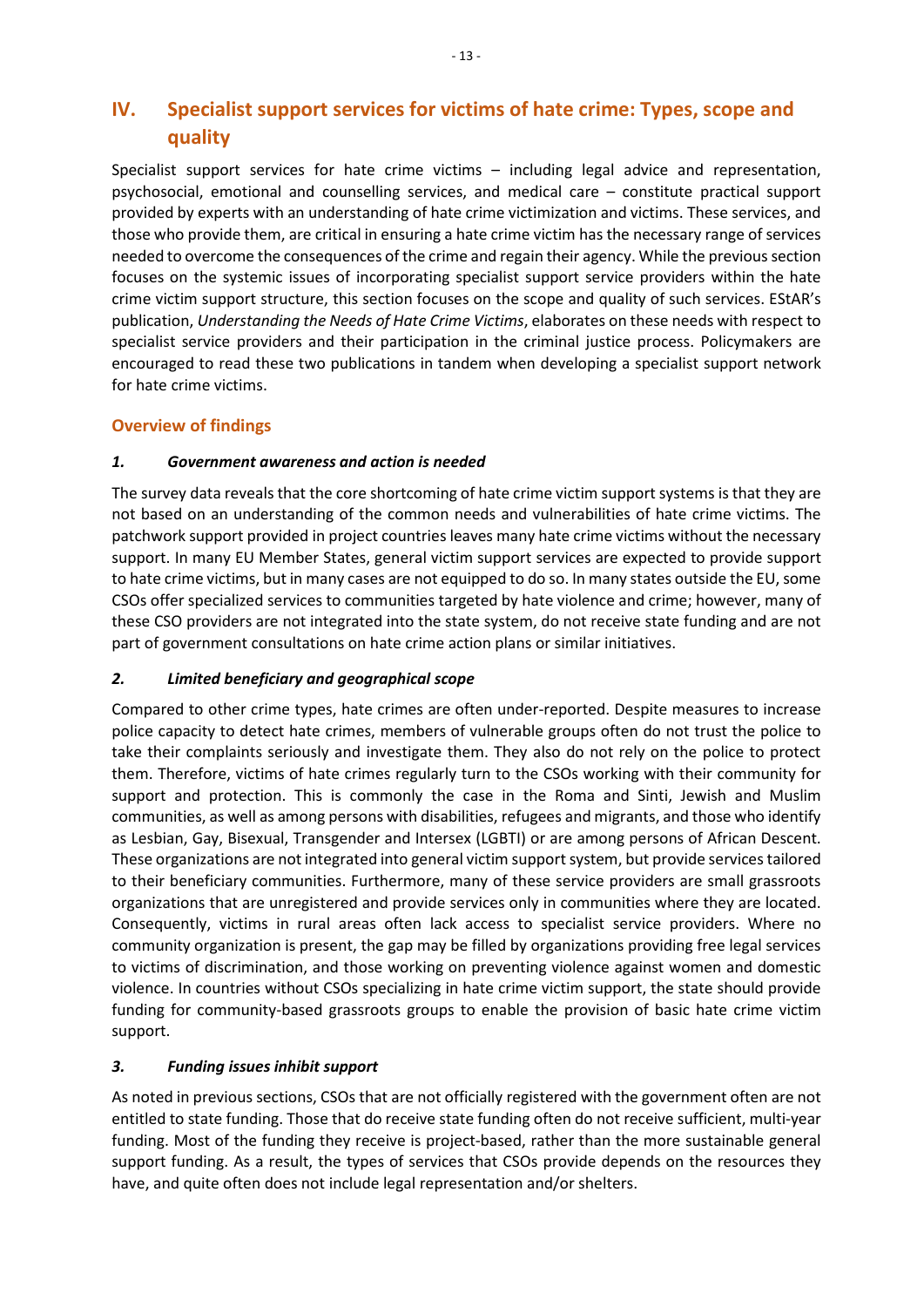#### *4. Quality control is lacking*

The survey responses did not include information on mechanisms and instruments used to assess the national victim support system. In a few project countries, professional service providers have quality standards; in some other countries, accreditation requirements are viewed as standards for the provision of services, and some service providers reported having quality standards for individual service providers.

# <span id="page-17-0"></span>**Main elements**

The following elements can help to ensure that hate crime victims have access to specialist support services.

# <span id="page-17-1"></span>*1. Ensure access to specialist support services*

Hate crime victims should have access to a broad range of support services specifically designed to address the needs of hate crime victims. Such specialist support services should be set up based on the understanding that the physical, emotional and behavioural injuries of a hate crime are severe and long-lasting. Ideally, such services should be offered by one provider and should include individualized assessments of the victim's medical, legal, psychosocial support/counselling needs, as well as interpretation services and/or access to information in a language they understand, and practical help.

# <span id="page-17-2"></span>*2. Provide needs- and impact-based specialist support services*

Specialist services should be provided based on an understanding of the specific experience of hate crime victims. First, the impact of a hate crime can be particularly significant because the act is directed at an individual owing to one or more protected characteristics pertaining to their identity. Second, unlike other categories of crime, whole communities can be victimized when a hate crime occurs. Consequently, support has to consider the impact on both the individual and the community.

# <span id="page-17-3"></span>*3. Co-operation is crucial*

In many project states, there are organizations that support all victims of hate crime, ones that support certain victim communities and organizations that work on hate crime more broadly. Co-operation among these organizations is critical to complement the services provided, while also facilitating the exchange of good practices and important information on, for example, victimization trends and government responses.

# <span id="page-17-4"></span>*4. Create a system of quality control*

Governments must ensure that organizations providing specialist services meet evidence-based standards of care. Governments should regularly commission independent bodies to rigorously monitor and evaluate these services. Quality control standards and benchmarks need to be established while respecting the independence of the CSOs providing these services.

# <span id="page-17-5"></span>**Approaches and response measures**

The following approaches and measures facilitate the creation of a successful system of hate crime victim support.

# <span id="page-17-6"></span>*1. Scope of specialist support*

Specialist support services for hate crime victims must be based on the actual, identified needs of the victim and, as a category of services, on the known needs of hate crime victims. This includes individualized assessments of the victim's medical, legal, psychosocial support/counselling, language and financial needs. Furthermore, individual assessments need to take into account victims' personal characteristics, such age, gender, gender identity or expression, ethnicity, religion or belief, sexual orientation, health and disability.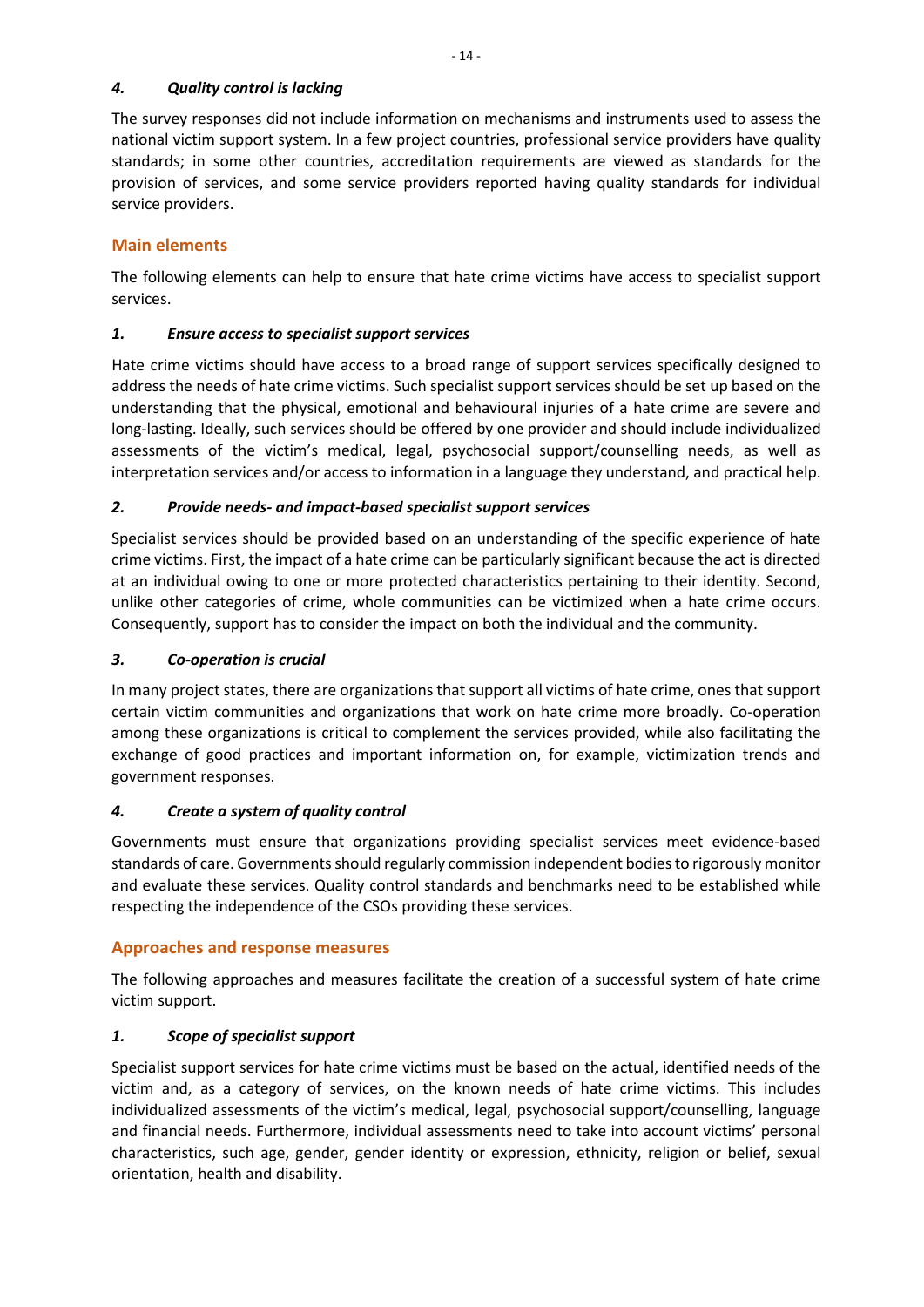In defining the types of services and the scope of entitlements, including financial compensation, governments should look to the unique needs and vulnerabilities of hate crime victims.

At a minimum, the following services should be made available to hate crime victims free of charge: medical, legal, psychosocial support/counselling, language support, provision of information, financial assistance to cover immediate needs and a person to accompany the victim throughout the criminal proceedings. In particular, quality standards should be developed for the provision of legal advice and representation, psychosocial support or general counselling (such as psychological counselling, emotional support and social work) and a person to accompany the victim. Shelter or other temporary accommodation should be made available. Support should also be given to victims to help them feel safe again in public. Services should be available to all persons, both citizens and foreign nationals.

#### **Separate Unit to Provide Specialist Support Services to Hate Crime Victims**

In Malta, the Government reported that the Hate Crime and Speech Unit (Hate Crime Unit) provides specialized services to hate crime victims. The Hate Crime Unit strengthens the support and services provided by the Police Victim Support Unit to victims of hate crime. The Hate Crime Unit is a multidisciplinary unit providing both professional support and legal assistance to victims. It consists of specialist service providers from different professional disciplines, including psychology, social work and legal aid. As a result, the Hate Crime Unit can draw on the experiences of its members to help guarantee that victims receive the type of support they need.

#### **Providing Nationwide Specialist Support to Hate Crime Victims**

In Germany, a CSO reported that there are specialized counselling centres for victims of hate crimes in each federal state. These counselling centres are financed from municipal funds, state funds and a Federal programme titled "Demokratie leben!" ("Living democracy"). The counselling centres support people who have been targeted by racist, anti-Semitic or other far-right attacks. The support is free-ofcharge, confidential, partisan (pro-victim) and long-term. The services offered by the counselling centres include emotional support after an attack, information about legal options, a person to accompany them to the police station or court, information on financial support options and help with public relations.

#### **Providing Shelter for Hate Crime Victims**

Providing housing for victims of hate crime can be critical in certain situations. Numerous project countries offer state- or CSO-run shelters that can accommodate hate crime victims. For example, Italy and Moldova have shelters run by CSOs to house victims. In Sweden, housing is provided by the Swedish Federation for Lesbian, Gay, Bisexual, Transgender, Queer and Intersex Rights, and in France the La Refuge shelter takes in victims who identify as LGBTI. In Montenegro, there are shelters for victims of trafficking, women and persons identifying as LGBTI that also provide services to hate crime victims. Both Croatia and Iceland have shelters for women victims.

#### **Re-establishing a feeling of safety**

In Norway, the Government reported that the Oslo Police District offers a programme called "Trygghetsprogrammet" ("the safety programme"), which helps victims to re-establish a feeling of safety in the public sphere. Run by the preventive section of the police, the programme conducts followup interactions with the victim that can include phone calls, meetings and accompanying them when out in public, such as in the subway or even to the scene of the crime. Recovery from a hate crime is quite often more emotional than physical. Healing from the emotional trauma caused by a hate crime is essential for a victim's full recovery.

#### <span id="page-18-0"></span>*2. Requirements for personnel working with hate crime victims*

The personnel of specialist service providers that support hate crime victims require education and training to ensure they have the appropriate professional skills for these specialized services. The state should determine these requirements when setting quality standards and/or determining the criteria for registering or accrediting service providers. If service providers do not have the appropriate skills or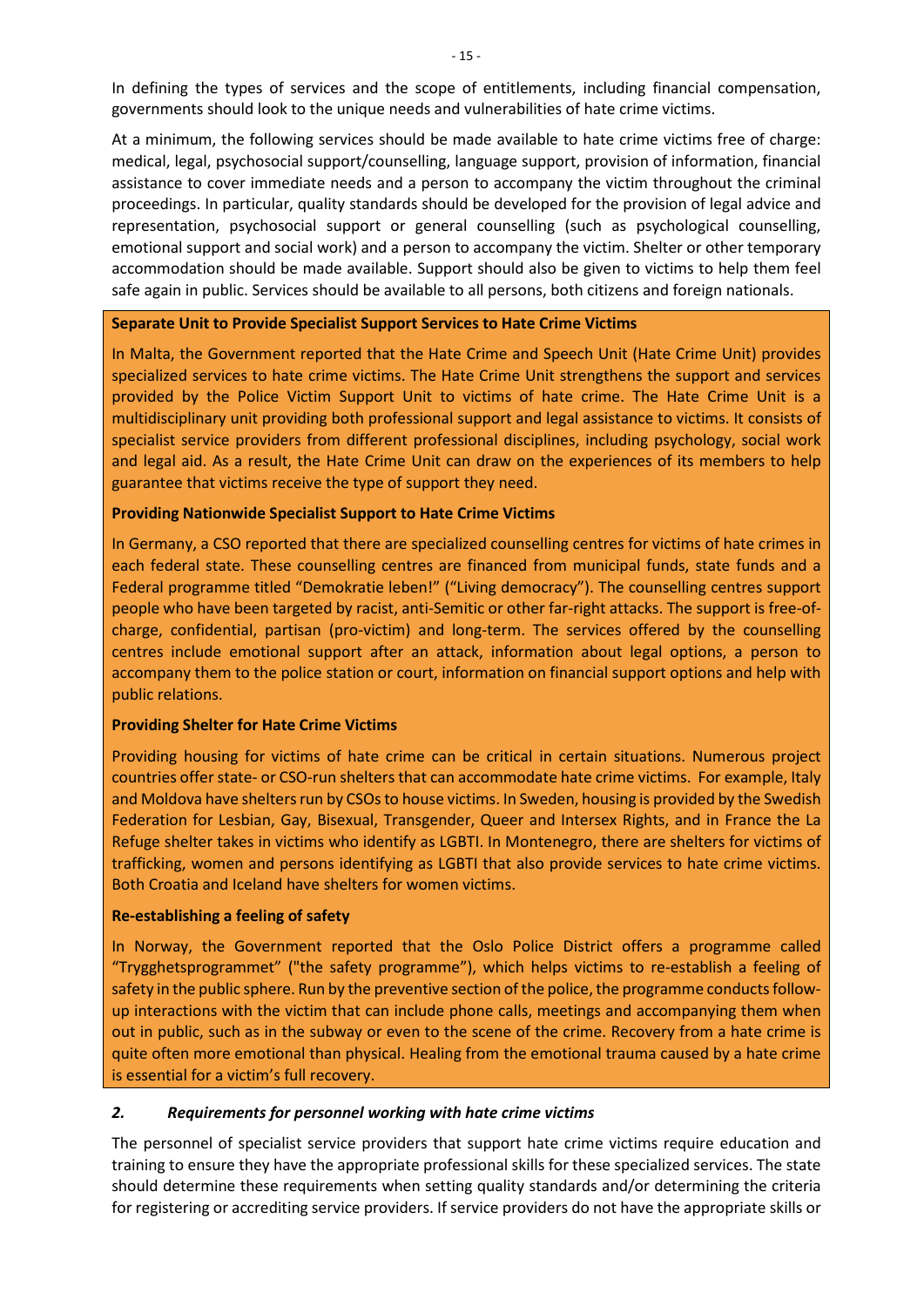qualifications, then they should rely on partners trained to provide specialist support to hate crime victims. This can include healthcare workers, social workers, psychologists or interpreters who, in addition to their professional training, are also trained on the unique needs of hate crime victims. It can also include community organizations that specialize in meeting the needs of victims from a specific community.

#### **Training and Capacity-Development Requirements**

The VBRG in Germany requires hate crime counsellors to attend a Basic Training, an eight-module training lasting approximately 100 hours. Additionally, in the course of their work, counsellors are required to undertake professional capacity-building, including an in-house training programme. Topics of the module and in-house training programme include:

- Introduction to counselling for people affected by right-wing, racist and anti-Semitic violence.
- Introduction to collegial case counselling.
- Victimization, trauma and dealing with difficult counselling situations.
- Legal issues in counselling.
- Social compensation law and other compensation benefits.
- Counselling for victims of violence from a systemic perspective.
- Working with interpreters.
- Group counselling for affected persons, relatives and witnesses.

#### <span id="page-19-0"></span>*3. Quality control*

Standards and methodologies for victim-centred support services should be co-developed by all relevant stakeholders. They should include standards for each of the services listed in the previous subsection, covering personnel qualification, training, service guidelines and other measures to ensure quality control. The implementation and enforcement of these standards can be either self-regulated by the CSO, enforced by the government through an accreditation mechanism – such as in the Czech Republic, France, Italy and Slovenia – or through an independent commission consisting of governmental entities, academics and CSOs such as the VBRG model in Germany.

#### **Standards of Quality**

In the Czech Republic, In IUSTITIA reported that the quality of services is ensured by mandatory "standards of quality of social services" and "standards of quality of legal information", which must be demonstrated by the service provider during registration with both the Ministry of Justice and Ministry of Social Affairs, and when delivering services. Adherence to these standards is controlled by the Ministries. They include ensuring that victims' data and details are confidential and are not exchanged with law enforcement bodies without prior written agreement.

VBRG in Germany reported that it has rigorous quality standards for how it conducts victim services and offers a training program for staff and counsellors of member organizations about the special needs of hate crime victims. VRBG follows the *Quality Standards for Professional Support*, which is the basis for their advisory work in the member organizations. The social science research institute *Deutsches Jugendinstitut* (DJI) which translates as the German Youth Institute, was involved in the development of these quality standards. Furthermore, DJI also assesses the work of counselling centres and independently evaluates clients' experience, including to what extent they were satisfied with the service offered, which aspects helped them most, and how the counselling centres can improve their services. The results contribute to VRBG's continuous development.

In Switzerland, the Swiss counselling network for victims of racist violence, Beratungsnetz für Rassismusopfer comprises 22 member organizations and offices providing specialist support services to victims of racist attacks. The main goal of the network is to strengthen the quality of the counselling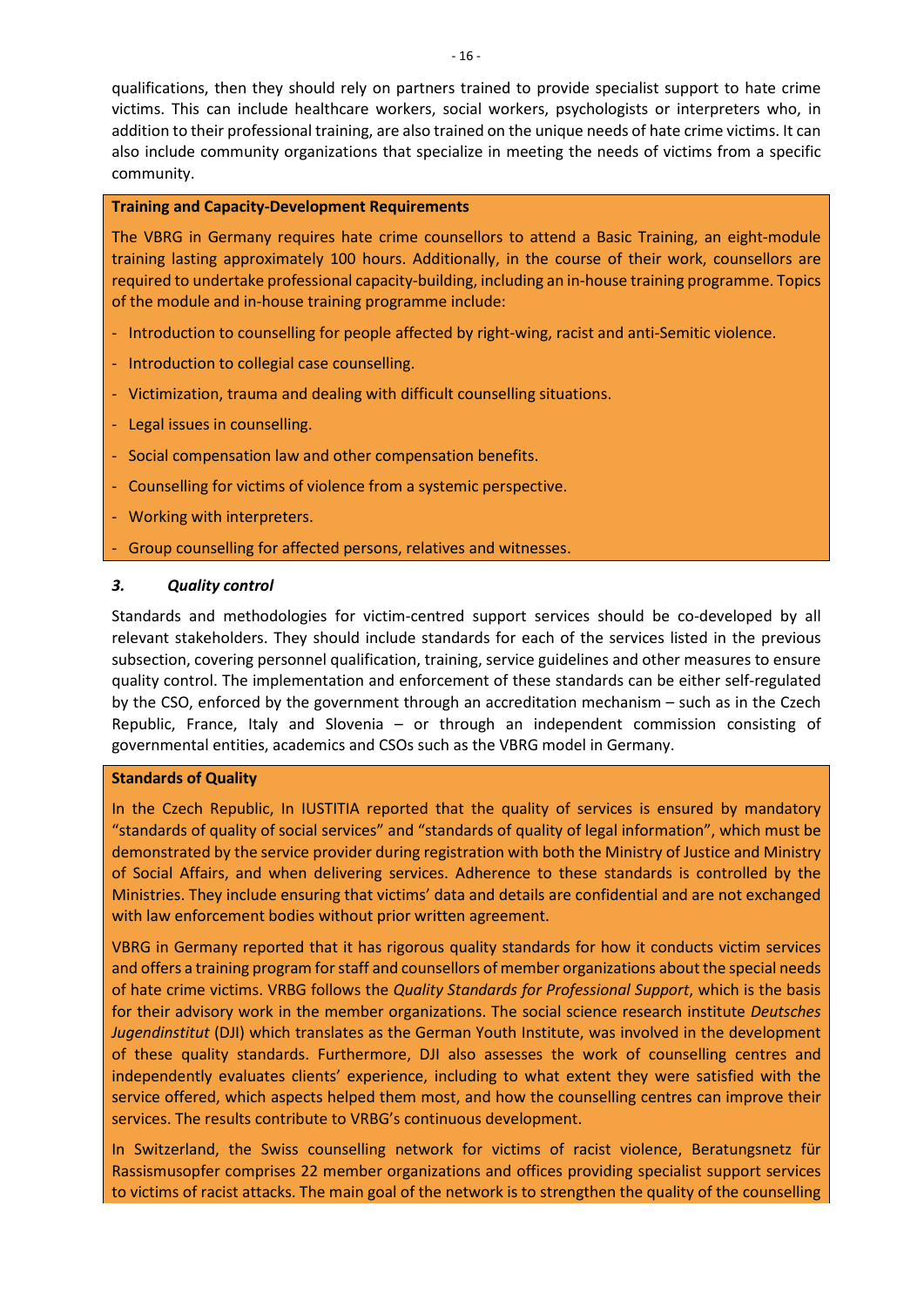centres by developing professional standards. The quality standards enable member organizations to identify and jointly agree on ethical guidelines for the support services provided to victims of hate crime. Members commit themselves to implement the quality standards and communicate gaps openly, so that these can be addressed through training initiatives or coaching. The network reports annually on racist incidents using a documentation system, and offers members further training and networking opportunities.

The Racist Violence Recording Network (RVRN), a CSO network in Greece, reported that it ensures that staff providing services to hate crime victims are qualified doctors, lawyers, social workers, psychologists, interpreters or other professionals or volunteers with sufficient and relevant experience. The staff of RVRN member organizations are trained on a regular basis.

In Portugal, the CSO Portuguese Association for Victim Support (APAV), which provides services to victims of general crime, reported that its Quality Policy aims to continuously improving the quality of its services, including for hate crime victims. As part of this commitment, APAV has one monitoring unit that assesses the support services and is responsible for creating and analysing the annual satisfaction surveys disseminated among beneficiaries. Additionally, a quality management system was developed that includes both an internal and external evaluation of each proceeding and unit at the headquarters. An expansion of the system to the other support offices is planned.

#### <span id="page-20-0"></span>*4. Co-operation is crucial*

Ensuring co-operation among all types of victim support CSOs – including those supporting all victims of hate crime, those assisting certain victim communities and those working on hate crime more broadly – has been shown to yield positive results.

#### **CSO Co-operation**

In Greece, a CSO reported on the creation of the RVRN, comprised of 47 non-governmental and civil society actors. The RVRN was established in 2011 on the basis of two major findings: a) the absence of an official and effective data collection and victim support system on racist violence; and b) the need to co-ordinate organizations that recorded, on their own initiative, incidents of racist violence against people who seek their services. RVRN members are often the first point of contact for hate crime victims and offer a range of services, including information, legal aid, psychosocial services, material support and other types of assistance for hate crime victims.

#### **Specialist Service Providers**

Several project states have CSOs that provide support to victims of hate crime motivated by bias against sexual orientation or gender identity, including Croatia, Hungary, Montenegro, Poland, Portugal, Serbia and Sweden. Similarly, there are organizations focusing on Roma victims in Hungary and Norway, on anti-Muslim hate crimes in Belgium and the United Kingdom, and on anti-Semitic hate crimes in France and the United Kingdom. CSOs that focus on all hate crime victims exist in Austria, the Czech Republic, Germany, Switzerland and the United Kingdom.

# <span id="page-20-1"></span>*5. Risk assessment and protection as a specific "service"*

Governments should develop a law enforcement risk assessment and protection strategy that is seamlessly linked with the INA process. This should be accompanied by adequate training or other measures to increase the capacity of law enforcement to assess the specific needs and risks associated with victims of hate crime. See Section VI on respectful and sensitive treatment for good practice examples.

# <span id="page-20-2"></span>*6. Formalizing states' commitment to hate crime victim support*

Governments should institutionalize and publish information about hate crime victims' rights and entitlements. The obligations of state bodies and standards for the provision of support should be formalized in written agreements or policies and referred to in publicly available strategic documents, such as a victims' rights charter or hate crime strategies. For example, in both Spain and the United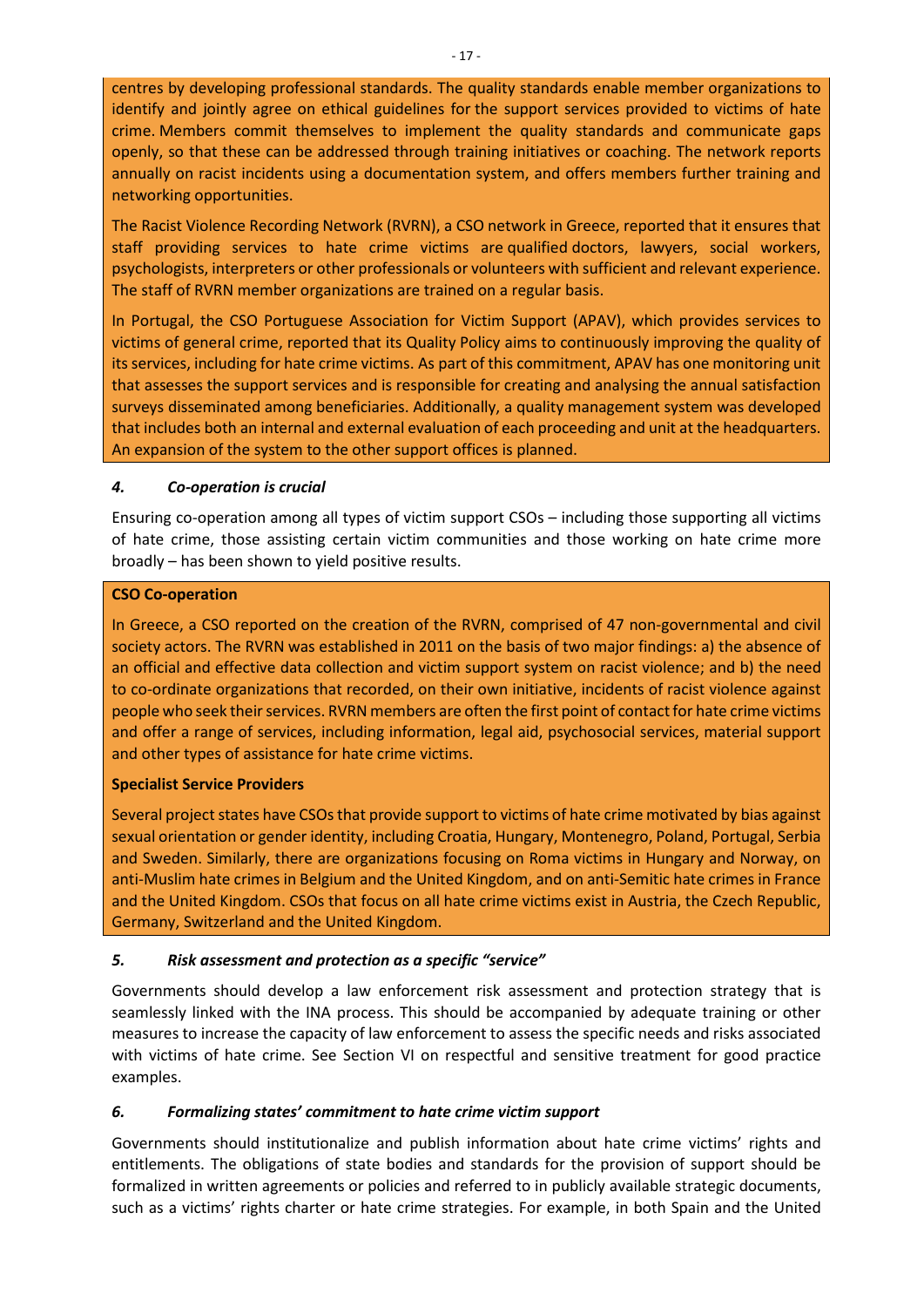Kingdom, the hate crime action plans referred to in Section III include commitments to ensure victim support.

#### **Diversity and Integration Strategies**

In Ireland, the Government responded that the National Police Service of the Republic of Ireland, An Garda Síochána, published a *Diversity and Integration Strategy 2019 to 2021.* The strategy commits the police service to providing comprehensive training for Garda and other staff, partnering with CSOs and other agencies and regularly publishing its data. Such written commitments help to open up law enforcement data and action to public scrutiny and improve the law enforcement response to hate crime and its victims.[16](#page-21-0)

<span id="page-21-0"></span><sup>16</sup> "Diversity and Integration Strategy 2019 to 2021", An Garda Síochána Strategy, 2019, <*[https://www.garda.ie/en/crime-prevention/community-engagement/community-engagement-offices/garda](https://www.garda.ie/en/crime-prevention/community-engagement/community-engagement-offices/garda-national-diversity-integration-unit/diversity-and-integration-strategy-2019-2021-english-v1-1.pdf)[national-diversity-integration-unit/diversity-and-integration-strategy-2019-2021-english-v1-1.pdf](https://www.garda.ie/en/crime-prevention/community-engagement/community-engagement-offices/garda-national-diversity-integration-unit/diversity-and-integration-strategy-2019-2021-english-v1-1.pdf)*>.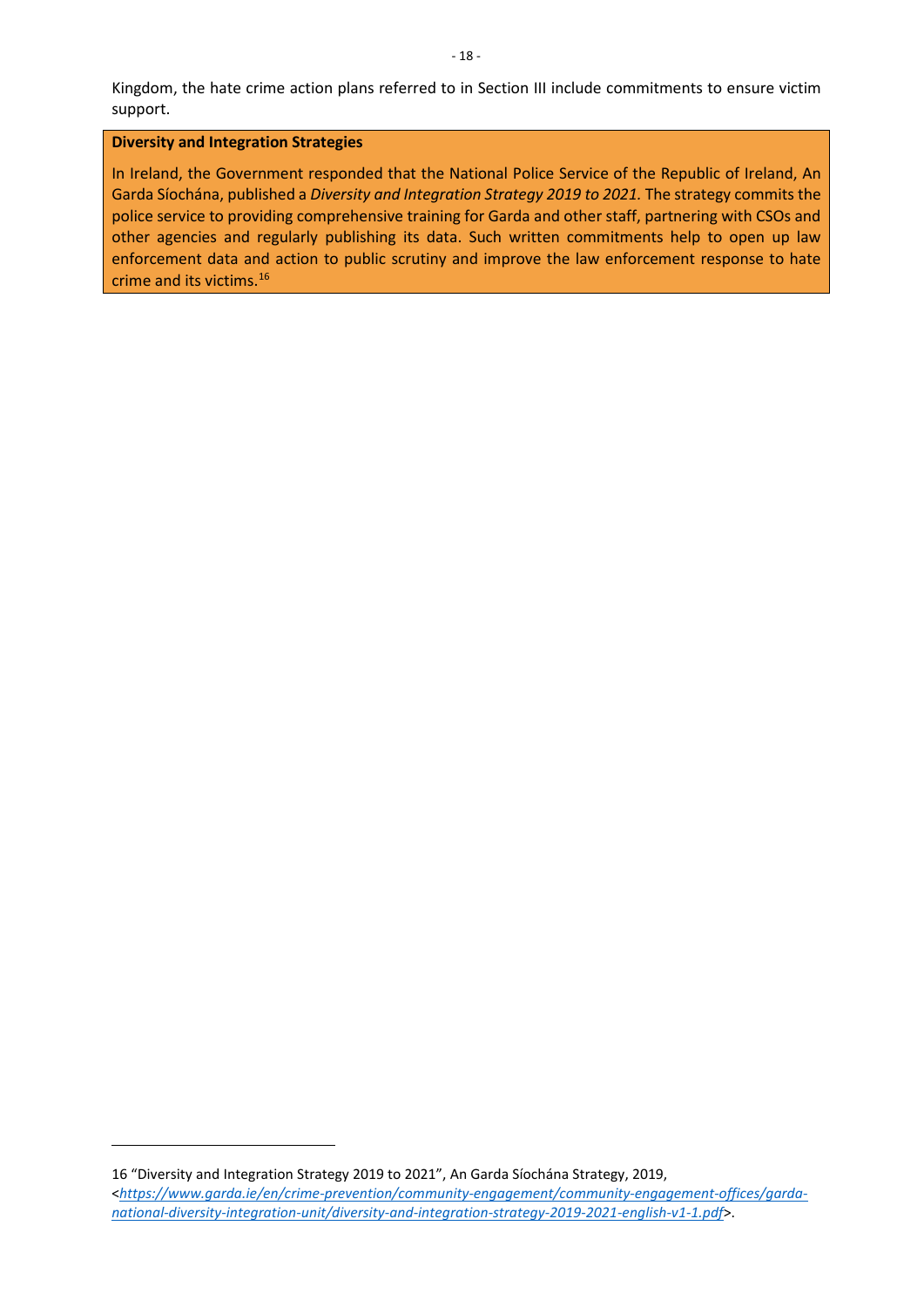# <span id="page-22-0"></span>**V. INA of hate crime victims' needs, and determination of and referral for protection and support**

Hate crime victims have specific protection and support needs following a bias-motivated incident. These needs and associated risks differ depending on the bias motivation of the perpetrator and the victim's personal identity. Furthermore, individuals experience victimization differently, requiring customized support. The victim's family members, friends or other community members may also require assistance as a result of the hate crime. The assistance needs of those affected by hate crimes evolve with time and over the course of the criminal proceedings.

To determine the relevant protection measures and assistance required, and to identify the available providers of such services, the needs of each hate crime victim should be established through an INA.<sup>[17](#page-22-2)</sup> An INA should be conducted upon first contact with a hate crime victim by either law enforcement or a CSO to: (i) determine the victim's individual vulnerabilities, protection and support needs; (ii) to directly provide support where possible; and (iii) to refer the victim to relevant support providers. INAs are a key instrument in ensuring a victim-centred approach to addressing the needs of hate crimes victims. Without such an individualized assessment, the critical services that victims need to fully recover from a hate crime will most likely be missing.

# <span id="page-22-1"></span>**Overview of findings**

# *1. Vast disparity of approaches*

The survey data reveals enormous differences among project states in terms of the approaches taken by both criminal justice agencies<sup>[18](#page-22-3)</sup> and CSO service providers. The requirement to undertake individual assessments is a new procedure for most EU Member States. While non-EU countries are not bound by the EU Victims' Rights Directive, some of the survey responses indicate that INAs are carried out to some degree in these countries. However, there is a wide range of interpretations as to what the INA entails, who should be conducting the assessment and when, as well as whether or how conclusions should be shared with other relevant service providers.

The practicalities of carrying out the INA also differ substantially, with some states requiring INAs for all victims and others mandating INAs only for particularly vulnerable victims, such as the victims of hate crime. Some states developed questionnaires for law enforcement bodies to carry out an INA; however, these questionnaires are not always obligatory and may be applied inconsistently. Conversely, in some countries where there are no written guidelines, INAs are done well, as police are trained to act intuitively and with the victims' needs in mind.

# *2. Victim participation is key*

INAs should be carried out in close co-operation with the victim, preferably with the victim present for at least some of the INA information-gathering process. Although there are different models, the priority should be to ensure that victims' needs are adequately identified and met – including the need for protection – during criminal proceedings.

# *3. A lack of INA training*

Very few project states require and provide special training for individuals carrying out an INA within the criminal justice system. The survey data show that in countries where law enforcement personnel

<span id="page-22-3"></span><span id="page-22-2"></span><sup>17</sup> In some jurisdictions, the term "risk assessment" is used. The term "needs" is used here as it is more comprehensive and addresses all victim needs, including the specific risks that individual victims may face. 18 Even within the EU, where the Victims' Rights Directive obliges police to conduct both an INA and make referrals, significant differences remain.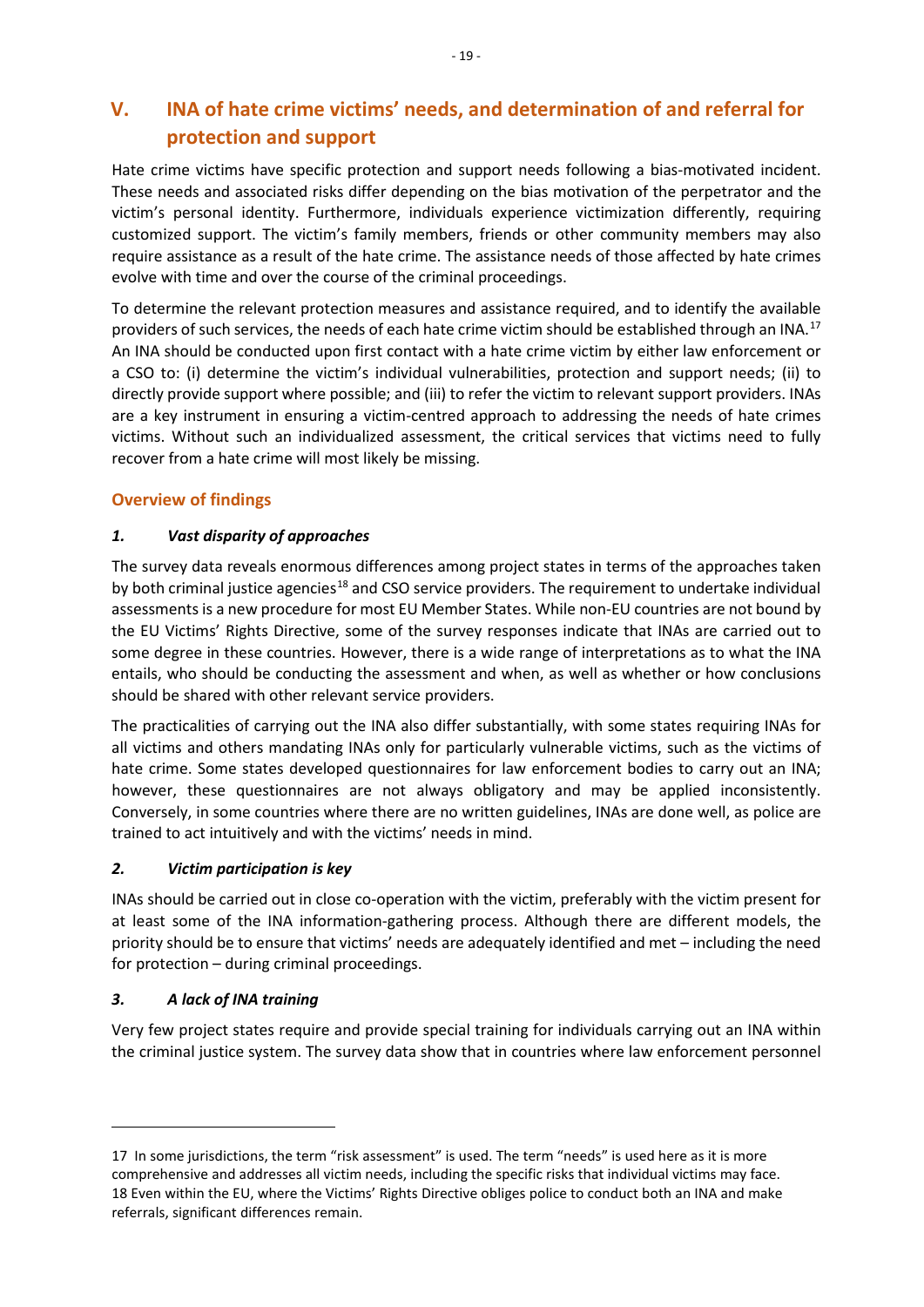are not properly trained to uncover bias motivation on first contact, it becomes more difficult to ensure that victims' particular vulnerabilities are recognized and that their special protection needs are met.

# *4. Disconnect between criminal justice agencies and civil society*

The survey data reveal overwhelming differences in how INAs are conducted by criminal justice agencies and by CSOs. While CSOs regularly commit to a victim-centred approach to carrying out INAs, law enforcement, prosecutors and judges often deem the practice unnecessary.

# *5. Volunteers used frequently*

In some project states, police forces have hate crime support officers who volunteer to conduct INAs in addition to their regular duties as police officers. In several states, general victim support organizations rely on volunteers to conduct the initial INA, identify specialist support needs and refer the victim to a specialist service provider for an in-depth INA.

# *6. Trained specialist support providers*

In some project states, specialist support providers are given guidance on how an INA should be conducted. The guidance extends to allowing the victim to choose the gender of the person conducting the INA and having the assessment take place in premises adapted for this purpose.

# *7. Referrals*

In many project states, including in EU Member States, where the Victims' Rights Directive prescribes effective referrals, referrals are often formalistic. In such cases, police provide victims with brochures and other documents outlining their legal rights and entitlements, as well as a list of potential support providers. The legalistic language of such documents can be hard for victims to comprehend, while victims may struggle to identify providers that are suited to their needs. Information about providers may not include details of the exact nature of support, the languages in which services are offered and whether the services are free-of-charge. Thus, while the victim receives information on potential service providers, the obligation to refer the victim is only formally met.

Only a few countries reported having automatic and effective referral mechanisms in place among police, victim support services, prosecutors and other relevant organizations.

Due to their years of co-operation and collaboration with each other, CSOs are often more effective in referring victims to other CSO service providers when their own services do not meet victims' needs.

# <span id="page-23-0"></span>**Main elements**

The following elements help to create a successful system for conducting INAs of hate crime victims' needs, including referral for protection and support.

# <span id="page-23-1"></span>*1. Significant care must be taken when organizing the INA system*

A successful INA system is based on the premise that it is conducted according to the wishes of, and in close co-operation with, the victim. Law enforcement agencies and victim support organizations that first come into contact with a victim must ensure that the needs of each victim are assessed in a timely manner and on a case-by-case basis. Those conducting an INA, whether law enforcement or civil society, need to be specifically trained. Institutional arrangements should be put in place to accommodate the individual needs of hate crime victims. For instance, if a hate crime victim wishes to be interviewed by a person of the same gender, this should be accommodated where possible. As a victim's needs may change over time, an INA should not be seen as a one-time event, but should be conducted upon first contact and then revisited as circumstances change. Finally, guidance regarding all of the above should be consolidated and disseminated to all relevant entities to ensure a uniform approach.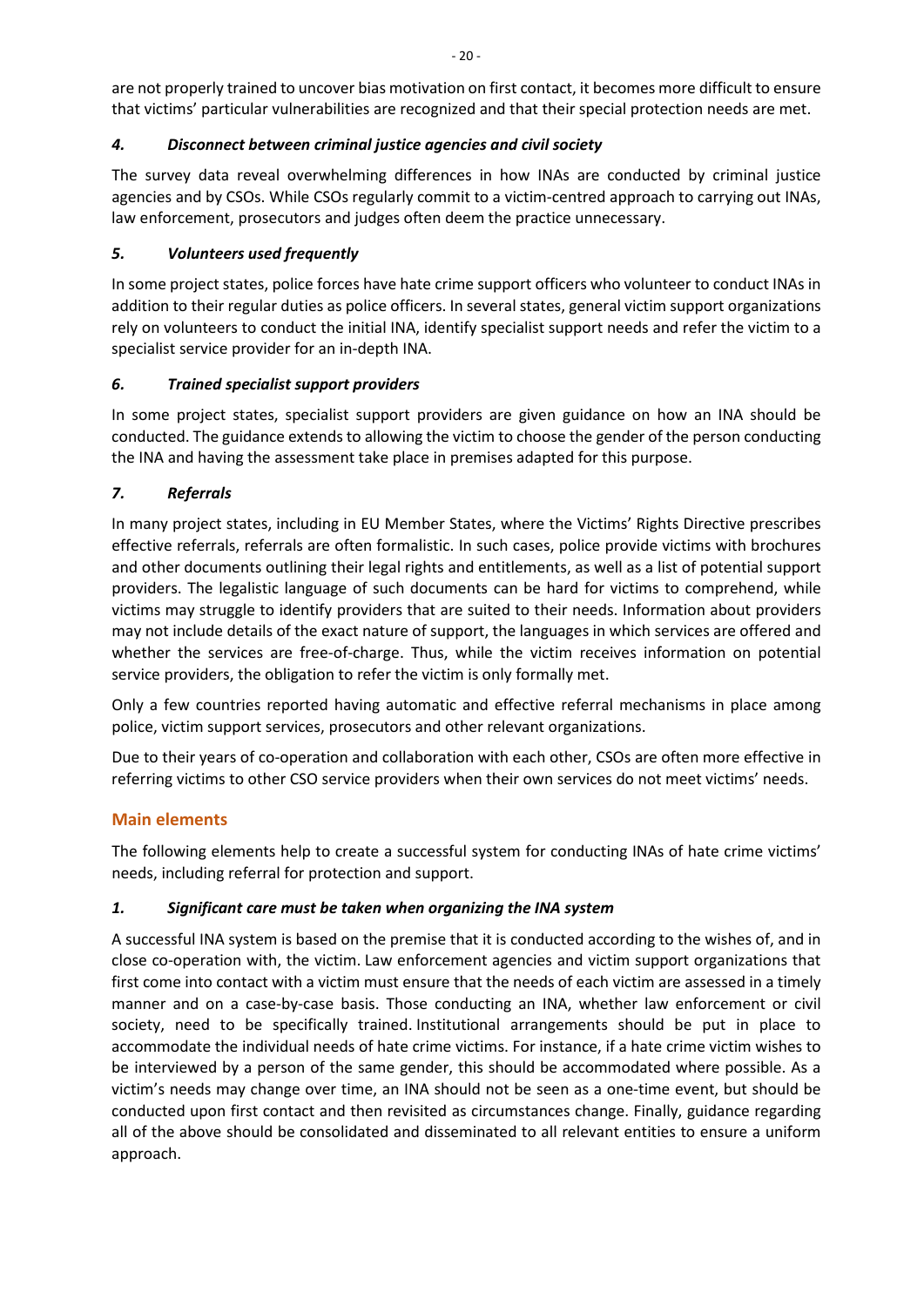#### <span id="page-24-0"></span>*2. INA outcomes must be well-managed*

The results of an INA must be accurately communicated between the parties involved, while maintaining confidentiality and protecting the victim's personal data.<sup>19</sup> Outcomes must also be integrated into the criminal justice process, using the data effectively to, among other things, protect the victim from intimidation and retaliation, while ensuring pertinent information in the criminal file is shared with the prosecutor or other relevant law enforcement entities. Successful information storage is important as it saves the victim from needing to repeat the details of the incident multiple times.

# <span id="page-24-1"></span>*3. Define the content and form of the INA*

Procedures for conducting an INA must ensure that it is conducted in a safe and non-threatening environment. Options should include a mixture of in-person, email and/or other digital formats. Whether or not it is conducted using a questionnaire, an INA must have a defined purpose and provide conclusions that allow it to identify the hate crime victim's needs.

# <span id="page-24-2"></span>*4. Create a plan for referrals*

Whether referrals are made by law enforcement or civil society, information about where and how to refer a victim to specialist support service providers must be delineated. An "opt-out" model is preferred, whereby police automatically pass the victim's details to the appropriate specialist service provider, unless the victim objects. Referrals should be part of the service that police offer the victim; it is up to victim to decide whether to opt out of the service.

# <span id="page-24-3"></span>**Approaches and response measures**

The following approaches contribute to the implementation of the four main elements of a successful INA system. Note that some of the proposed approaches below are centred around the elements identified above, while others target national systems in specific situations.

# <span id="page-24-4"></span>*1. Content and form of the INA*

Applicable to any national scenario, the below elements explain how an INA for hate crime victims should be implemented to meet its defined purpose.

**Principle of consent**. Nothing in the INA process should be done against the victim's will. The victim's preferences should be considered as much as possible.

**Provide options for conducting the INA**. A successful INA can be conducted through a variety of channels, including in-person interviews, online interviews or using other digital formats. Those conducting INAs can also make use of other available information, particularly if this avoids unnecessary repetition, which can traumatize a victim.

**Consider the environment**. The first INA interaction usually takes place upon initial contact, and usually not long after the incident. This makes the environment in which the meeting or interview takes place important. For example, the interview could be conducted at the victim's home or a neutral public space instead of at the police station. Alternatively, adjusting the office space within a CSO or police office can make the premises less intimidating and more welcoming.

**The purpose and content**. The purpose of an INA is to understand the needs and vulnerabilities of a hate crime victim, and determine the corresponding interventions, identify protection needs during criminal proceedings and ensure effective referrals. The INA is integral to the hate crime victim support structure. The purpose of an INA should determine its content and form. Those responsible for developing an INA should consider how the outcomes of the INA process will be used, as this will help to determine what questions need to be asked. Many of the INA questions can be the same as those used for other crime victims, such as on disorientation in the legal system, language and coping mechanisms. While the hate crime INA should be integrated into the general INA for crime victims, it

<span id="page-24-5"></span><sup>19</sup> Including compliance with the General Data Protection Regulation (GDPR) in EU Member States.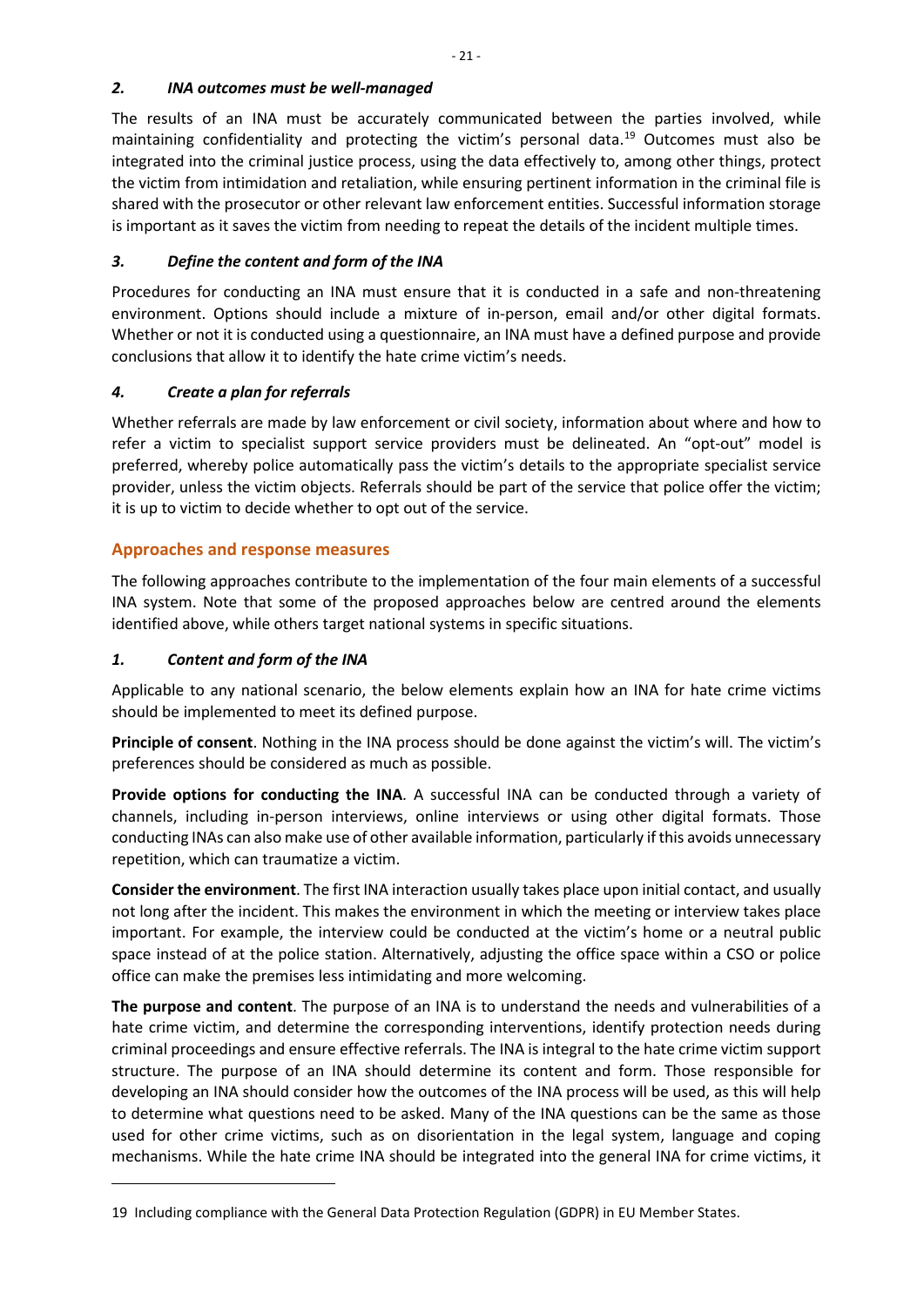also needs to reflect the specifics of hate crime victimization, such as fear of having their identity publicized (for example, sexual orientation), severe and lasting traumatization and the effect on others that share the same identity as the victim. For this reason, the INA could be separated into two parts: an assessment common to all crime victims, and one customized to hate crime victims.

There are two main approaches to conducting an INA. The first is highly formalized, based on a list of questions or questionnaires. This approach is recommended when the INA is conducted by persons without specialized training on hate crime. The second is an unscripted conversation that is defined by the outcomes. This approach has the potential to produce better outcomes when conducted by trained hate crime victim specialists. Regardless of the form, an INA requires implementation of all the principles of sensitive and respectful conduct listed in Section VI, which strongly advises specialized training for individuals working with hate crime victims.

#### **Timing, Special Arrangements for Interviewing Vulnerable Victims and Form**

In France, the Government reported that individual assessments are carried out at the earliest opportunity for all crime victims to determine whether they are at risk of secondary or repeat victimization, intimidation or retaliation, and what special protection measures they require. The INA for hate crime victims also considers the impact of discriminatory, racist, ethnic and religious motivations to decide what special protection measures the victim requires.

In the Czech Republic, a CSO reported that hate crime victims have the right to be interviewed by a trained person and to choose the gender of the interviewer. This is an important option, as it ensures that the victim is comfortable when recounting the details of a crime, particularly if it involves a sexual assault.

In Italy, the Government reported that every effort is made not to re-victimize hate crime victims. This includes making arrangements to ensure that victim interviews and hearings take place in accessible and friendly premises. These efforts include collaboration agreements between law enforcement and external agencies and associations regarding the use of hearing rooms. Protected hearing rooms are currently available in 60 police departments and in several headquarters of the Carabinieri Corps.

In Malta, the Government reported that the INA form is elaborate. All hate crime victims are asked if they want additional support from the Maltese Hate Crime Unit. If the victim agrees, they will be referred immediately to the Unit. An INA will be conducted by the Unit based on a standardized, written form during the victim's first interaction with the Unit.

In the Netherlands, there are protocols on how different criminal justice bodies should conduct INAs at different stages of the process. The protocol is used to tailor victim services to the individual needs of the victim. In reviews of its use, cases show that adequate protection has been organized, preventing secondary and repeat victimization.

#### <span id="page-25-0"></span>*2. INA as a continuous process*

For the INA to be effective, it cannot be conceived of or implemented as a one-off exercise. As the victim's needs evolve over time and throughout the criminal proceedings, those providing support and working with the victim should be aware of these changes, and respond appropriately. On first contact, it may not be clear whether the incident was a hate crime, as the full nature of victimization emerges over time. This means that an INA may need to be conducted more than once, or that systems should be in place for the continuous assessment of the victim's needs throughout the life cycle of the case and after, as some victims' needs extend beyond the conclusion of the legal case.

#### **INAs Regularly Modified and Updated**

In Slovenia, the government reported that the INA is conducted on first contact with the victim but also as circumstances change throughout the life cycle of the event. Article 143.č of the Criminal Procedure Act states that the assessment of hate crime victims' needs should be conducted by the police or by the public prosecutor upon first contact. The police should prepare the initial assessment, which will be upgraded and updated by the public prosecutor if needed. However, if the crime is reported directly to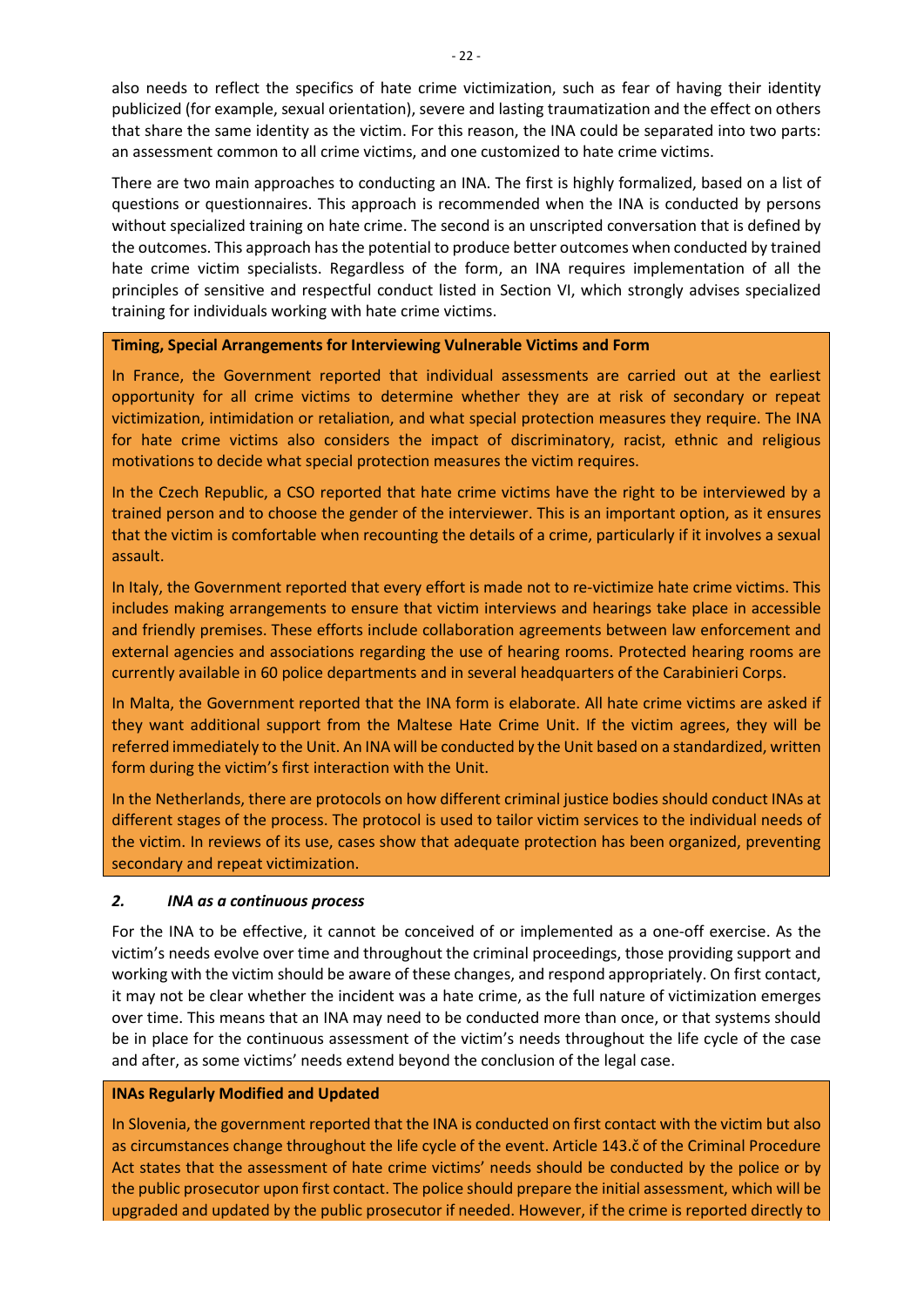the public prosecutor, then the prosecutor will prepare the INA. Law enforcement can also invite the Social Work Centre to attend the assessment and provide additional victim support. The law also requires the INA to be updated if and when its elements change substantially. During the different stages of the criminal justice process, police offer victims psychological and physical assistance or refer them to the relevant authorities or organizations that can provide them with the necessary support.

Governments should institutionalize mechanisms that allow for the INA to be a continuous process. One option is to create a "one-stop-shop", whereby the victim is guided by the same victim specialist or the same unit assigned to them early on in the criminal justice process. Another option is to appoint a contact point for each stage of the process, whereby each agency involved in the proceedings assigns a specific officer or unit responsible for managing the victim's needs and conducting the INA.

#### **Automatic Referrals**

In Greece, the Government reported that if law enforcement officials determine that a hate crime victim needs urgent psychological and social support, the victim is automatically referred to the National Center for Social Solidarity to have their needs assessed. The Center provides emergency psychological and social support services to the victims of hate crime, among others.

#### <span id="page-26-0"></span>*3. Management of INA outcomes*

As INA outcomes are relevant to the investigation and prosecution of a crime, they need to be shared with the relevant criminal justice bodies. For example, the information obtained through an INA may prompt law enforcement agencies to be attentive to bias indicators, leading the police to investigate an offender's possible bias motivation. During a trial, INA outcomes can be used to help limit in-person contact with the suspect, identify the victim's need for transportation to court, include the victim in a victim-protection programme or assign interpreters to the victim. How INA findings are shared and with whom is critical to ensuring that sensitive personal data and other information about the victim remains secure. States have a duty to implement measures that prevent further harm and re-victimization. As a rule, pertinant information about a hate crime victim's needs resulting from an INA should only be shared with other parties on a need-to-know basis. This may affect policies regarding what information can be included in a criminal file and restricting access of the defence to such information.

# <span id="page-26-1"></span>*4. Co-ordination between CSOs and the state*

Where effective channels of communication have been established – and where CSO and law enforcement enjoy a relationship of trust – certain INA conclusions should be exchanged between the criminal justice system and CSO service providers. A consultation should be conducted between the government and CSOs working with hate crime victims with the aim of developing a shared methodological approach that can be adopted by both. Ideally, this will also allow law enforcement and CSOs to share the outcomes of the INAs they conduct, provided they have the victim's consent.

It should be acknowledged that the two entities differ in terms of the access they can provide to services. The police can refer the victim to a CSO, while CSOs may refer a victim to another provider or accompany the victim to the police. Victims may also have to undergo an INA twice – once with the police and once with a CSO. Throughout the proceedings, many victims are supported by a CSO. For these reasons, it would simplify the process for victims if the approach of CSOs and law enforcement to conducting INAs were not fundamentally different. Introducing a thorough INA for victims, including hate crime victims, would be an important step in transforming a "police force" into a "police service."

#### **Joint Government and CSO INAs**

In Belgium, the CSO Collectif Contre l'Islamophobie en Belgique (the Collective against Islamophobia in Belgium, CCIB) reported on its efforts to conduct INAs together with UNIA, the Belgian equality body, when they are approached by a hate crime victim. This is done to save the victim from repeating the details of the crime. UNIA plays an important role in liaising with the criminal justice system, the CSO service providers and the hate crime victim.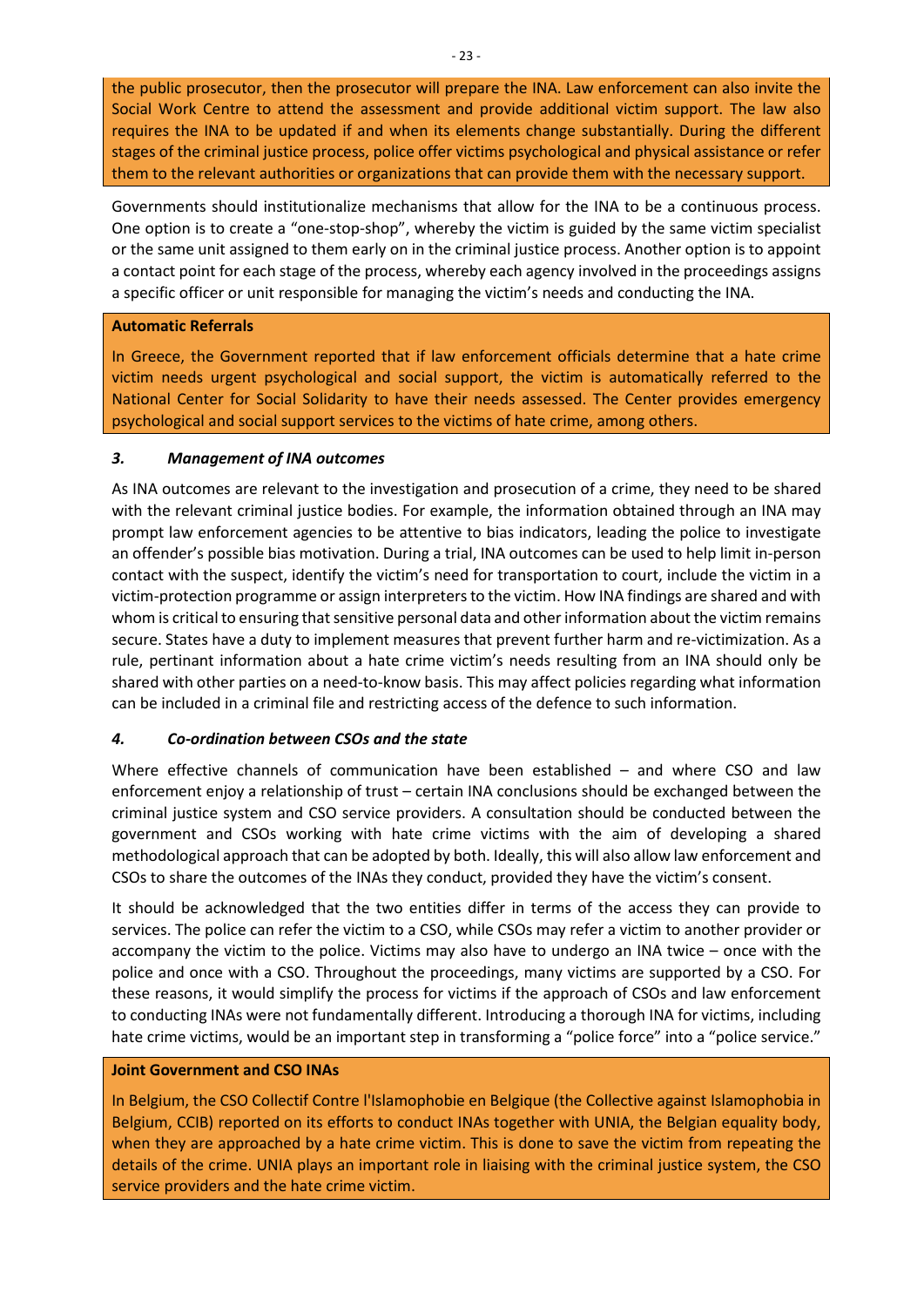Governments should also set up victim contact points to help facilitate communication with victims at each stage of the proceedings. If a victim is represented by a CSO, the CSO should be in constant communication with the authorities acting as the victim contact point.

#### <span id="page-27-0"></span>*5. Referrals*

Referrals must be done in a timely manner and through safe channels. Information about where to refer victims must be available to those conducting INAs, including law enforcement and CSOs, in order to determine the best support provider for referral. Several types of referral systems can be used. The critical issue is to ensure that referrals happen in a manner that allows the victim to promptly access the services they need.

One option is for self-referrals. Police and service providers can make information about specialist services available online in an understandable and easy to navigate way – preferably in multiple languages – so that hate crime victims can independently seek the support they need.

#### **Specialist Websites**

In Italy, the Government reported that the Reference Centre for Gender Medicine of the Istituto Superiore di Sanità (Higher Institute of Health) partnered with the national equality body, the National Anti-Racial Discrimination Office, to create an Italian government website called *infotrans.it.* The website, launched in May 2020, provides information for the transgender community, including hate crime victim support services. The website provides contact information for services that include associations, clinical centres, counselling centres and listening points. Publicly available websites are a good practice, as they allow victims to find their own resources without interacting with the criminal justice system, which some victims may be reluctant to do.

Another option is for police to inform the victim about the available services. In this option, police provide the victim with sufficient information, and it is up to the victim to decide which organization to contact and how to approach the service, if at all. However, this often leads to the sharing of incomplete information that lacks details about services, coverage and availability.

Additionally, general victim support providers can refer victims to hate crime specialist support providers. These support providers may in turn refer hate crime victims for to organizations that provide services to members of a specific community or victims of a specific strand of hate crime. In many project states, CSOs also encourage victims to report the crime to police.

#### **Referrals to Specialists**

In Greece, RVRN reported that it provides Specialist support services to hate crime victims. If a member of RVRN that is in direct contact with the victim is unable to provide the necessary services, RVRN members co-ordinate to arrange for the further referral of the victim to another RVRN member that can ensure access to the needed service.

In Germany, the VBRG reported that if, for example, a person identifying as LGBTI wishes to have community engagement, the VBRG refers them to an LGBTI organization. As a specialist provider, the VBRG refers victims to the service provider that is best able to provide the services that VBRG cannot offer, under the condition that VBRG trusts the quality of their services.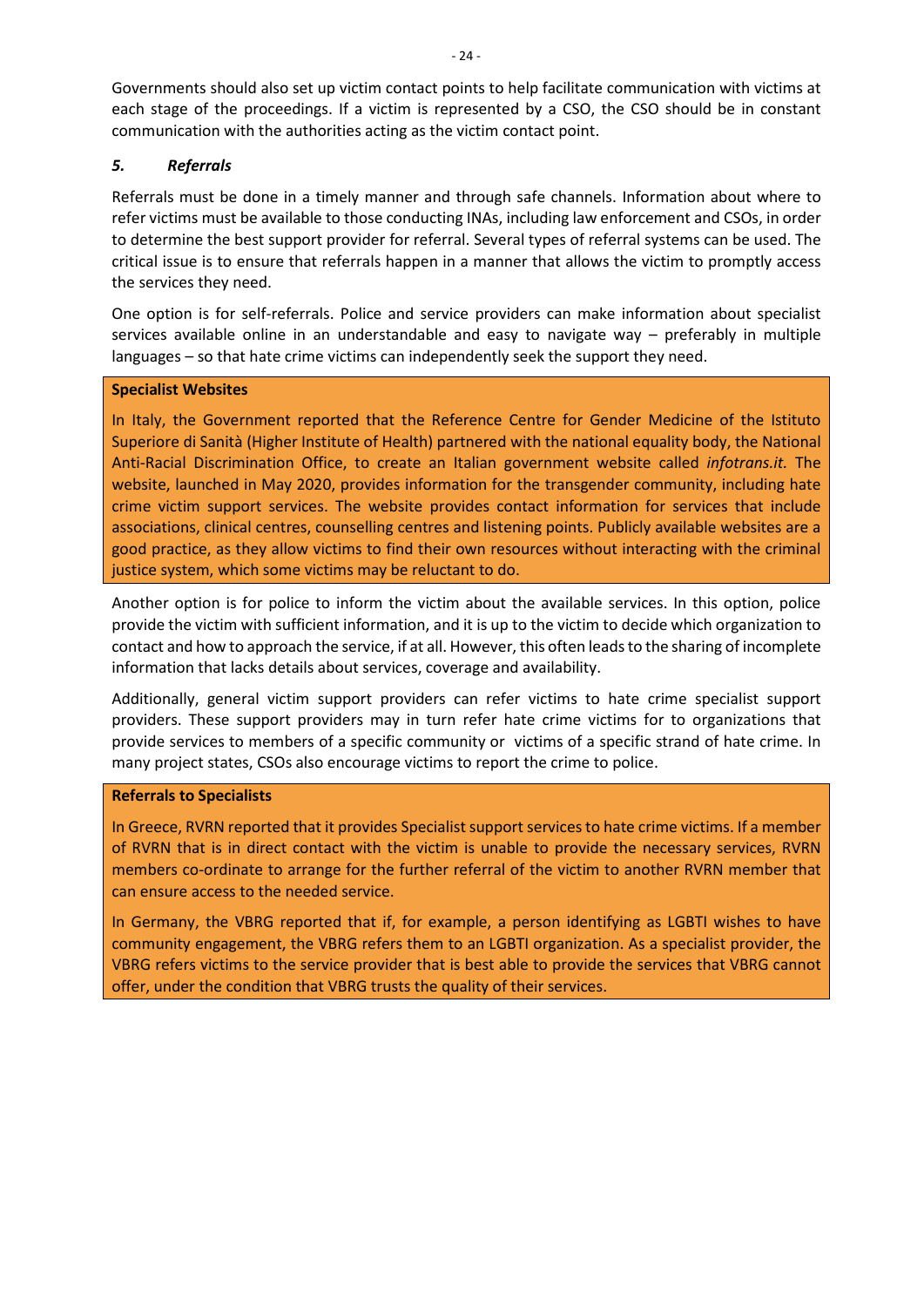# <span id="page-28-0"></span>**VI. Sensitive and respectful treatment of hate crime victims in the criminal justice system**

Sensitive and respectful treatment of hate crime victims is critical not only to their well-being and the well-being of their families and communities, but also to that of society. Such treatment is key to ensuring that hate crime victims are given the necessary support and that their needs are met. Importantly, treating the victim sensitively helps to prevent secondary victimization and trauma, which can be particularly prevalent in criminal justice system settings. By treating victims respectfully and responding to their needs, criminal justice professionals contribute to building trust in law enforcement and criminal justice agencies. This in turn can encourage victims to report hate crimes, thereby strengthening the security of individuals, their communities and society as a whole.

Sensitive and respectful treatment means that criminal justice systems and other entities providing support to hate crime victims pay attention to their specific vulnerabilities, the identity or identities for which they may have been targeted, the risks they face and the needs they have as individuals. All of these factors make interviewing and collaborating with hate crime victims a complex task. The criminal justice system as a whole has a role to play in this process. However, since a victim's first interaction with the criminal justice system is almost always with a police officer, law enforcement has a special duty of care in this regard. To appropriately handle interactions with victims, criminal justice and victim support systems must be aware of the specific needs and vulnerabilities of these victims and how that translates into policies and practices. ODIHR's publication on *Understanding the Needs of Hate Crime Victims* elaborates on hate crime victims' needs and supplements the observations and guidance provided in this section.

# <span id="page-28-1"></span>**Overview of findings**

# <span id="page-28-2"></span>*1. A victim-centred approach is a cornerstone of sensitive and respectful treatment*

Understanding the needs is critical to correctly respond to hate crimes and counter their damaging impact. A victim's needs for confidentiality and trust, to be understood and to be taken seriously, along with the needs specific to an individual, all have implications on how the criminal justice system should work and interact with hate crime victims. Therefore, criminal justice systemsshould put the hate crime victim at the centre of the process, recognizing the victim's perception and experience and giving special importance to the victim's rights and needs. Understanding the needs of those affected should be the first step in designing criminal justice and victim support policies and measures.

The victim-centred approach is an individualized approach to each hate crime victim, one that considers their personal circumstances, their traumatization and their specific needs. This individualized approach should be employed by all involved in responding to hate crimes and supporting the victims, and at all times. The victim-centred approach should also be at the centre of any government measures related to hate crime.

# <span id="page-28-3"></span>*2. Formal commitments are critical but must be translated into practice*

A high-level declaration or formal commitment to address hate crimes and ensure a sensitive response to hate crime victimization sends an important message of support and protection to the members of groups targeted by hate crime. It also demonstrates to society that the state takes a strong stance against hate crime. Some project countries reported that they have formal commitments on the protection of hate crime victims, as well as on sensitive and respectful treatment. However, these commitments often do not translate into practice, resulting in the inconsistent and at times hostile treatment of victims, leading to secondary victimization.

# <span id="page-28-4"></span>*3. Victims' bills of rights or protection acts are helpful*

Hate crime victims should be recognized as a specific category of victim. There are different types of policy documents regulating the status of victims in place in project states, such as "victims charters",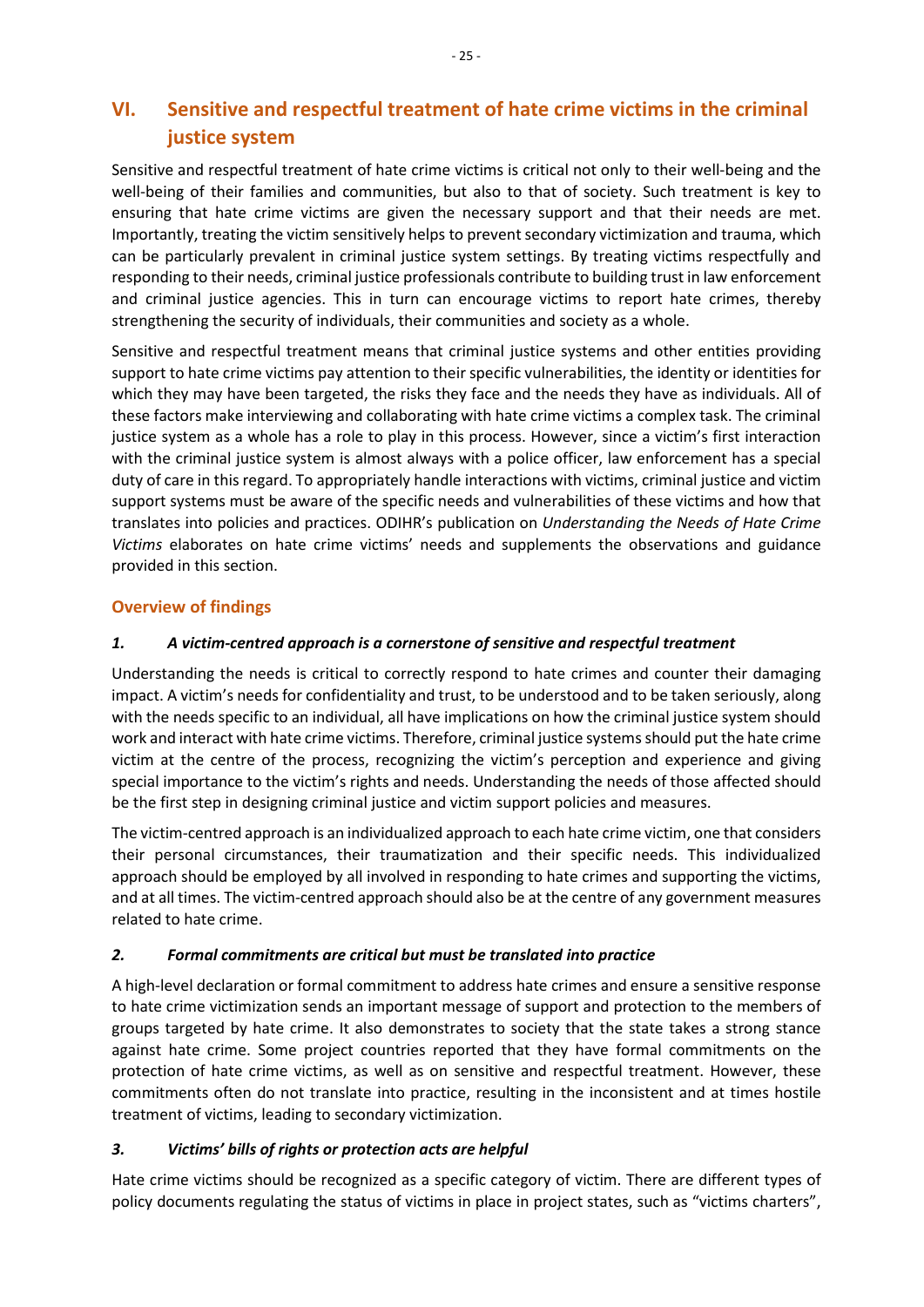"a bill of rights for victims" or "victims protection acts". In some project states, "victim charters" or "bill of rights for victims" delineate hate crime victims as a specific category of victims, which is critical to signal the need for a different approach. In many project states, however, "victim charters" do not even mention hate crime victims.

Some project states have passed "victims protection acts". Some of these acts specifically mention hate crime victims, while others differentiate between "victims" and "particularly vulnerable victims". However, the wording of such acts is often general and does not explicitly mention victims of hate crime, creating barriers to their practical implementation. In a few project states, the documents are not implemented, and there is limited awareness among law enforcement about the need for special treatment of hate crime victims.

# <span id="page-29-0"></span>*4. Continuous co-operation yields better results*

Often, the level of support provided to and treatment of hate crime victims depends on the cooperation on the ground. A number of project states demonstrate co-operation among law enforcement and communities at a local level, allowing for more effective responses. There are myriad project-based efforts in project states; however, data indicate that training activities are discontinued and the tools developed are not used, implemented or distributed after the project end date.

# <span id="page-29-1"></span>*5. Comprehensive approach is more effective than a sectorial measure*

The importance of a comprehensive response to addressing hate crimes is evidenced by its better effectiveness compared to ad hoc or sectorial measures. The survey revealed that project states that adopt a comprehensive approach are more likely to address the specific needs of hate crime victims and provide necessary instruction and capacity building to law enforcement and other government agencies on sensitive and respectful engagement. In addition, they are more likely to have policies and practical measures in place that facilitate sensitive treatment of hate crime victims.

# <span id="page-29-2"></span>**Main elements**

The following elements help ensure that hate crime victims experience sensitive and respectful treatment.

# <span id="page-29-3"></span>*1. Institutionalize political commitment through example, policy documents and guidance*

Governments should seek to institutionalize their commitment to the sensitive and respectful treatment of victims through the development of strategic and policy documents. They should also ensure that the criminal justice system is leading by example. Statements by the political leadership and those higher up the chain of command are important in signalling to rank-and-file officers that this type of treatment is expected. Institutional collaboration with civil society on policy formulation also is a good practice.

# <span id="page-29-4"></span>*2. Ensure that policies and procedures enabling sensitive treatment are in place*

Governments should ensure that policies and procedures are in place that address the sensitive and respectful treatment of victims, as well as practical arrangements to enable such treatment. These policies should be aimed at ensuring the professional treatment of all victims. They should include important aspects, such as sensitive communication with victims, the availability of interpreters, the accessibility of premises, the creation of a friendly and non-threatening interviewing environment which is gender and diversity sensitive (including allowing the victim to be accompanied by a person of the victim's choice).

# <span id="page-29-5"></span>*3. Build capacity and provide guidance to criminal justice professionals*

Governments should ensure that criminal justice professionals are regularly trained on various forms of hate crime and the groups affected by them. Training initiatives should also enhance the skills of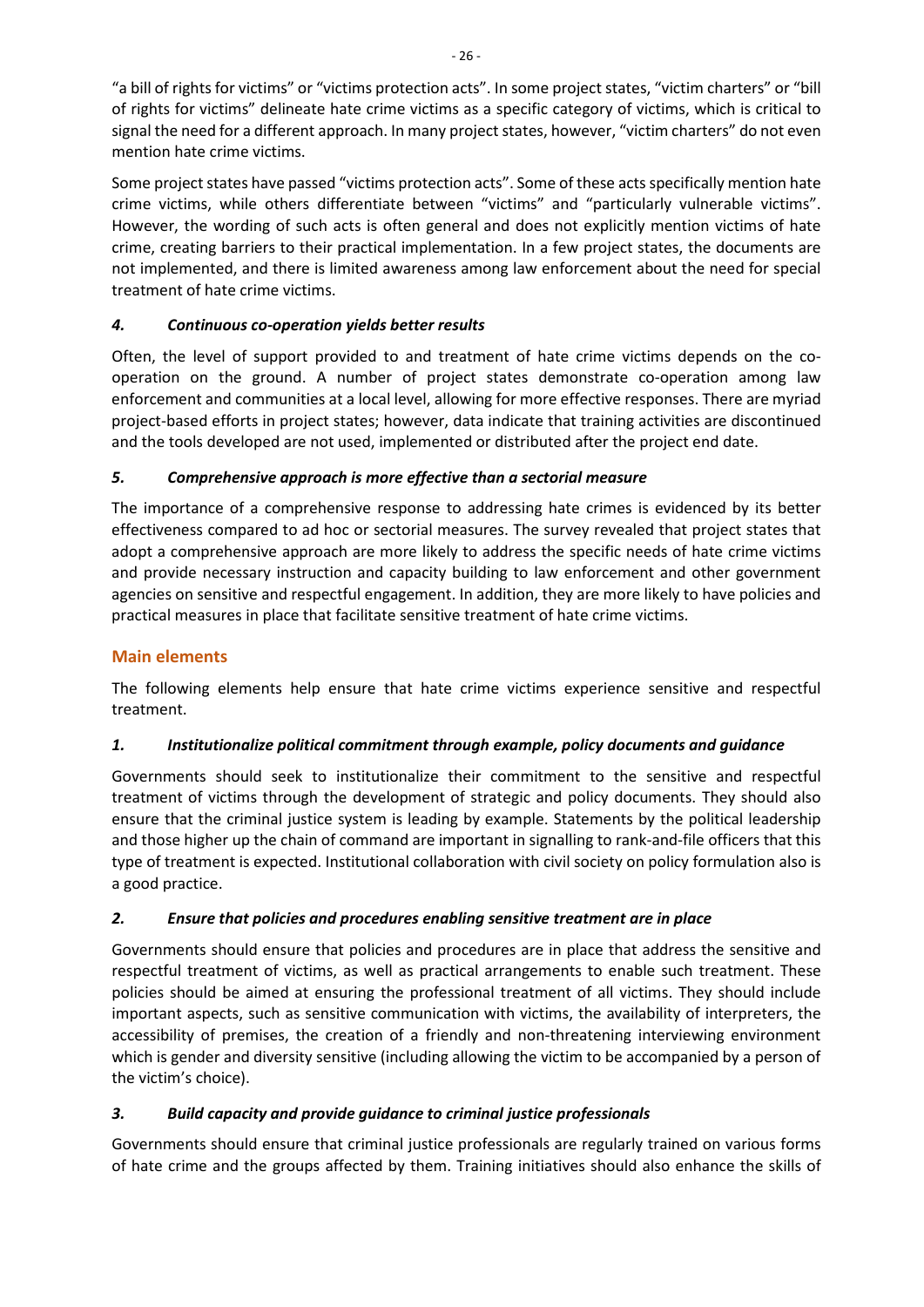criminal justice professionals in recognizing hate crimes and identifying bias, and communicating with and on treating hate crime victims in a professional, respectful and sensitive manner.<sup>[20](#page-30-5)</sup>

This should be complimented by clear and practical guidance and instructions for criminal justice professionals, including on communication with victims. Such guiding documents should highlight the various elements of communication applicable to all victims – such as a victim-focused approach – including active listening, informing, explaining the situation and validating the victim's experiences. Additionally, guidance should cover specific aspects of interviewing hate crime victims, including recommended language, prevention of re-victimization and specifics of various groups, their needs and environment. The implementation of the above principles should be facilitated through regular and compulsory training opportunities.

# <span id="page-30-0"></span>*4. Increase consultation and outreach to CSOs and victim communities*

Governments should foster co-operation with CSOs working with victims targeted by different strands of hate crime, and also take measures to improve knowledge among law enforcement of discriminated and marginalized communities whose members are often targeted by hate crimes. This should include collaboration with civil society on policy formulation and capacity building of the criminal justice professionals.

# <span id="page-30-1"></span>*5. Designate "special" law enforcement officers*

Designating specific police officers to work with hate crime victims can provide victims with a sense of security, enabling them to share their experience and seek justice. This can be a hate crime liaison officer who accompanies victims as their case progresses through the system, or a special reception officer that acts as a point of first contact for victims. Appointing community liaison officers for minority communities or under-represented communities is another effective way to ensure that hate crime victims not only report hate (and other types of) crimes, but also feel supported in the criminal justice system.

# <span id="page-30-2"></span>*6. Collect data*

Without data, it is impossible to know the nature and scope of a problem and create solutions to address it. Governments and criminal justice bodies – including the police and the judiciary – need to register and record hate crimes, and publish segregated data regularly.

Importantly, criminal justice agencies should keep data on the treatment of victims and their satisfaction with how they were treated within the criminal justice system. This provides important feedback on how to further improve the system.

# <span id="page-30-3"></span>*7. Create oversight mechanisms*

Governments should create oversight mechanisms to provide a meaningful venue for victims to file complaints about problematic treatment.

# <span id="page-30-4"></span>**Approaches and response measures**

The following approaches and measures are intended to help implement the above elements to ensure that hate crime victims are treated in a sensitive and respectful manner. The measures proposed below represent a variety of actions, initiatives and tools that can be put in place to facilitate the criminal justice system's sensitive and respectful treatment of hate crime victims. To ensure the system works effectively, all elements should be addressed in light of the national legal, policy and historical contexts.

<span id="page-30-5"></span><sup>20</sup> ODIHR offers specialized Training against Hate Crimes for Law Enforcement (TAHCLE) which is designed to improve police skills in recognizing, understanding and investigating hate crimes. Additionally, ODIHR offers a programme designed to improve responses to hate crimes by prosecutors, Prosecutors and Hate Crimes Training (PAHCT). For more information, see: [<https://www.osce.org/odihr/tahcle>](https://www.osce.org/odihr/tahcle) and [<https://www.osce.org/odihr/pahct>](https://www.osce.org/odihr/pahct).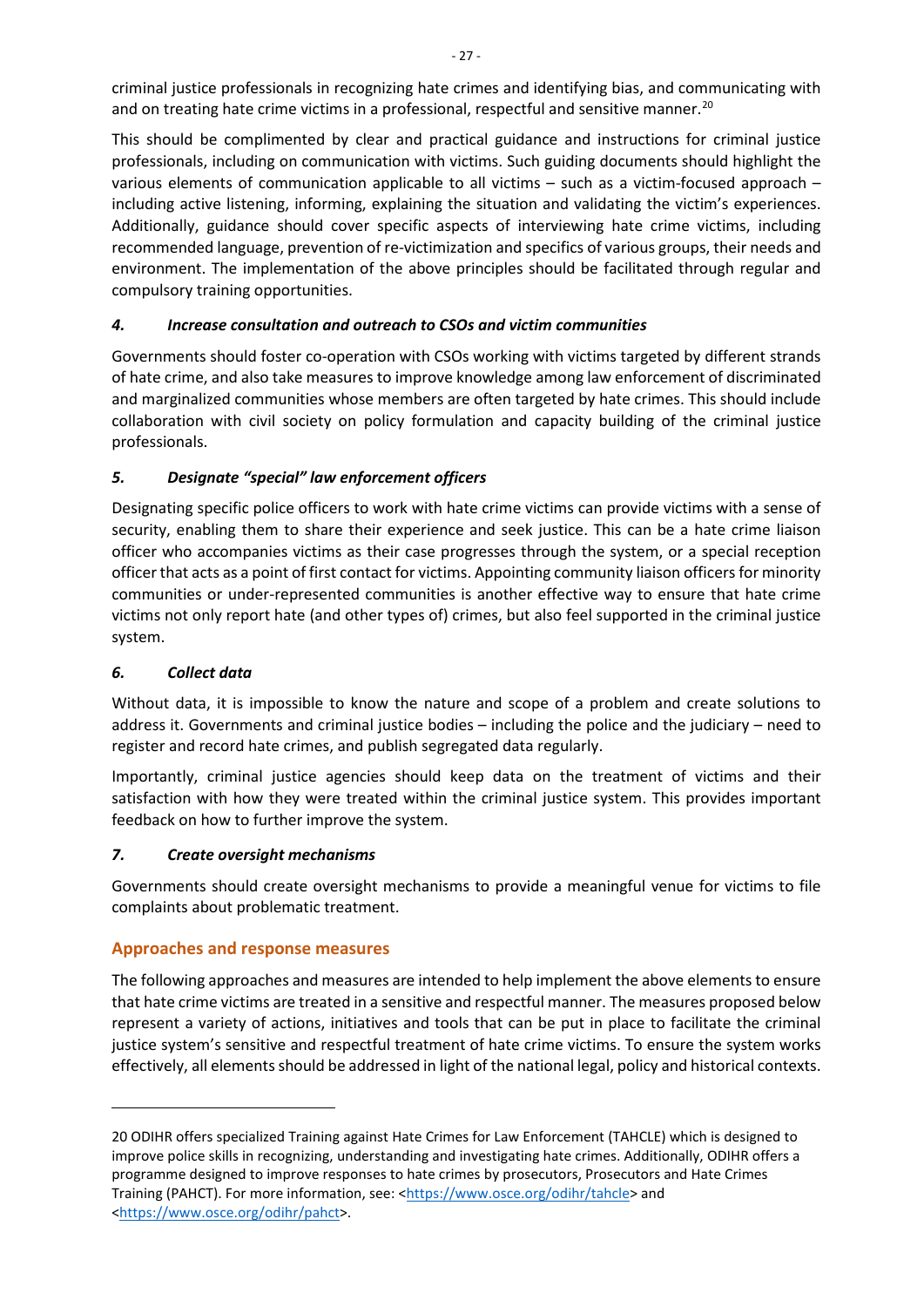#### <span id="page-31-0"></span>*1. Increase information, consultation and outreach*

Governments should proactively increase their knowledge of different groups frequently targeted by hate crime, the needs and vulnerabilities of these groups and their environment. Governments should foster co-operation with CSOs working with victims of different strands of hate crime. Measures should also be taken to improve knowledge among law enforcement of discriminated and marginalized communities whose members are often targeted for hate crimes. This will help to ensure that the relationship of law enforcement with such communities is based on a historical and social understanding of their situation. This could also take form of institutionalized co-operation in advisory groups, or as a part of joint projects.

#### **Provide Different Types of Knowledge Transfers**

In Portugal, the Government reported that the CSO International Lesbian, Gay, Bisexual, Trans and Intersex Association in Portugal (ILGA-Portugal) has held a number of specialist training events for police on the needs of the LGBTI community. The Commission for Citizenship and Gender Equality also published a *Handbook of Hate Crimes Against LGBTI Persons: Training for a Professional Police Response*, based on the Council of Europe's manual.<sup>[21](#page-31-2)</sup> The Manual provided the basis for the training events, and is now available across the country due to the Government's dissemination.

In Lithuania, the Government reported that it has published a practical guide for law enforcement titled *Cooperation with Communities Vulnerable to Hate Crimes*. The Guide provides information on the historical context, demographics and culture (such as celebrations, important places and characteristic clothing) of such communities, as well as the ways in which they are targeted by hate crime.<sup>[22](#page-31-3)</sup>

In Sweden, the Government reported that a comprehensive set of measures led by the authorities was put in place. For instance, measures involving the transgender and Roma communities included cooperation meetings with the communities, supporting community members serving in the police forces, national conferences and police training events with the participation of community members.

In the United Kingdom, outreach, consultation and institutional collaboration with civil society on policy resulted in the 2007 launch of a standing group that advises the government on policy and strategy regarding hate crime. The group, named the Independent Advisory Group on Hate Crime, includes victims, academics, policymakers and CSO groups, such as Community Security Trust, Stop Hate UK, Tell MAMA, Stonewall and Galop.

In the Czech Republic, In IUSTITIA reported conducting research in 2018 on hate crime and hate crime victims' rights in the criminal justice system. Based on that research, In IUSTITIA developed a guide, *Prejudicial Crimes: A Handbook for Judges and Prosecutors*. [23](#page-31-4)

#### <span id="page-31-1"></span>*2. Clarify institutional commitment to and policy on sensitive and respectful treatment*

Governments should clearly and consistently communicate to criminal justice officials that sensitive and respectful treatment of hate crime victims is expected and essential. Communications and policies should reflect the need to avoid re-victimization and commit to play a proactive role in the healing process of victims. It is important that policies on the treatment of hate crime victims are developed

<span id="page-31-2"></span><sup>21</sup> "Policing Hate Crime Against LGBTI Persons: Training for a Professional Police Response", Council of Europe, May 2017, <*[https://rm.coe.int/prems-030717-gbr-2575-hate-crimes-against-lgbti-web](https://rm.coe.int/prems-030717-gbr-2575-hate-crimes-against-lgbti-web-a4/1680723b1d)[a4/1680723b1d](https://rm.coe.int/prems-030717-gbr-2575-hate-crimes-against-lgbti-web-a4/1680723b1d)*>; English version: <*[https://www.cig.gov.pt/2019/06/manual-policiamento-crimes-odio](https://www.cig.gov.pt/2019/06/manual-policiamento-crimes-odio-pessoas-lgbti-disponivel-online/)[pessoas-lgbti-disponivel-online/](https://www.cig.gov.pt/2019/06/manual-policiamento-crimes-odio-pessoas-lgbti-disponivel-online/)*>.

<span id="page-31-3"></span><sup>22</sup> "Recommendations for Law Enforcement Officials on How to Cooperate with Communities Vulnerable to Hate Crime", Ministry of the Interior of the Republic of Lithuania, May 5, 2020, <*[https://vrm.lrv.lt/en/news/recommendations-for-law-enforcement-officials-on-how-to-cooperate-with-](https://vrm.lrv.lt/en/news/recommendations-for-law-enforcement-officials-on-how-to-cooperate-with-communities-vulnerable-to-hate-crime)*

<span id="page-31-4"></span>*[communities-vulnerable-to-hate-crime](https://vrm.lrv.lt/en/news/recommendations-for-law-enforcement-officials-on-how-to-cooperate-with-communities-vulnerable-to-hate-crime)*>. 23 "Prejudicial Crimes: A Handbook for Judges and Prosecutors [Předsudečné Trestné činy: Příručka pro soudce a státní zástupce]," 2014, <*[https://www.in-ius.cz/dwn/prirucka-sz/hc-prirucka-pro-sz-a-soud-web.pdf>.](https://www.in-ius.cz/dwn/prirucka-sz/hc-prirucka-pro-sz-a-soud-web.pdf%3e.)*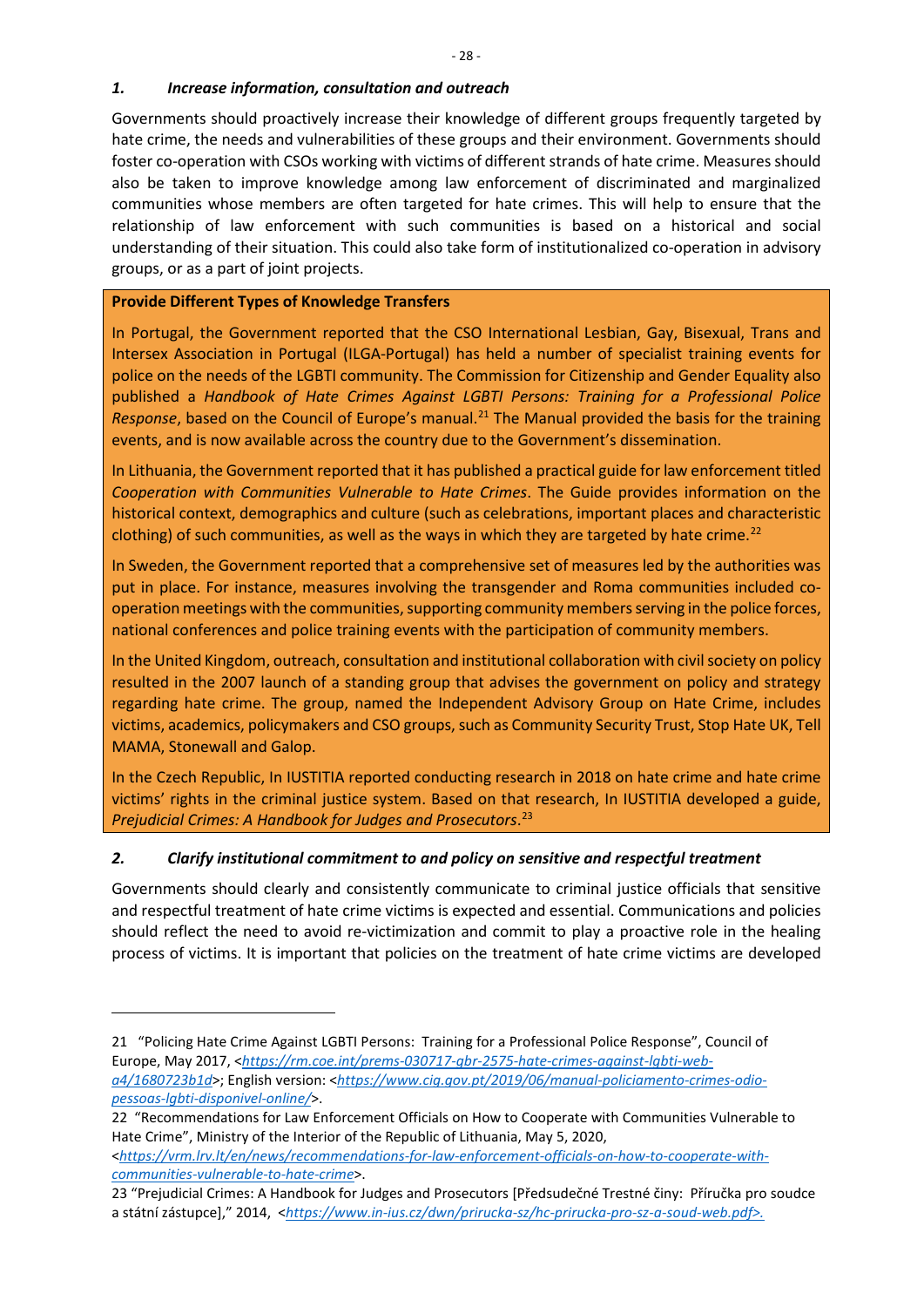and easily accessible. This should be expressed as a statement of rights and implemented through policy measures.

#### **Clear Guidance for Victim Treatment**

In the United Kingdom, the National Policing Hate Crime Strategy states that: "The police service is committed to reducing the harm hate crime causes, increasing the confidence of victims, and working with partners to identify and prosecute those who commit such crimes". Including an explicit goal within the written strategy is a good example of a clear, unequivocal statement that sets the tone and expectations for police behaviour towards victims. [24](#page-32-1)

#### **Written Guidance**

In Spain, the Government reported that it has a protocol for law enforcement on how to ensure the provision of sensitive assistance for victims. The protocol, discussed in Section III, offers guidance to law enforcement on victim treatment, and includes topics such as the use of interpreters, preserving intimacy, medical assistance and referrals to CSOs. Written guidance helps ensure that law enforcement are able to put the theory of "sensitive and respectful treatment" into practice through concrete measures to support victims.[25](#page-32-2)

#### <span id="page-32-0"></span>*3. Enact measures to enable sensitive and respectful treatment*

Governments should ensure practical measures are in place to facilitate sensitive and respectful treatment. Practical measures include the availability of interpreters, the accessibility of premises, the provision of information, creating a friendly and non-threatening interviewing environment, the use of a uniform, allowing the victim to choose the gender of the interviewer, and specialized hate crime and community liaison officers.

Such measures also include building the prerequisites for sensitive treatment within criminal justice bodies, in particular by changing the organizational culture, addressing institutional bias and increasing the diversity of criminal justice professionals. The survey data reveal good practices in some project states, which are listed below.

# **Use of Interpreters**

In Slovakia, the Government reported that interpreters are available to facilitate communication in the victim's native language. This service extends to both court proceedings and therapeutic support. In the Czech Republic, In IUSTITIA responded that they provide interpreters for counselling services, while the state provides interpretation services during criminal proceedings.

#### **Easily Accessible Information and Special Protection Measures**

In Ireland, the Government reported that the Garda Victim Service Offices (GVSO) are the central point of contact for victims of crime and trauma in each An Garda Síochána (national police service) Division. The GVSO has translated its victim information booklet into 38 languages and made it available on its website along with a copy of the Victims Charter.<sup>[26](#page-32-3)</sup> The Victims Charter addresses elements of specific protection for targeted communities, depending on the needs of the victim. The Charter explicitly mentions measures for victims belonging to target groups, such as people with disabilities, victims of racist crimes and victims who identify as LGBTI.

# **Victim Charters**

<span id="page-32-2"></span>25"Action Protocol" [Protocolo de Actuación] Spanish Ministry of the Interior, <*[http://www.interior.gob.es/documents/642012/3479677/PROTOCOLO+ACTUACION/99ef64e5-e062-4634-](http://www.interior.gob.es/documents/642012/3479677/PROTOCOLO+ACTUACION/99ef64e5-e062-4634-8e58-503a3039761b%22%20/h) [8e58-503a3039761b" \h](http://www.interior.gob.es/documents/642012/3479677/PROTOCOLO+ACTUACION/99ef64e5-e062-4634-8e58-503a3039761b%22%20/h)*>

<span id="page-32-1"></span><sup>24</sup> "Hate Crime Operational Guidance", UK College of Policing, 2014, <*[https://www.college.police.uk/What-we](https://www.college.police.uk/What-we-do/Support/Equality/Documents/Hate-Crime-Operational-Guidance.pdf)[do/Support/Equality/Documents/Hate-Crime-Operational-Guidance.pdf>](https://www.college.police.uk/What-we-do/Support/Equality/Documents/Hate-Crime-Operational-Guidance.pdf)*.

<span id="page-32-3"></span><sup>26</sup> "Victim Information", Garda Victim Service Offices, <*https://www.garda.ie/en/victim-services/garda-victimservice/garda-victim-service-offices-gvso-.html*>.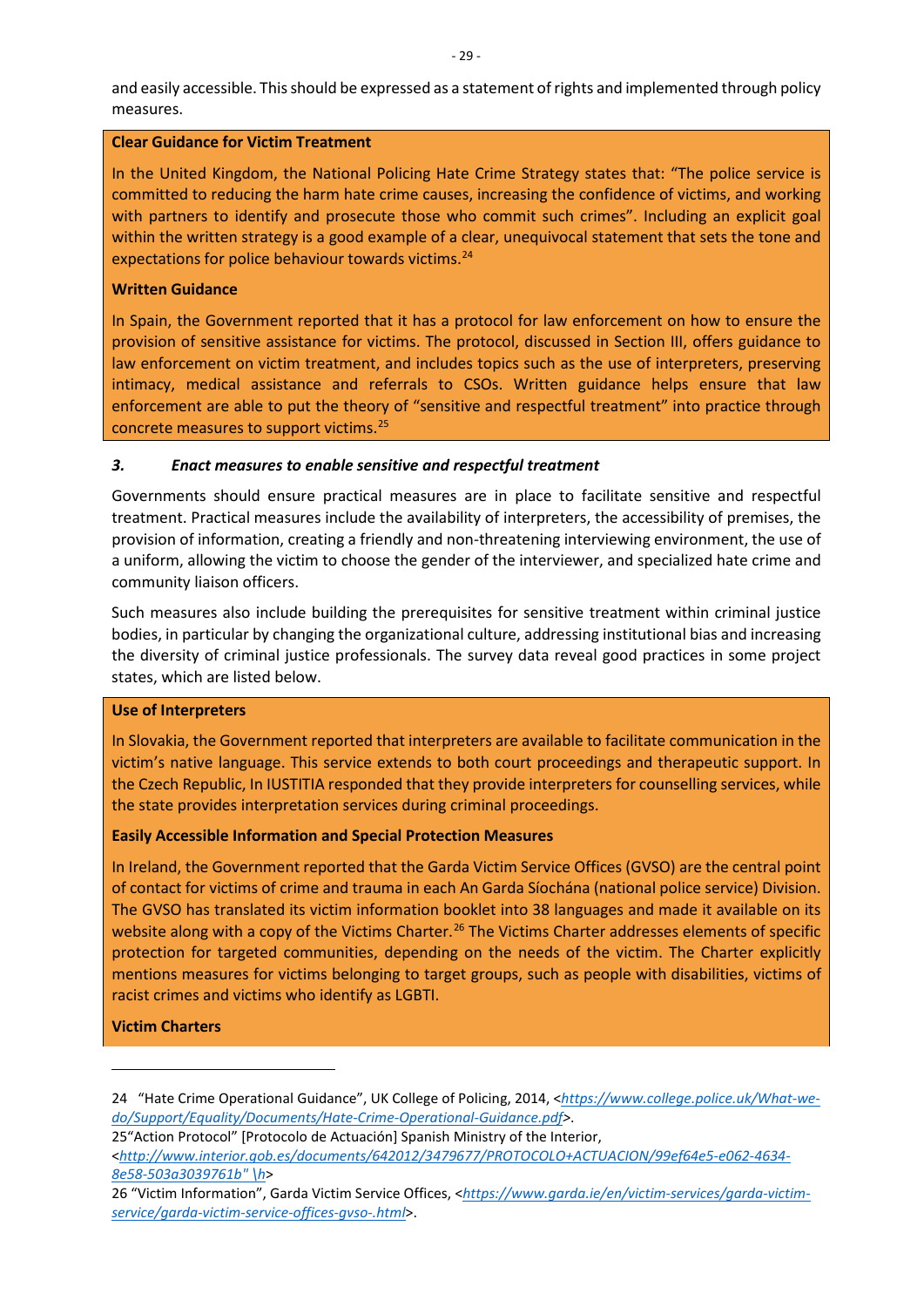In France, the Government reported that each police station has a charter, Accueil du Public Assistance aux Victims, which details victims' rights and police duties on first contact with victims and in victim support. The charter is also posted online. $27$ 

#### **Limiting Victim Contact with the Suspect**

According to the Government's survey response, Italy takes several steps to ensure that vulnerable victims do not have contact with the suspect. It also takes steps to limit the contact between the victim and the criminal justice system by assessing whether contact is truly necessary and giving the option to tape interviews.

#### **Policy of Respectful Treatment**

In Norway, the Government responded that the Norwegian Police use a model called Kreativ during interviews, which is similar to the English Peace Model and aim to treat everyone with respect. The Model promotes communication, legal protection, ethics, empathy, active listening and trust through openness.

In Slovakia, the Government responded that law enforcement can consult with a psychologist on conducting interviews, and also have the possibility of having a psychologist present during interviews. Furthermore, victims can be accompanied by a person of their choice to provide psychological and moral support. Such personalized professional mental health support can be a critical factor in preventing re-victimization and in allowing victims to share their story with criminal justice officials.

#### **Special Liaison Officers**

Good practices include appointing a range of special liaison officers. The Irish Government responded that Ireland has instituted several types of special liaison officers who are appointed to work with minority communities at the local level. There are currently a total of 384 Garda Ethnic Liaison Officers, as well as a Garda Racial Intercultural and Diversity Office, who provides specialist advice and assistance to victims of hate and racist crimes where required or deemed necessary. Finally, there are LGBTI liaison officers within the national police service, An Garda Síochána, who are trained to provide support to victims and encourage reporting among members of the LGBTI community.

#### <span id="page-33-0"></span>*4. Guidance and training, including on conducting interviews with hate crime victims*

Interviewing hate crime victims should be based on an awareness of the typical needs of hate crime victims and knowledge of the situation of different victim groups. However, all victims should be treated as a unique person with specific individual needs and not as a representative of their entire group, as this could lead to their re-victimization.

There are two important steps to this process. The first is to enhance and improve the treatment of all victims. The second is to develop tailored guidelines on the treatment of hate crime victims. The implementation of these guidelines should be monitored to ensure that they are implemented, and not merely published. Continuous training programmes should be held in place of one-time training events.

#### **Guidelines and Training Initiatives on the Treatment of Victims**

The Belgian Government responded that there are specific guidelines for the local and federal police regarding the treatment of victims of all crimes. These guidelines cover aspects of treatment, such as receiving victims in a polite and respectful manner, providing practical assistance to victims of crime and offering information and referral to the appropriate services.<sup>[28](#page-33-2)</sup>

<span id="page-33-1"></span><sup>27</sup> "Public Welcome Assistance to Victims [Accueil du Public Assistance aux Victims]", French Ministry of the Interior, <*[http://www.seine-saint-](http://www.seine-saint-denis.gouv.fr/content/download/1030/8352/file/charte%20accueil%20du%20public.PDF)*

*[denis.gouv.fr/content/download/1030/8352/file/charte%20accueil%20du%20public.PDF](http://www.seine-saint-denis.gouv.fr/content/download/1030/8352/file/charte%20accueil%20du%20public.PDF)*>.

<span id="page-33-2"></span><sup>28</sup> "Joint Circular No. COL 13/2013 of the Minister of Justice, the Ministry of the Interior, and the College of Public Prosecutors to the Court of Appeal", June 17, 2013, <*[https://www.unia.be/files/Z\\_ARCHIEF/14129\\_en\\_-](https://www.unia.be/files/Z_ARCHIEF/14129_en_-_circulaire_col_13-2013.pdf) [\\_circulaire\\_col\\_13-2013.pdf](https://www.unia.be/files/Z_ARCHIEF/14129_en_-_circulaire_col_13-2013.pdf)*>.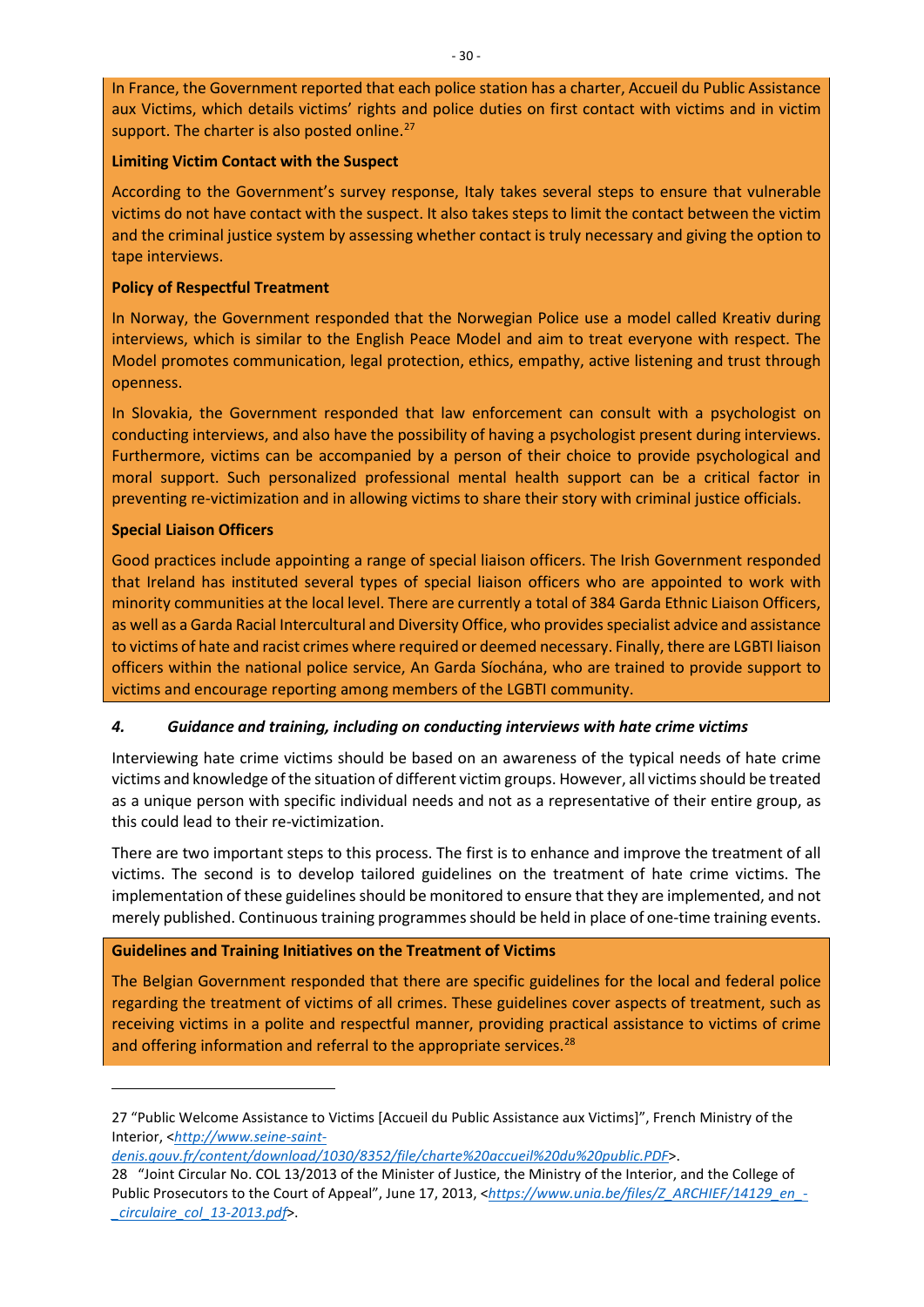In Slovakia, the Government responded that it trains police, probation and mediation officers on vulnerable victims. Judges also regularly participate in training initiatives on criminal law or human rights at the Judicial Academy of the Slovak Republic.

In Slovenia, the Government reported on its efforts to train social workers offering support services to hate crime victims. The Ministry of Labour, Family, Social Affairs and Equal Opportunities, in cooperation with the Social Chamber of Slovenia, organized two workshops on hate crime victim support in 2019 attended by 148 participants. The Social Work Centres Community conducted a similar training for Social Work Centre experts.

In Sweden, the Government responded that the Swedish Crime Victim Authority, *Brottsoffermyndigheten*, is the national authority responsible for the needs and rights of victims. It has included hate crime victims in its training activities and conferences. Victim Support Sweden, *Brottsofferjouren*, is the major CSO supporting crime victims, and has developed information leaflets for victims of hate crime in several languages as part of its *Swevic* project.[29](#page-34-1)

#### <span id="page-34-0"></span>*5. Improving the system*

Efforts should continuously be made to improve the system and methods of dealing with victims of hate crime. Good practices in this regard include collecting data on victim satisfaction through effective methods, such as victimization surveys, research and ad hoc questionnaires. Complaint mechanisms should also be in place. The mechanism should not only address procedural flaws but also be available when individual victim support is not handled effectively.

#### **Solicit Victim Feedback**

In Malta, victims are encouraged to file an evaluation form where they can share their personal perceptions about the service received from the Maltese Hate Crime Unit. This is filled out towards the end of their interaction with the Maltese Hate Crime Unit.

In the United Kingdom, an independent assessment is conducted to offer recommendations on what can be improved. In addition, each regional hate crime group has police and Crown Prosecution Service (CPS) representatives who are tasked with reviewing performance. The CPS also has its own hate crime strategy that commits it to "improving the accuracy and completeness of relevant data".<sup>[30](#page-34-2)</sup>

In the Netherlands, the authorities commissioned research on the special needs of hate crime victims within the criminal justice system, and the extent to which the Dutch criminal procedure and victim support currently meet those needs.<sup>[31](#page-34-3)</sup>

#### **Complaint Mechanisms**

In Ireland, the Government reported that it has created several complaint mechanisms, including through GVSO – the central point of contact for victims in Ireland. The GVSO allows a victim who is unhappy with the service provided by the national police service, to provide questions, suggestions or feedback on their treatment to the relevant Garda Superintendent. Another mechanism is provided by the Garda Síochána Ombudsman Commission (GSOC), the main function of which is to deal with complaints from members of the public about conduct of members of the Garda Síochána. A GSOC investigation focuses on establishing independent evidence of any criminal offence or breach of discipline by a member of An Garda Síochána. If evidence is found, the GSOC reports this to the Office

<span id="page-34-1"></span>29 "Together against Hate Crime", Swedish Polisen, 2019,

<*[https://www.brottsofferjouren.se/uploads/userfiles/files/ENGELSKA\\_SWEVIC.pdf](https://www.brottsofferjouren.se/uploads/userfiles/files/ENGELSKA_SWEVIC.pdf)*>.

<span id="page-34-2"></span><sup>30</sup> "Hate Crime Strategy 2017-2020", Crown Prosecution Service,

<sup>&</sup>lt;*[https://www.cps.gov.uk/sites/default/files/documents/publications/CPS-Hate-Crime-Strategy-2020-Feb-](https://www.cps.gov.uk/sites/default/files/documents/publications/CPS-Hate-Crime-Strategy-2020-Feb-2018.pdf)[2018.pdf](https://www.cps.gov.uk/sites/default/files/documents/publications/CPS-Hate-Crime-Strategy-2020-Feb-2018.pdf)*>.

<span id="page-34-3"></span><sup>31</sup> "Special Needs of Victims of Hate Crime with Regard to Criminal Proceedings and Victim Support [Speciale behoefte van slachtoffers van hate crime ten aanzien van het strafproces en de slachtofferhulp]", Scientific Research and Documentation Center (WODC), 2020, <*[https://www.wodc.nl/onderzoeksdatabase/2922](https://www.wodc.nl/onderzoeksdatabase/2922-speciale-behoeftes-van-slachtoffers-van-hate-crime.aspx) [speciale-behoeftes-van-slachtoffers-van-hate-crime.aspx](https://www.wodc.nl/onderzoeksdatabase/2922-speciale-behoeftes-van-slachtoffers-van-hate-crime.aspx)*>.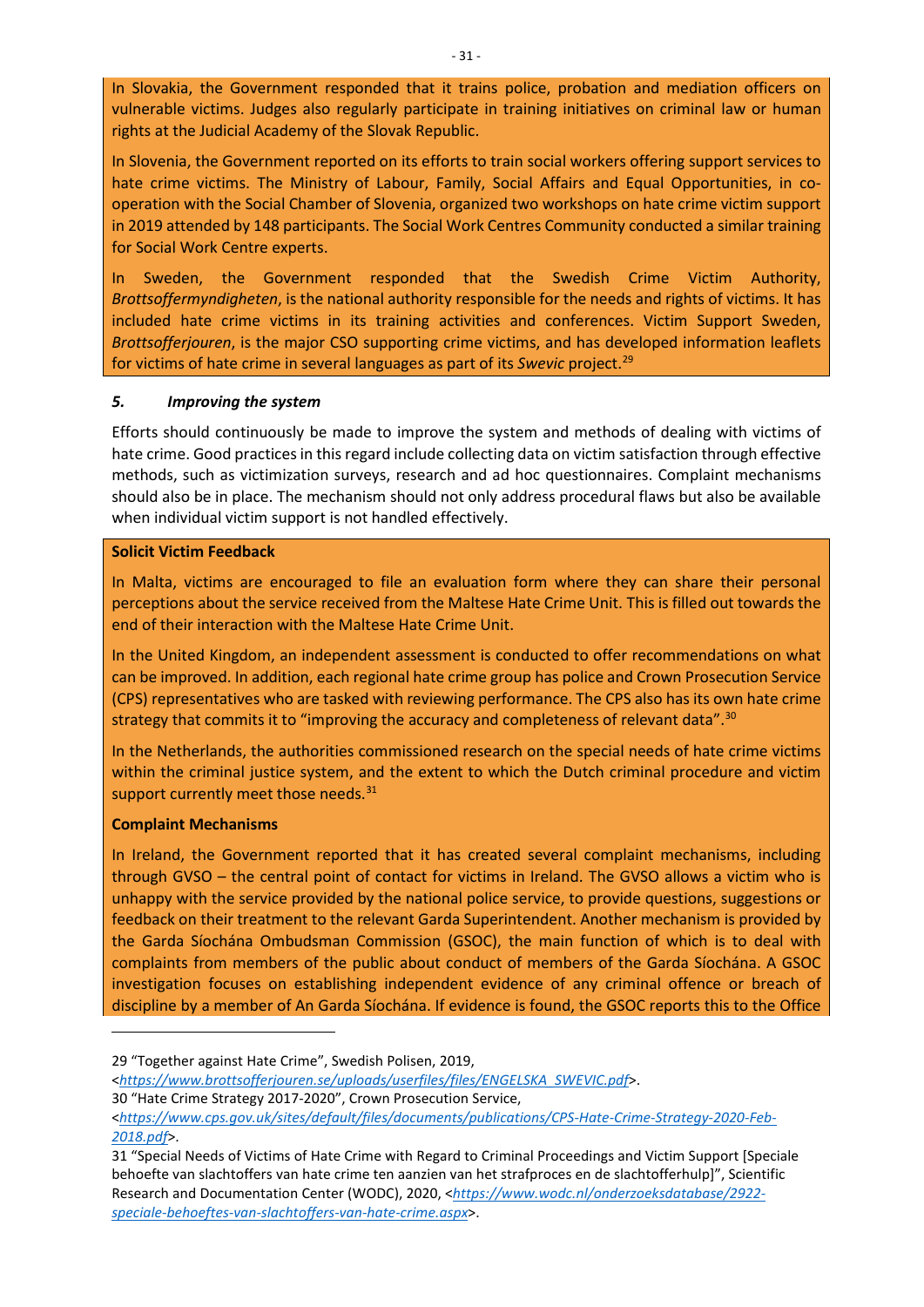of the Director of Public Prosecutions or the Garda Commissioner, who then decide what, if any, further action they will take. Victims are also informed of the possibility to challenge the decision not to prosecute, as well as other legal decisions.

In Greece, the Government reported that a National Mechanism for the Investigation of Arbitrary Incidents of the Greek Ombudsman has, among other things, a specific investigative power for incidents of blatantly unlawful conduct. This includes torture or other violations of human dignity as provided for in Article 137a of the penal code; incidents related to unlawful or wrongful violations of life, health, physical integrity or personal freedom; and incidents relatied to the unlawful use of firearms and racist behaviour.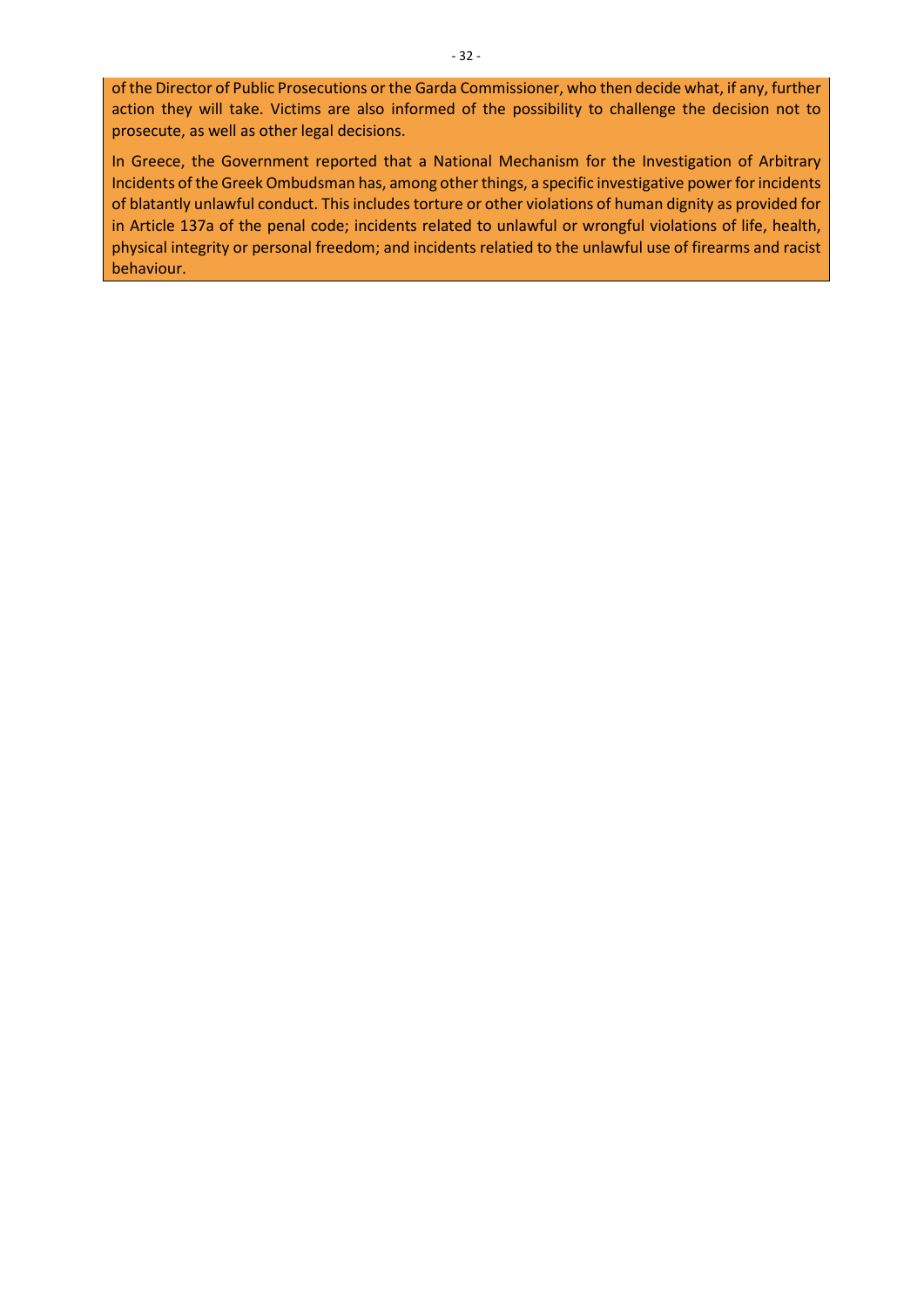# **VII. Concluding remarks**

<span id="page-36-0"></span>This report provides an overview of the state of in hate crime victim support in the 41 EStAR project countries. It maps what is being done, presents selected practices from project states and, by outlining the main elements of functional victim support systems and approaches, offers suggestions on how to establish and improve hate crime victim support structures at the policy and practical levels. Although many individual good practices have been reported and identified, the report notes the lack of a comprehensive, victim-centred approach towards hate crime victim support in the project countries. This results in missed opportunities to properly support hate crime victims and facilitate their access to justice and specialist support services – both of which are crucial to facilitating their recovery and helping them regain their sense of agency and empowerment.

The mapping survey undertaken by the EStAR project reveals that the thematic areas of hate crime victim support included in the report (namely, hate crime victim support structures, specialist support services, INAs and referrals, and sensitive and respectful treatment of hate crime victims) are indeed the areas where more expertise and practical guidance are required in order to assist project countries in addressing the gaps or improving their existing structures and services.

The EStAR project will use the results of this report to work with project states to develop practical tools and training workshops. The training workshops will enhance the capacity of governments, criminal justice system practitioners, victim support specialists and civil society to design measures and policies to assist victims of hate crime. The tools developed will provide guidance on support structures for hate crime victims, practical recommendations on the treatment of hate crime victims and on carrying out individual needs assessment, as well as effective models for cross-sectoral co-operation.

Taking into consideration the findings of this report, the EStAR project will focus additional attention on improving structures for hate crime victim support by strengthening co-operation and integrating the efforts of state and civil society. Other areas of support will include building the capacity of criminal justice systems to protect, engage with and assist hate crime victims, as well as strengthening specialist support services for hate crime victims. It is only through a comprehensive and collaborative approach that hate crime victims can be effectively supported in their journey of recovery from all effects of hate crime, from physical to mental, social to financial.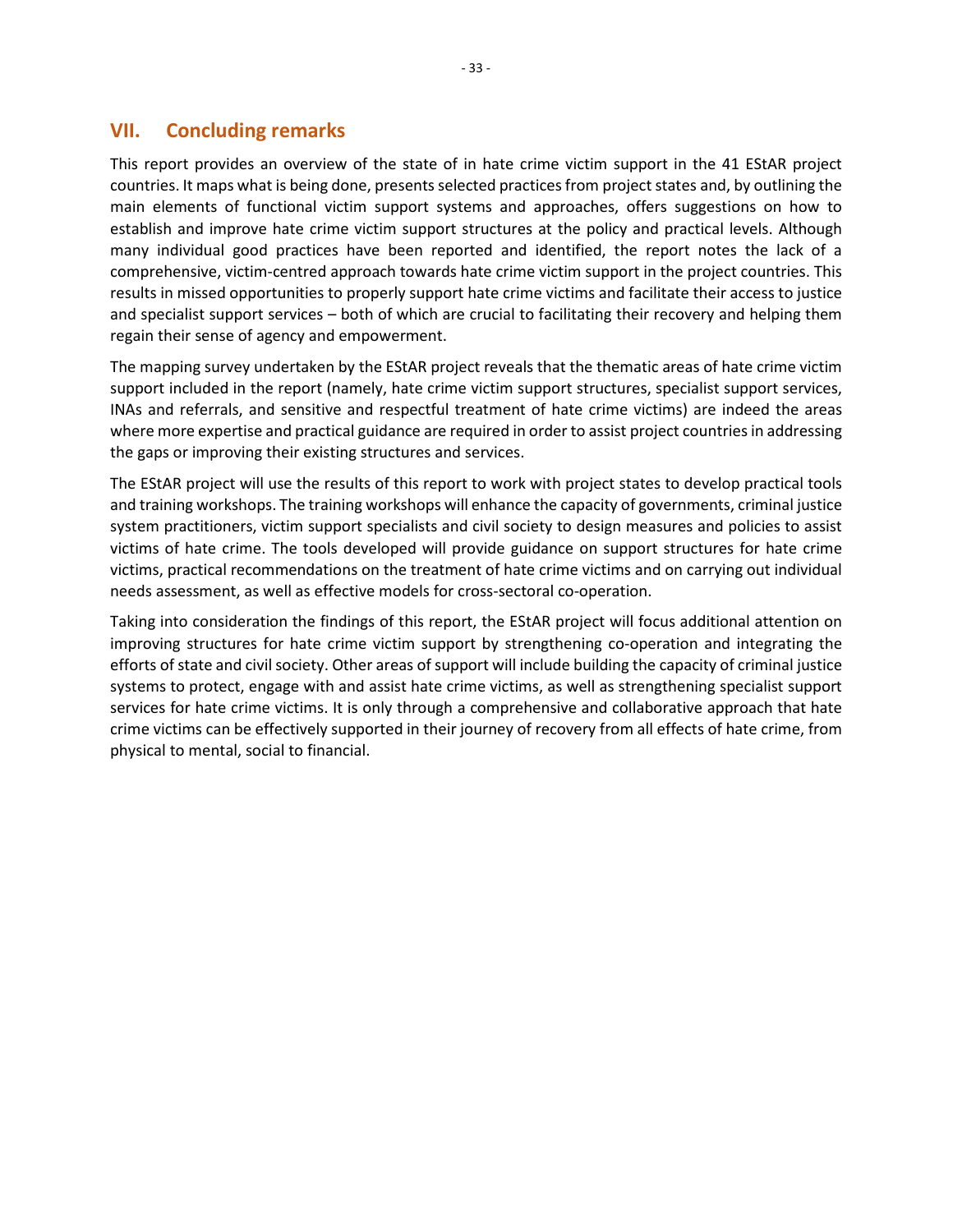<span id="page-37-0"></span>

| Albania                | Directorate of Counter Terrorism, Albanian State Police               |
|------------------------|-----------------------------------------------------------------------|
|                        | Institute for Activism and Social Change                              |
| Armenia                | Department for Crimes Against Public Security of the Prosecutor       |
|                        | General's Office of Armenia                                           |
|                        | Pink Armenia                                                          |
| Austria                | Federal Agency for State Protection and Counter Terrorism, Federal    |
|                        | Ministry of Interior                                                  |
|                        | ZARA - Civil courage and anti-racism work                             |
| Belgium                | Belgian Equality Body Unia                                            |
|                        | The Counter Islamophobia Collective in Belgium (CCIB)                 |
| Bosnia and Herzegovina | <b>Cantonal Court Bihać</b>                                           |
|                        | Association for Democratic Initiatives (ADI)                          |
| <b>Bulgaria</b>        | Prosecutor's Office                                                   |
|                        | Bulgarian Helsinki Committee                                          |
| Croatia                | Service for Victim and Witness Support, Ministry of Justice           |
|                        | Victim and Witness Service Support Croatia (VWSSC)                    |
| Cyprus                 | Office for Combating Discrimination, Police                           |
|                        | <b>Migrant Information Centre-MiHub</b>                               |
| Czech Republic         | Criminal Law Unit, Ministry of Justice                                |
|                        | In IUSTITIA                                                           |
| Denmark                | National Centre of Crime Prevention, National Police                  |
| Estonia                | Department of Victim Support and Prevention Services, National Social |
|                        | <b>Insurance Board</b>                                                |
|                        | Estonian Human Rights Centre                                          |
| Finland                | Office of Ombudsman for Equality                                      |
|                        | <b>Victims Support Finland</b>                                        |
| France                 | <b>Court of Paris</b>                                                 |
|                        | The International League Against Racism and Anti-Semitism (LICRA)     |
| Georgia                | Office of the Public Defender                                         |
|                        | Tolerance and Diversity Institute                                     |
| Germany                | ZEBRA - Centre for victims of right-wing attacks                      |
| Greece                 | Department Combating Racism, Hellenic National Police                 |
|                        | Racist Violence Recording Network (RVRN)                              |
| Hungary                | Háttér Society                                                        |
| Iceland                | Bjarkarhlid - Center for violence survivors                           |
|                        | Throskahjalp - National Association of Intellectual Disabilities      |
| Ireland                | Ministry of Justice                                                   |
|                        | Immigrant Council of Ireland                                          |
| Italy                  | Gender Violence and Vulnerable Victims Unit, Ministry of Interior     |
|                        | COSPE - Cooperation for the Development of Emerging Countries         |
| Latvia                 | Ministry of Justice                                                   |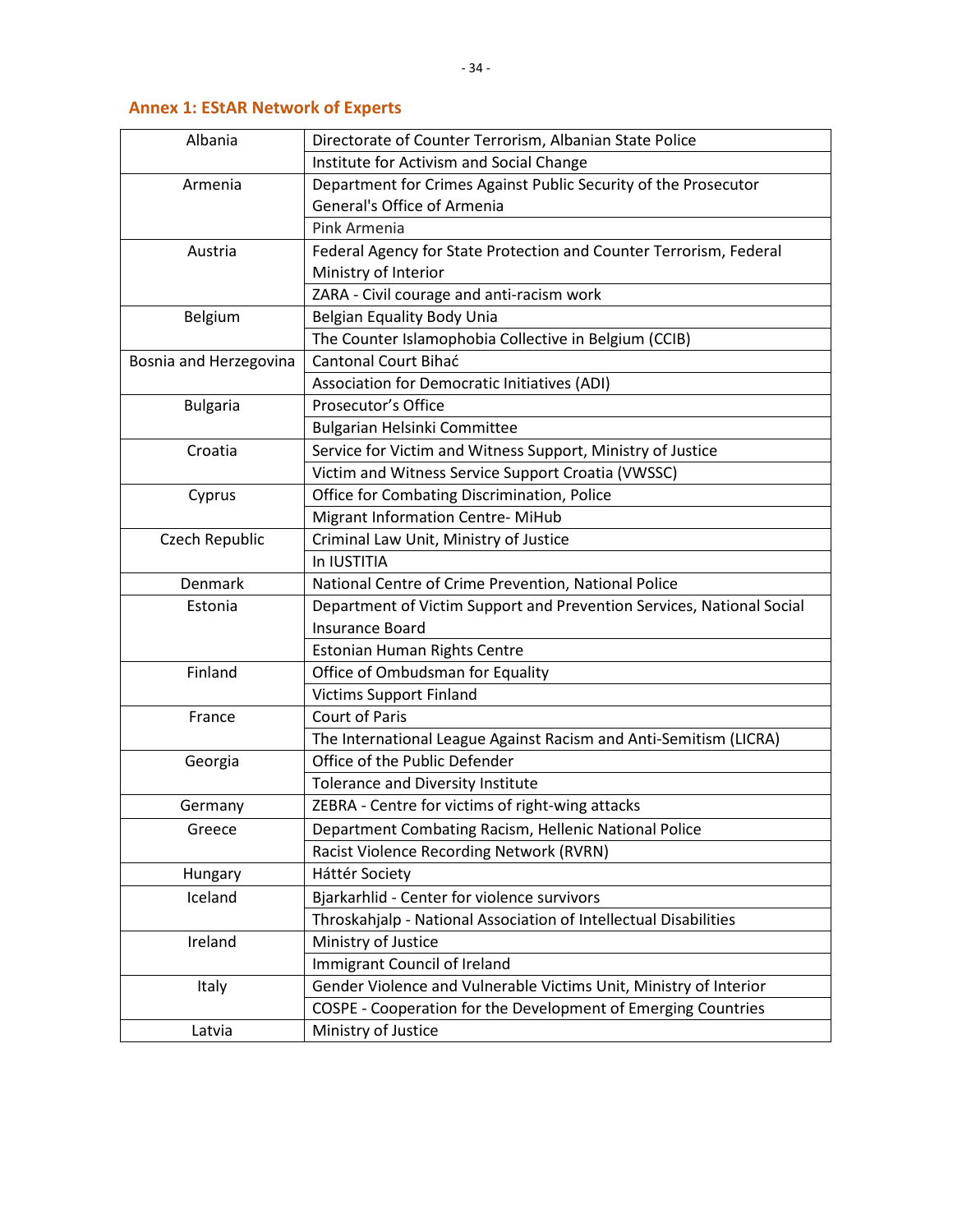|                           | Latvian Centre for Human Rights                                          |
|---------------------------|--------------------------------------------------------------------------|
| Lithuania                 | Public Security and Migration Policy Department, Ministry of Interior    |
|                           | Lithuanian Gay League (LGL)                                              |
| Malta                     | Victims Support Unit, National Security and Law Enforcement, Ministry    |
|                           | for Home Affairs                                                         |
|                           | Victim Support Malta                                                     |
| Moldova                   | The Information Centre "GENDERDOC-M"                                     |
| Montenegro                | Division for International Judicial Cooperation, Ministry of Justice     |
|                           | <b>LGBT Forum Progress</b>                                               |
| Netherlands               | Ministry of Justice and Security                                         |
|                           | <b>Victim Support Netherlands</b>                                        |
| North Macedonia           | <b>Basic Public Prosecution Office Skopje</b>                            |
|                           | Helsinki Committee for Human Rights                                      |
| Norway                    | <b>Oslo District Police</b>                                              |
|                           | Romano Kher                                                              |
| Poland                    | Unit for the European Migration Network and Combating Human              |
|                           | Trafficking, Ministry of the Interior and Administration                 |
|                           | Campaign against Homophobia                                              |
| Portugal                  | Department of European Affairs, Ministry of Justice                      |
|                           | Portuguese Association for Victim Support (APAV)                         |
| Romania                   | <b>Center for Legal Resources</b>                                        |
| Serbia                    | Office of the Public Prosecutor                                          |
|                           | Da se Zna!                                                               |
| Slovakia                  | Human Rights Division, Ministry of Justice                               |
|                           | The Islamic Foundation in Slovakia                                       |
| Slovenia                  | European Affairs and International Cooperation Unit, Ministry of Justice |
|                           | Union of Roma in Slovenia                                                |
| Spain                     | Hate Crime National Office, Ministry of Interior                         |
|                           | Movement Against Intolerance (MCI)                                       |
| Sweden                    | Swedish Crime Victim Authority                                           |
|                           | Victim Support Sweden                                                    |
| Switzerland               | Federal Commission against Racism (FCR)                                  |
|                           | Network for Victims of Racism                                            |
| Turkey                    | Human Rights Department, Ministry of Justice                             |
| Ukraine                   | Human Rights Directorate, National Police                                |
|                           | <b>Social Action Centre</b>                                              |
| United Kingdom            | Hate Crimes Programme                                                    |
|                           | Galop                                                                    |
| International             | CEC - Conference of European Churches                                    |
| organizations and other   | CEJI - A Jewish Contribution to an Inclusive Europe                      |
| multilateral institutions | DG JUST - Directorate-General for Justice and Consumers, European        |
|                           | Commission                                                               |
|                           | ENIL - European Network for Independent Living                           |